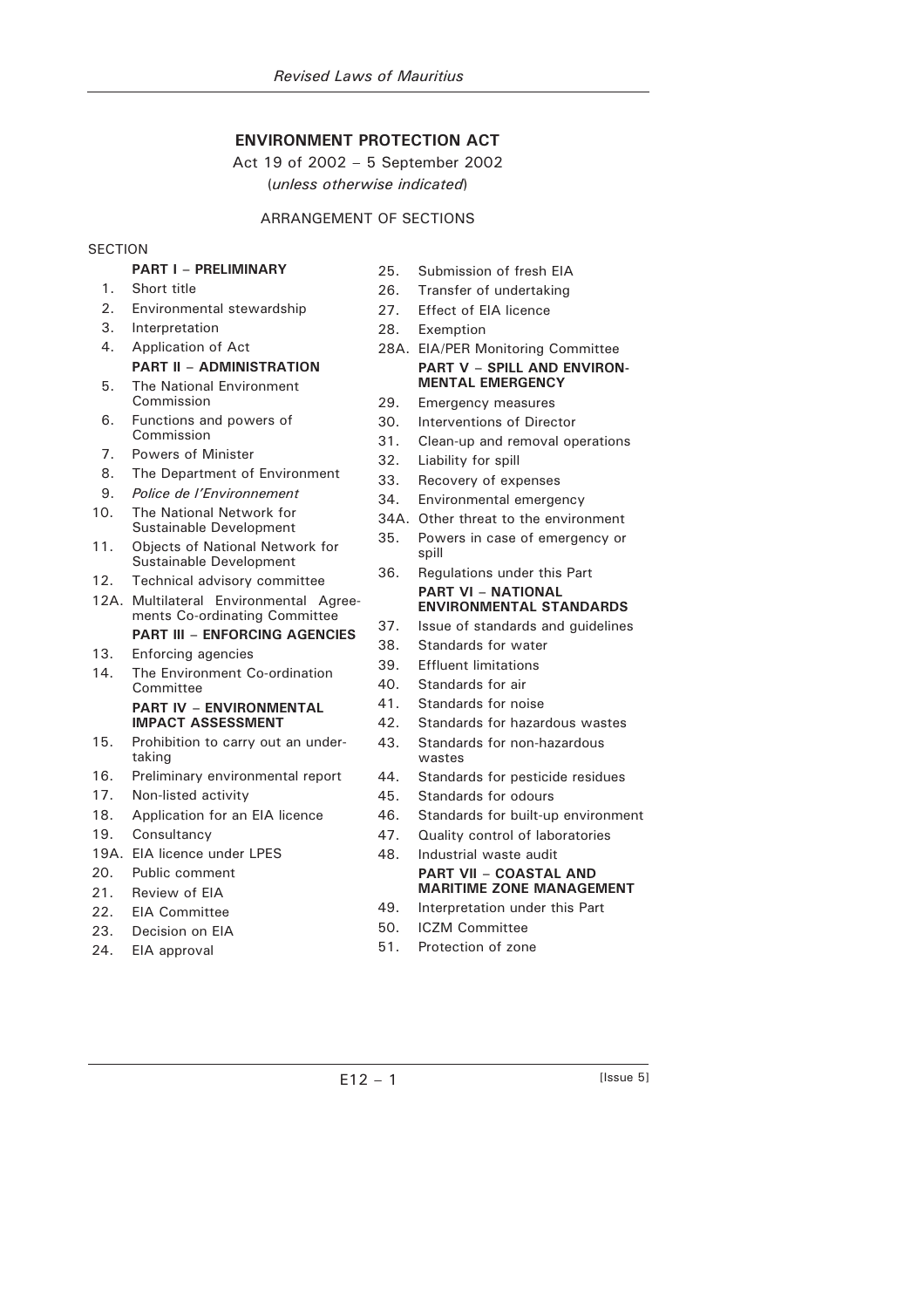# **SECTION**

- 52. Dumping in zone
- **PART VIII THE TRIBUNAL**
- 53. Interpretation of Part VIII
- 54. Jurisdiction of Tribunal
- $55. 58.$

#### **PART IX – THE NATIONAL ENVIRONMENT FUND**

- 59. The National Environment Fund
- 60. Objects of Fund
- 61. The Board
- 62. Income and disbursement
- 63. Audit and accounts
- 64. Regulations in respect of Fund  **PART X – ENVIRONMENT PROTECTION FEE**
- 65. Interpretation
- 66. Charge to environment protection fee
- 67. Registration of enterprise or activity
- 68. Penalty and interest for late payment of fee
- 69. Assessment and recovery of fee
- 69A. Transitional provisions

# **PART XI – ENFORCEMENT**

- 70. Programme approval
- 71. Enforcement notice
- 72. Prohibition notice
- 73. Stop order
- 74. General provisions on notices
- 75. Consultation on notices
- 76. Variation notice
- 77. Service of notice
- 78. Revocation of notices
- 79. Powers of entry
- 80. Entry and arrest without warrant
- 81. Entry of a dwelling house
- 82. Authorised officer to produce authority
- 83. Obstruction of an authorised officer
- 84. Compliance monitoring
- 85. Offences
- 86. Powers of Court
- 87. Prosecution and jurisdiction
- 88. Fixed penalties
- 89. Eyesores

#### **PART XII – APPLICATION OF ACT TO RODRIGUES**

- 90. Rodrigues Environment Committee
- 91. Powers of Island Chief Executive 92. Regulations for Rodrigues

# **PART XIII – MISCELLANEOUS PROVISIONS**

- 93. Protection from liability
- 94. Disclosure of information
- 95. Code of practice
- 96. Regulations
- $97. 98. -$
- 99. Consequential amendments
- 100. Commencement FIRST SCHEDULE SECOND SCHEDULE THIRD SCHEDULE FOURTH SCHEDULE FIFTH SCHEDULE SIXTH SCHEDULE SEVENTH SCHEDULE EIGHTH SCHEDULE NINTH SCHEDULE TENTH SCHEDULE ELEVENTH SCHEDULE TWELFTH SCHEDULE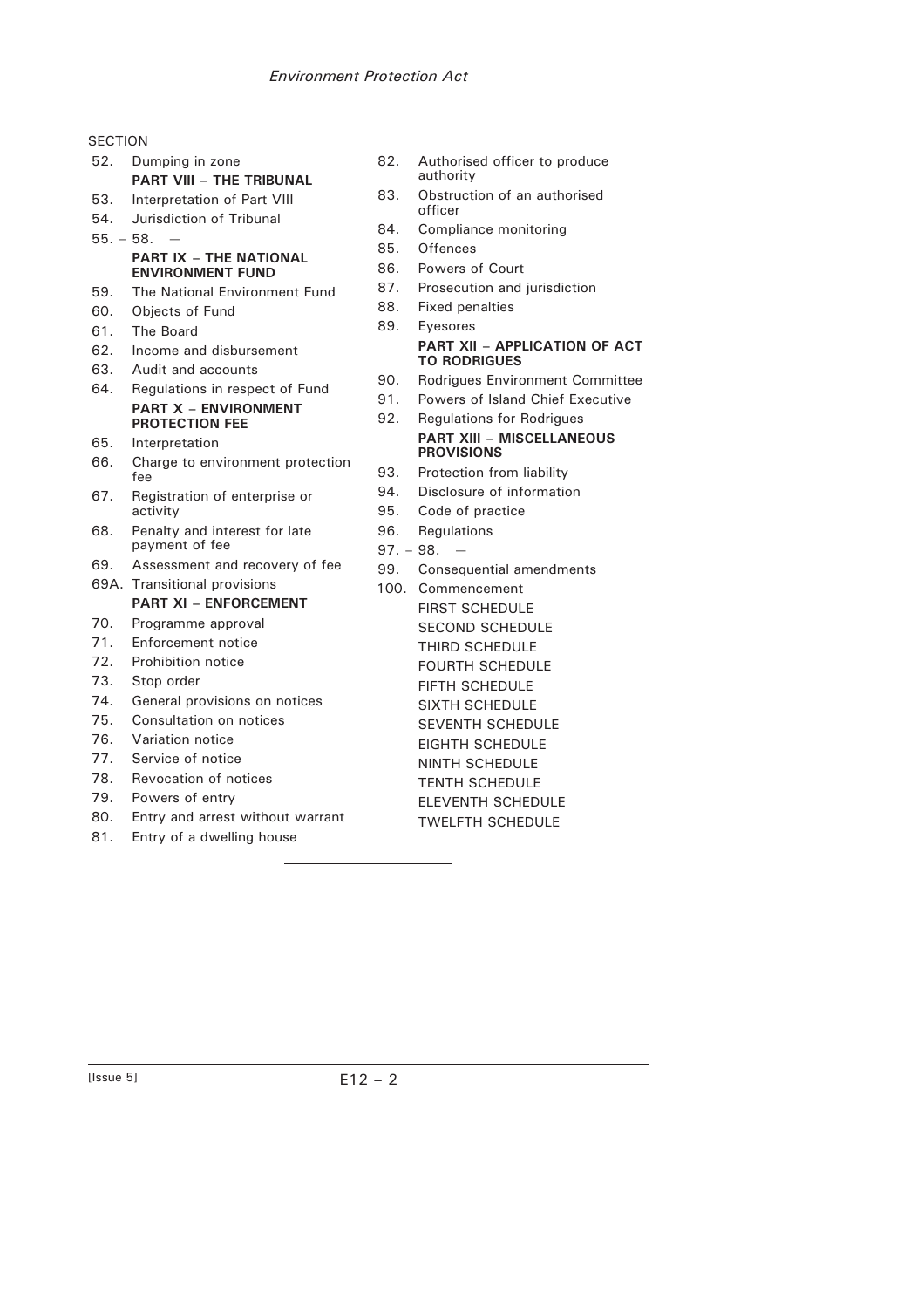# **ENVIRONMENT PROTECTION ACT**

# **PART I – PRELIMINARY**

# **1. Short title**

This Act may be cited as the Environment Protection Act.

# **2. Environmental stewardship**

It is declared that every person in Mauritius shall use his best endeavours to preserve and enhance the quality of life by caring responsibly for the natural environment of Mauritius.

# **3. Interpretation**

In this Act—

"accredited laboratory" means a public or private laboratory accredited by MAURITAS to conduct analyses of environmental samples and provide environmental data;

"air" includes ambient or localised air within a building, vehicle, enclosure or structure;

"authorised officer" means an officer designated under section 8 (5) and includes a police officer;

"Board" means the Board referred to in section 61;

"Board of Investment" means the Board of Investment established under the Investment Promotion Act;

"Central Water Authority" means the Central Water Authority established under the Central Water Authority Act;

"Chief Commissioner" has the same meaning as in the Rodrigues Regional Assembly Act;

"clinical waste" means waste produced by, discharged by, or derived from or associated with the operation of, a health institution, hospital, pathological laboratory or sanatorium, and includes human and animal tissue or excretions, drugs, medicinal products;

"Commission" means the National Environment Commission referred to in under section 5;

"Committee" means the Environment Coordination Committee referred to in section 14;

"contingency plan" means measures intended to be applied in the event of a spill or an environmental emergency;

"Department" means the Department of Environment referred to in section 8 (1):

 $E12 - 3$  [Issue 2]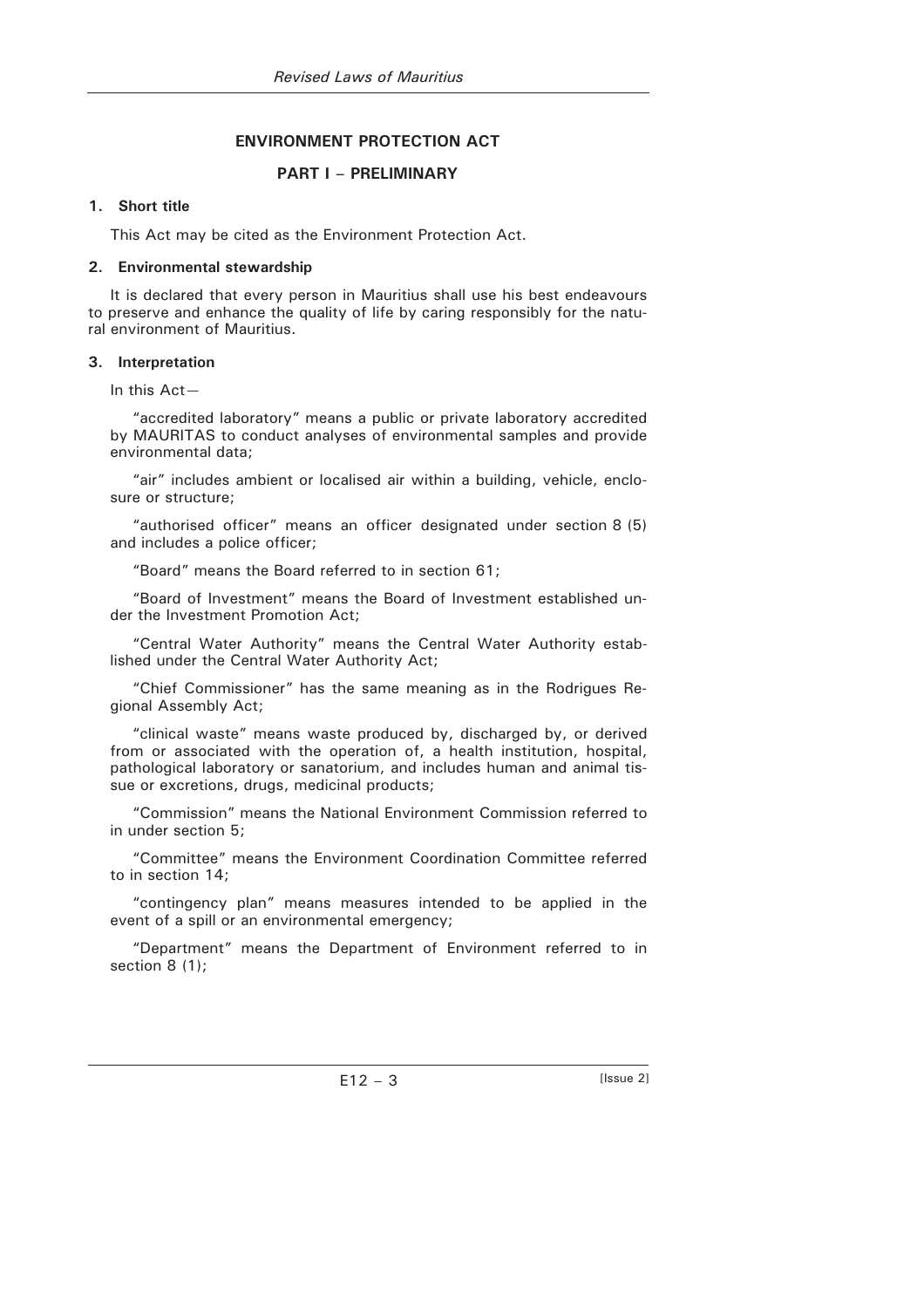"Director" means the Director of Environment appointed under section 8 (2);

"discharge" includes deposit, emission and leakage;

"effluent" means wastewater, whether treated, untreated, or partially treated, produced by or discharged from agricultural, industrial, commercial or domestic premises;

"effluent limitations" means any restriction prescribed under section 39 on quantities, rates and concentrations of chemical, biological or other constituents which are discharged into the environment;

"EIA" means an environmental impact assessment;

"EIA Committee" means the EIA Committee established under section 22;

"EIA licence" means a licence issued under section 23 (8);

"EIA/PER Monitoring Committee" means the Committee set up under section 28A;

"EIA report" means a document containing the information required under section 18;

"enforcement notice" means a notice referred to in section 71;

"enforcing agency" means an enforcing agency designated under section 13;

"environment" includes—

- (a) land, air, water, or any one of, or any combination of, these media;
- (b) all living organisms;
- (c) any built-up environment;

"environment liaison officer" means an environment liaison officer designated under section 13 (2);

"environmental data" means data obtained from the laboratory analyses of environmental samples;

"environmental law" means—

- (a) this Act and any regulations made under this Act, and includes any direction, order, notice issued under, or any requirement imposed by, this Act;
- (b) any other enactment, or part of any other enactment which the Minister may, by regulations, declare, to be an environmental law;

"exempt undertaking" means an undertaking by a public department in relation to which a declaration is made under section 28;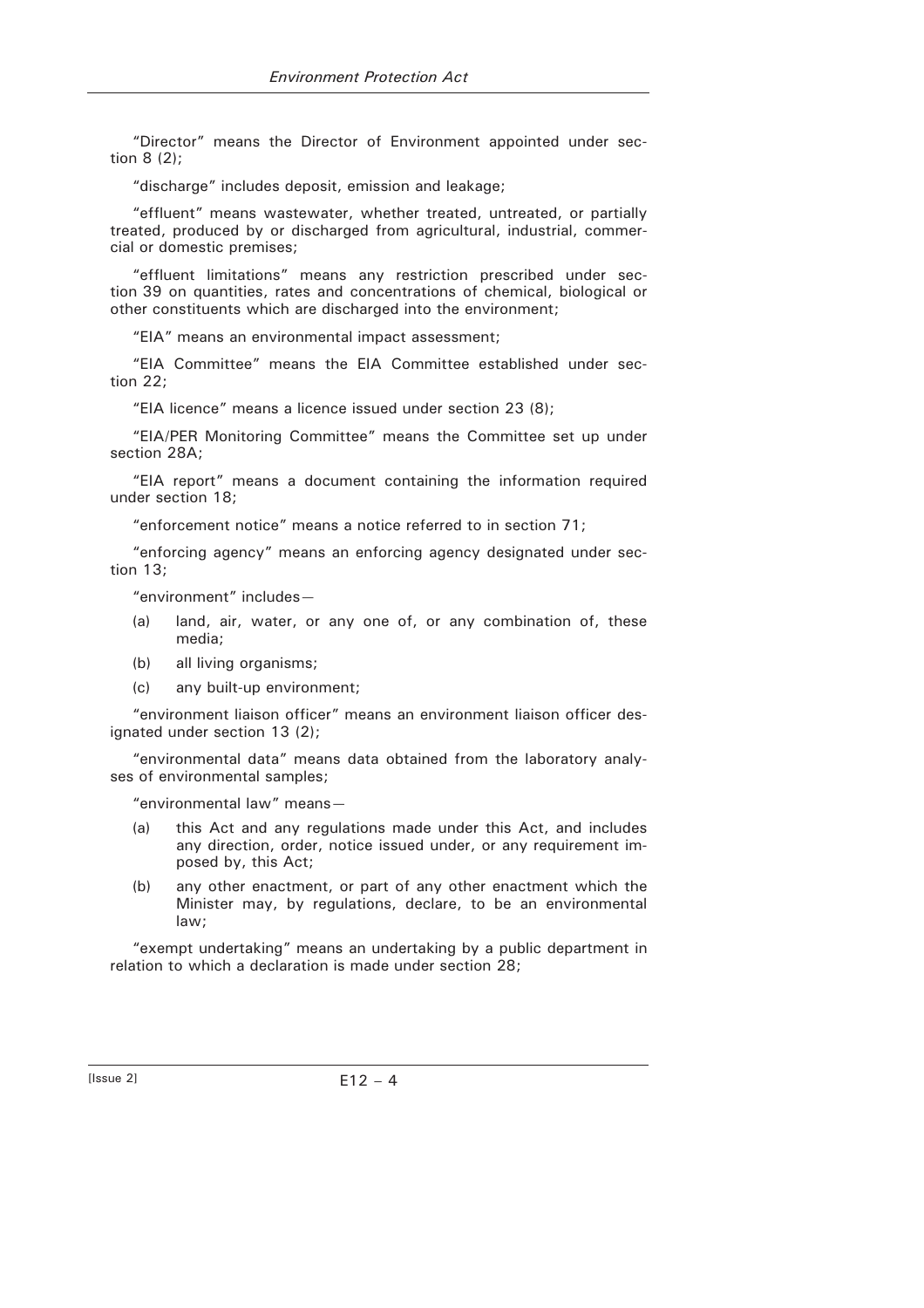"Finance Officer" means the Finance Officer posted at the Ministry;

"financial year" has the meaning assigned to it in section 111 of the Constitution;

"Fund" means the National Environment Fund established under section 59;

"hazardous waste" means waste, natural or artificial, whether in solid or liquid form, or in the form of gas or vapour, declared as hazardous waste under section 42, and includes clinical waste;

"ICZM Committee" means the Integrated Coastal Zone Management Committee referred to in section 50;

"Island Chief Executive" has the same meaning as in the Rodrigues Regional Assembly Act;

"local authority" has the meaning assigned to it in the Local Government Act;

"MAURITAS" means the Mauritius Accreditation Service established under the Mauritius Accreditation Service Act;

 $"$ MEA" $-$ 

- (a) means a multilateral environmental agreement to which Mauritius is a party;
- (b) includes a treaty, convention, protocol, covenant or other internationally binding instrument dealing with environmental matters, to which Mauritius is a party;

"MEAs Co-ordinating Committee" means the Committee set up under section 12A;

"medium" means environmental medium and includes air, land and water;

"Minister" means the Minister to whom responsibility for the subject of environment is assigned;

"Ministry" means the Ministry responsible for the subject of environment;

"monitoring" includes the inspection, measurement, sampling or analysis of any discharge of a pollutant, or of any environmental medium in any locality, whether periodically or continuously;

"national environmental standards" means standards referred to in Part VI;

"National Network for Sustainable Development" means the network established under section 10;

"noise" includes vibration;

"non-hazardous waste" means waste other than hazardous waste;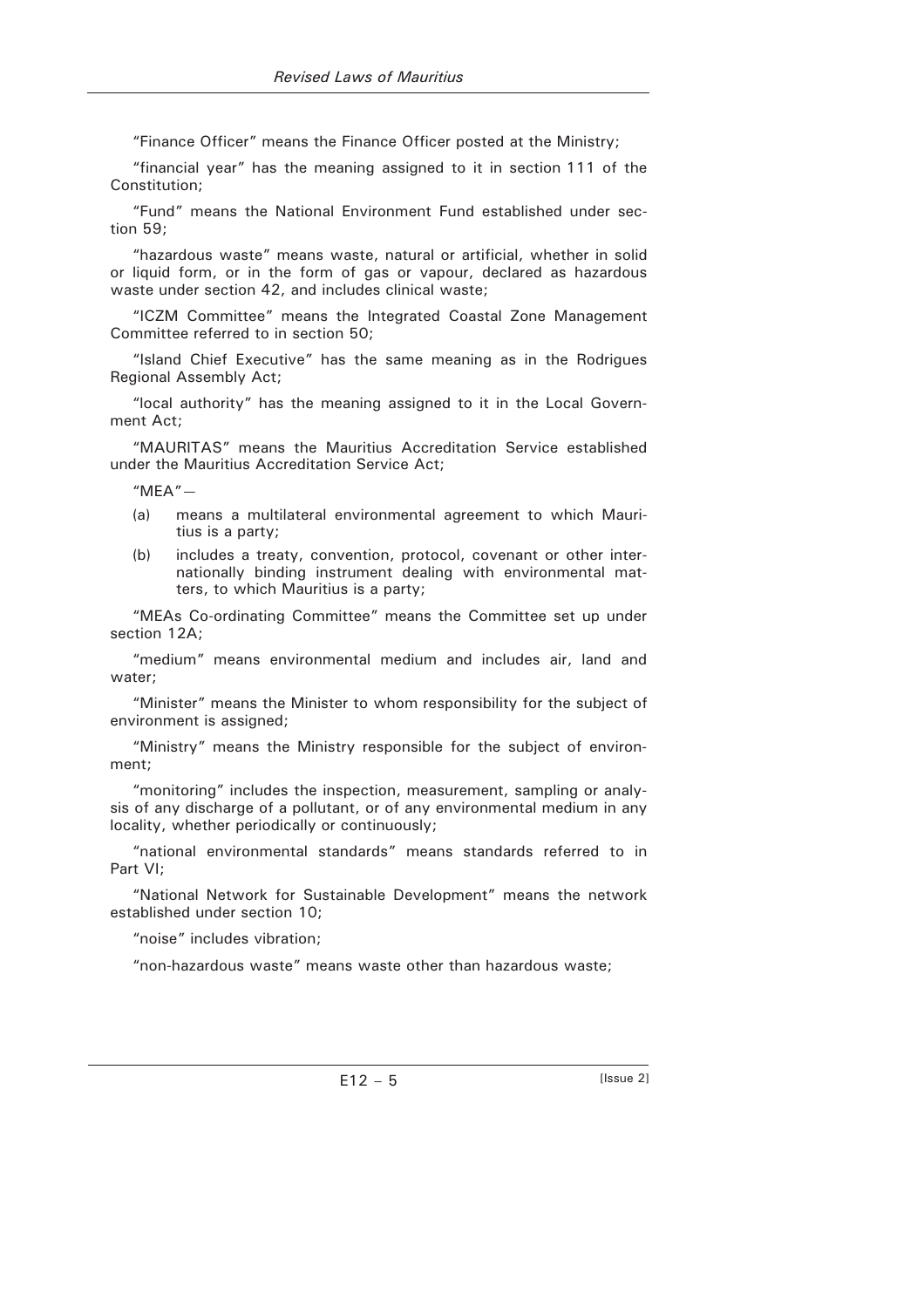"notice" means an enforcement notice, an eyesore abatement notice, a fixed penalty notice, a programme notice, a prohibition notice, a stop order or a variation notice;

"owner of a pollutant" means the owner or the person having the charge, management or control of a pollutant which is spilled or unlawfully discharged;

"PER" means a preliminary environmental report referred to in section 16;

"PER Committee" means the Committee set up under section 16 (5A);

"Permanent Secretary" means the Permanent Secretary of the Ministry;

"person responsible" means the owner or the person having the charge, management or control of an activity, enterprise, or undertaking;

"pesticide residue" means any substance resulting from the use of a pesticide or of the derivation of a pesticide;

"*Police de l'Environnement*" means the unit referred to in section 9;

"pollutant" means a substance which may cause harm, damage or injury to the environment, to plant or animal life, or to human health, and includes any substance from which a pollutant is derived;

"programme approval" means a programme approval referred to in section 70 (3);

"programme of measures" includes steps, plans, proposals;

"prohibition notice" means a notice referred to in section 72;

"proponent", subject to section 26, means a person who—

- (a) is the owner of or who has the charge, management, or control of an undertaking; or
- (b) carries out or proposes to carry out an undertaking;

"public comment" means a submission made under section 20 by any person, other than a public department, on an EIA;

"public department" means a Ministry in the Government of Mauritius, a parastatal body or a public authority established under any enactment and includes an enforcing agency;

"relevant enforcing agency" means the enforcing agency designated in the Fourth Schedule in relation to a specified medium or pollutant;

"relevant local authority" means the local authority in the administrative area of which an undertaking is situated;

"Rodrigues Environment Committee" means the Rodrigues Environment Committee referred to in section 90;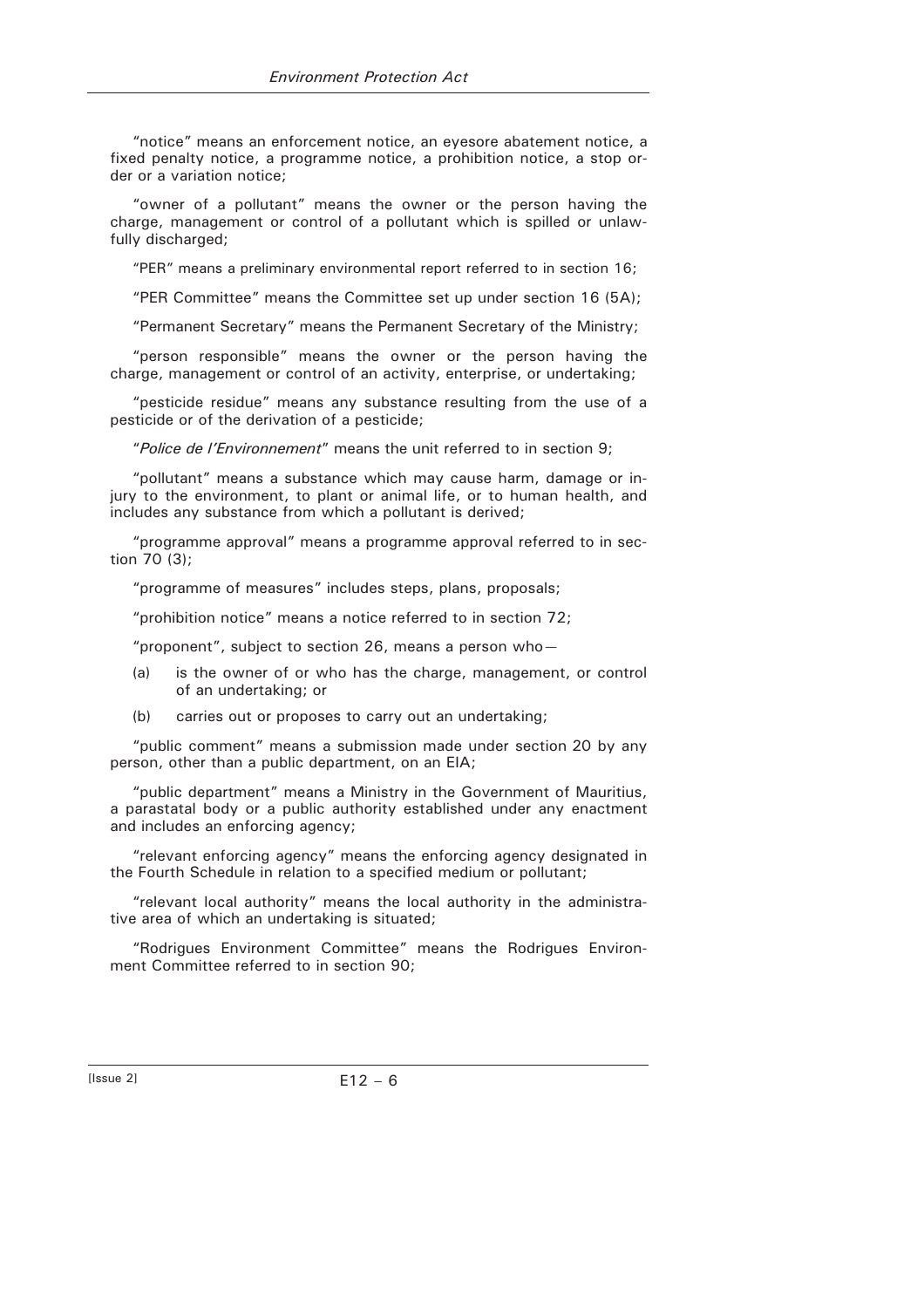"spill" means a discharge of a pollutant into the environment from or out of a structure, vehicle, vessel, craft, or other carrier or container, which—

- (a) is abnormal having regard to all the circumstances of the discharge; and
- (b) poses a serious threat to the environment;

"standards" includes criteria and specifications;

"stop order" means an order referred to in section 73;

"substance" means any natural or artificial substance, whether in solid or liquid form or in the form of a gas or vapour, and includes mixtures of any substance, electricity and heat;

"technical advisory committee" means a committee referred to in section 12;

"undertaking"—

- (a) means an enterprise or activity, referred to in section 15 (2), or a proposal, plan or programme in respect of an enterprise or activity by a public department, a local authority, or any other person;
- (b) includes a modification or an addition to an undertaking;

"zone" has the meaning assigned to it in section 49.

[S. 3 amended by s. 3 of Act 6 of 2008 w.e.f. 15 July 2008; s. 8 (1) (a) of Act 5 of 2012 w.e.f. 1 October 2012.]

# **4. Application of Act**

This Act shall—

- (a) bind the State;
- (b) apply—
	- (i) to the Island of Mauritius;
	- (ii) subject to Part XII, to the Island of Rodrigues;
	- (iii) to the other islands under the jurisdiction of the State of Mauritius with such modifications as the Minister may, by regulations, prescribe.

# **PART II – ADMINISTRATION**

# **5. The National Environment Commission**

(1) There is established for the purposes of this Act a National Environment Commission.

(2) The Commission shall consist of  $-$ 

- (a) the Prime Minister, as Chairperson;
- (b) the Ministers to whom is assigned responsibility for the subjects listed in the First Schedule; and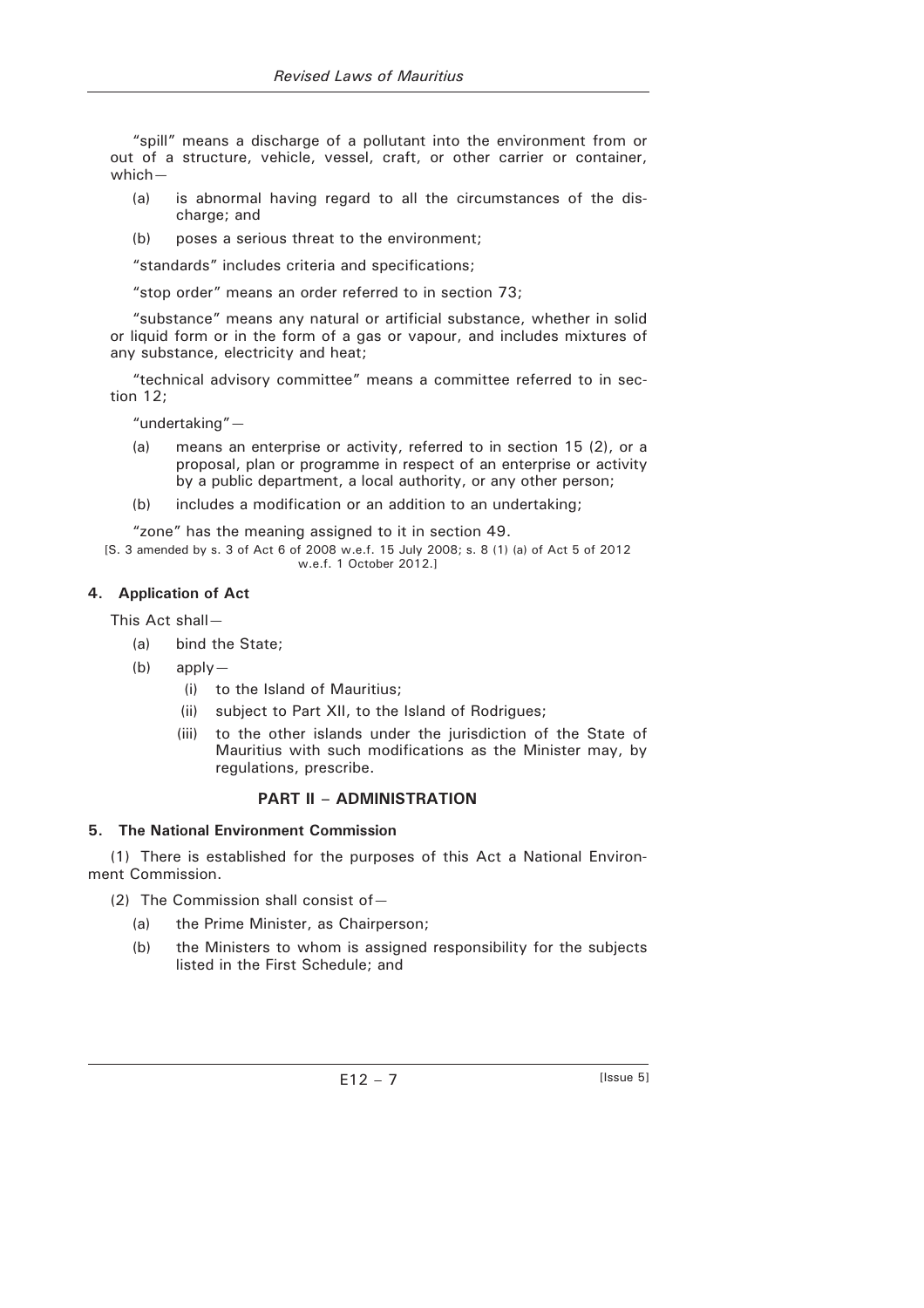(c) such other Ministers as the Prime Minister may designate.

(3) The Chief Commissioner may, from time to time, at the request of the Prime Minister, attend the meetings of the Commission.

[S. 5 amended by s. 33 (3) of Act 6 of 2008 w.e.f. 15 July 2008.]

#### **6. Functions and powers of Commission**

(1) The Commission shall—

- (a) set national objectives and goals, and determine policies and priorities for the protection of the environment, having due regard to the recommendations of the Minister;
- (b) review progress made by public departments on any aspect of environmental management projects and programmes;
- (c) ensure coordination and co-operation between public departments, local authorities, and other Government organisations engaged in environmental protection programmes;
- (d) make such recommendations and issue such directions as it may determine to public departments;
- (e) monitor and review the activities of public departments concerned with the protection and management of the environment.
- (2) The Director shall act as Secretary to the Commission.

#### **7. Powers of Minister**

Subject to any direction by the Commission, the Minister shall for the purposes of this Act—

- (a) propose and develop policies on all aspects of environmental protection and management pursuant to national objectives and goals set by the Commission from time to time;
- (b) coordinate and monitor all environmental management programmes, and where he deems necessary, issue directions to any public department or local authority for the promotion of such programmes;
- (c) refer for investigation reports of pollution, spills, and other related cases for redress and for prosecution;
- (d) establish such standards for the protection of the air, land and water as may be necessary to safeguard the human health and the environment;
- (e) carry out research and commission studies on environmental quality and related matters;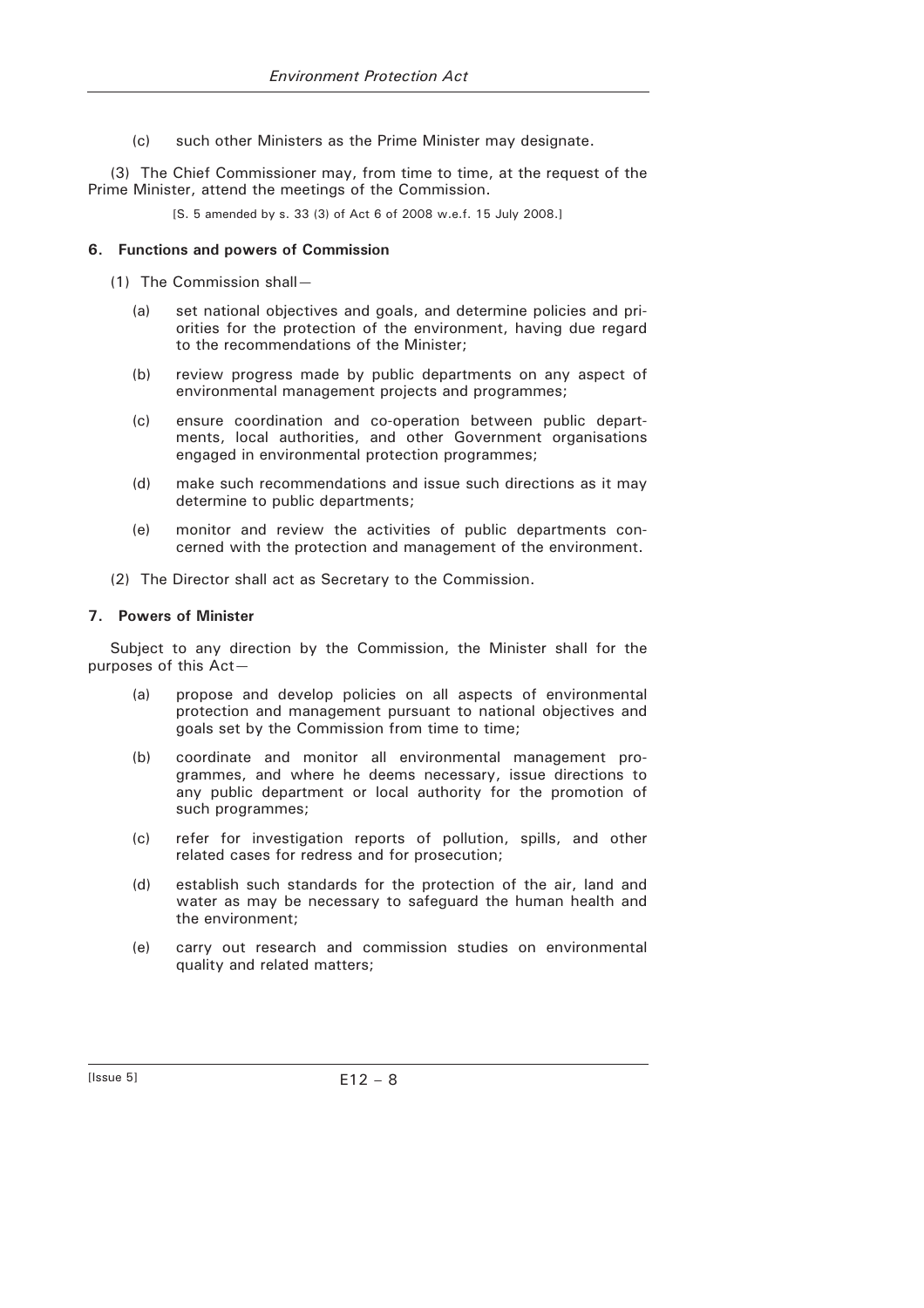- (f) prepare environmental action plans and issue reports on the state of the environment in co-operation with other public departments, the National Network for Sustainable Development, and non-governmental organisations or associations;
- (g) initiate and coordinate action required in a state of environmental emergency or any other situations which may pose a serious threat to the environment;
- (h) appoint technical advisory committees or other committees;
- (i) publish and disseminate information concerning the protection of the environment;
- (j) carry out such other activities as may be necessary or expedient for the administration of this Act.

#### **8. The Department of Environment**

(1) There shall be within the Ministry for the purposes of this Act a Department of Environment.

(2) The Department shall be administered by a Director of Environment who shall—

- (a) be a public officer;
- (b) be appointed by the Public Service Commission;
- (c) be responsible for the control, operation and management of the day-to-day business of the Department;
- (d) carry out the duties and functions provided under this Act, and such other assignments given to him by the Minister;
- (e) be responsible to the Permanent Secretary for the proper discharge of his functions under this Act and for the implementation of such policies as may be determined.

(3) There shall be appointed at the Department such officers as may be necessary for the proper discharge of the functions and duties of the Director under this Act.

(4) The officers of the Department shall be public officers and shall be under the administrative control of the Director.

(4A) There shall be a National Environmental Laboratory which shall be a Division of the Department.

(5) (a) The Director may designate any officer of the Department as authorised officer.

(b) The authorised officer shall have such duties and powers as may be conferred by this Act.

(6) Subject to subsection (7), the Director may in writing authorise an officer of a local authority to exercise the powers vested in an authorised officer under this Act.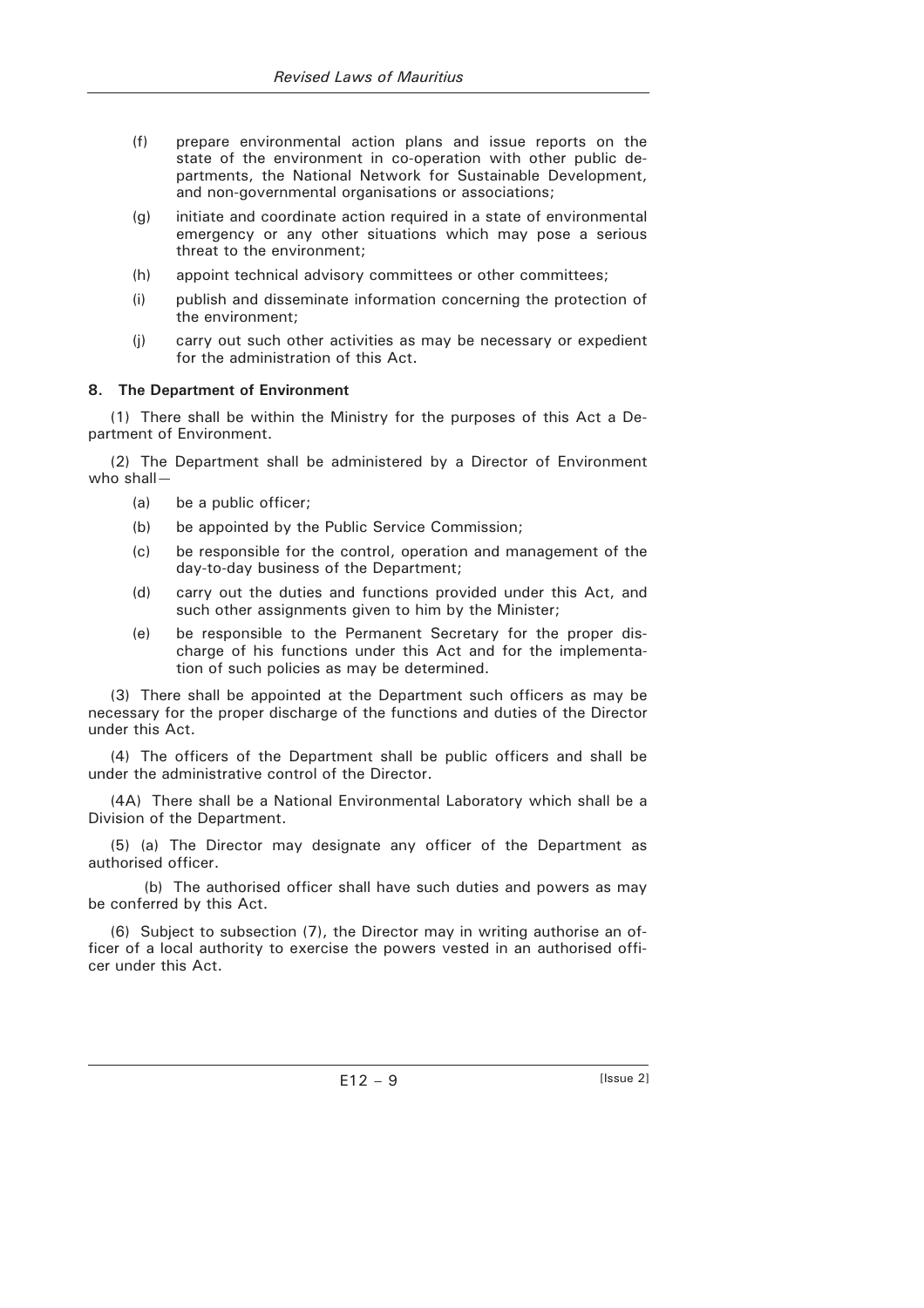(7) No officer of a local authority shall be authorised to issue or to revoke a prohibition notice.

[S. 8 amended by s. 4 of Act 6 of 2008 w.e.f. 15 July 2008.]

# **9.** *Police de l'Environnement*

(1) There shall be a *Police de l'Environnement*.

(2) The *Police de l'Environnement* shall be a unit of the Mauritius Police Force comprising of police officers, designated by the Commissioner of Police, who shall have, in addition to any powers under any other enactment, the powers of an authorised officer under this Act.

(3) The *Police de l'Environnement* shall provide the Director, and the Island Chief Executive in relation to the Island of Rodrigues, such assistance as is required to enforce an environmental law.

# **10. The National Network for Sustainable Development**

(1) There is established for the purposes of this Act a National Network for Sustainable Development, which shall be a body unincorporate.

(2) The National Network for Sustainable Development shall consist of—

- (a) the Minister, as Chairperson;
- (b) the Permanent Secretary, as Vice-Chairperson;
- (c) the Director;
- (d) a representative of each of the Ministries and organisations listed in the Second Schedule;
- (e) a representative of each of 5 or more non-governmental organisations designated by the Minister;
- (f) not more than 2 other members having competence and knowledge in relevant matters, designated by the Minister.

(3) The National Network for Sustainable Development shall meet as and when and at such place as the Chairperson thinks fit.

(4) One third of the members of the National Network for Sustainable Development shall constitute a quorum.

(5) The National Network for Sustainable Development—

- (a) shall regulate its meetings and proceedings in such manner as it thinks fit;
- (b) may set up such sub-committees as it thinks fit.
- [S. 10 amended by ss. 5, 33 (1) and 33 (3) of Act 6 of 2008 w.e.f. 15 July 2008.]

# **11. Objects of National Network for Sustainable Development**

The objects of the National Network for Sustainable Development shall be to act as a forum for discussions and consultations on any matter relating to—

 (a) harmonisation of the various sectoral, economic, social and environmental policies and plans operating in the country;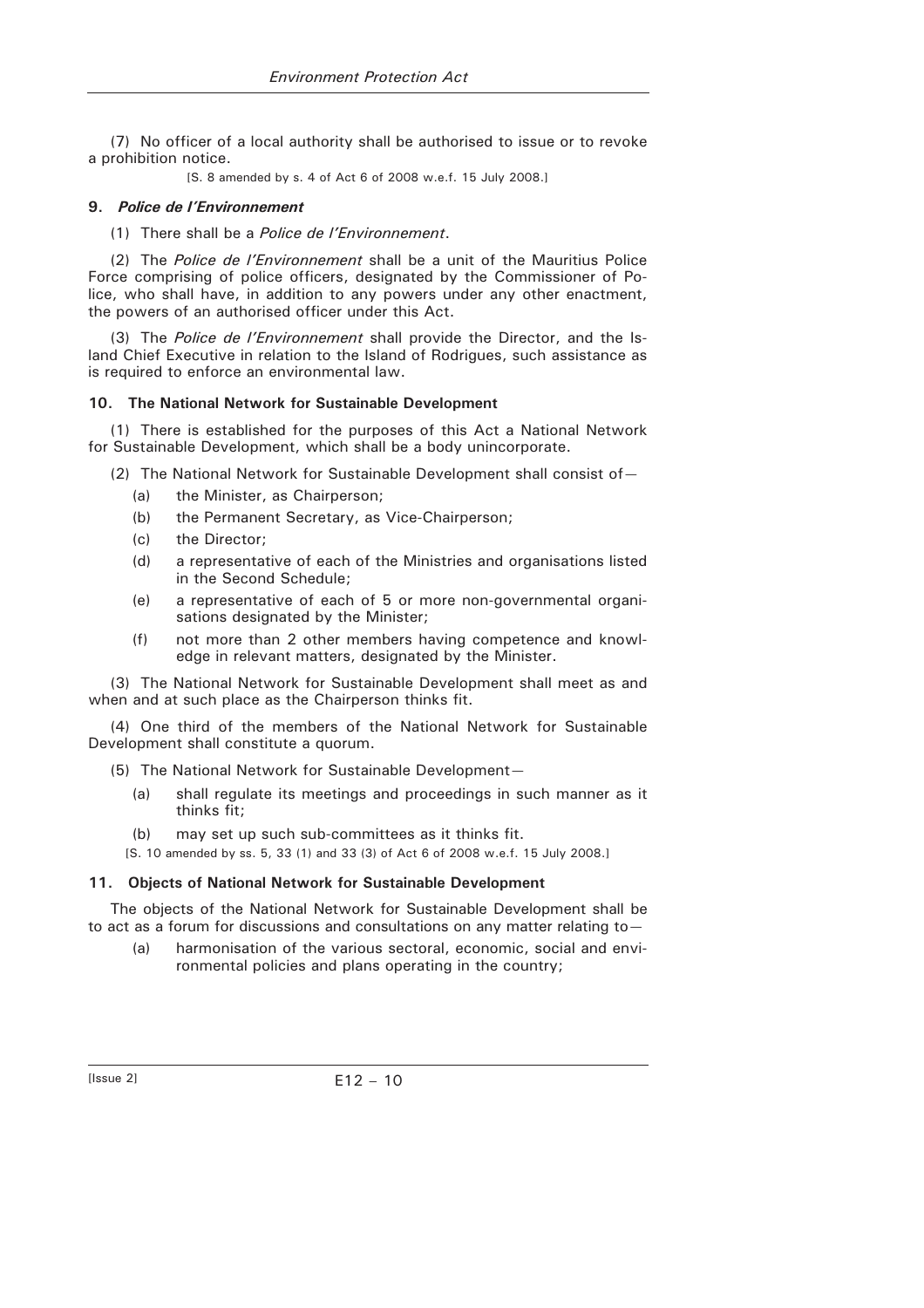- (b) quality and state of the environment;
- (c) measures, plans and technologies for the improvement of the quality of the environment;
- (d) development and implementation of an integrated approach to pollution prevention and control;
- (e) harmonisation of the interests of proponents and promoters generally, and the aspirations of users and society in the field of built-up environment and visual pollution;
- (f) protection and management of the environmental assets and the national heritage of Mauritius in order to foster sustainable development.

#### **12. Technical advisory committee**

(1) The Minister may at any time set up such technical advisory committee as he thinks fit to advise him on matters pertaining to the scientific and technical aspects of environmental protection and management.

- (2) A technical advisory committee set up under subsection (1) shall—
	- (a) consist of members appointed by the Minister;
	- (b) provide advice on any matter specified by the Minister;
	- (c) obtain such assistance from the Director as may reasonably be required to carry out its functions;
	- (d) be discharged on submission of its opinion on the matter referred to it, unless the Minister—
		- (i) requests for further advice; or
		- (ii) otherwise directs;
	- (e) regulate its meetings and proceedings in such manner as it thinks fit.

(3) Any person having a sound technical knowledge of the matter on which advice is required may be appointed by the Minister on a technical advisory committee on such terms and conditions as he may determine.

- (4) A person appointed under subsection (3)—
	- (a) shall not be deemed to hold a public office solely by virtue of his appointment on the committee;
	- (b) shall be under the duty of confidentiality provided under section 94.

#### **12A. Multilateral Environmental Agreements Co-ordinating Committee**

(1) (a) There shall be a Multilateral Environmental Agreements Coordinating Committee, which shall be known as the MEAs Co-ordinating Committee and shall consist of—

(i) the Minister, who shall be the Chairperson;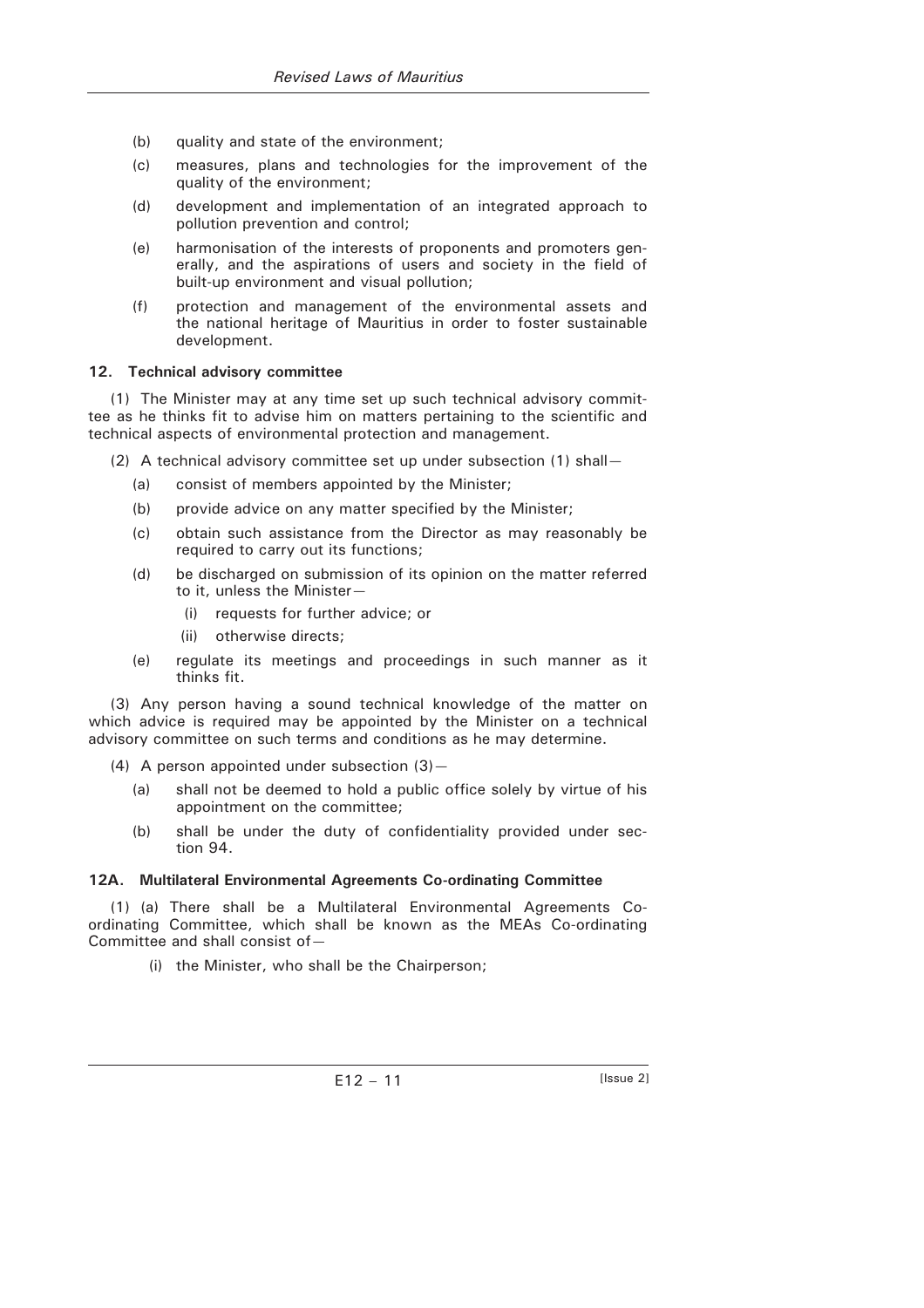- (ii) the Permanent Secretary;
- (iii) the Director; and
- (iv) a representative of each of the Ministries and Departments specified in the Third Schedule.

(b) The Minister shall co-opt another officer of a Ministry or organisation to attend and participate in a meeting of the Committee.

(c) An officer of the Department designated by the Director shall act as Secretary to the Committee.

(2) The MEAs Co-ordinating Committee shall be responsible for coordinating the implementation, by the relevant Ministries, Departments, public bodies and organisations, of MEAs and shall, *inter alia*, for that purpose—

- (a) take cognisance of the outcome of meetings on MEAs at regional or international level and determine the measures and actions to be taken at national level;
- (b) monitor and review progress on the implementation of the measures and actions to be taken at national level in relation to MEAs; and
- (c) promote synergies and inter-linkages for the implementation of MEAs.

(3) (a) For the purpose of discharging its functions, the MEAs Coordinating Committee may—

- (i) establish subcommittees; and
- (ii) delegate any of its functions and powers to its Chairperson or to a subcommittee.

(b) At a meeting of the MEAs Co-ordinating Committee, 5 members including the Chairperson shall constitute a quorum.

(c) Where the Minister is unable to attend a meeting, the Permanent Secretary shall chair the meeting.

(d) Subject to this section, the MEAs Co-ordinating Committee shall conduct its proceedings, and regulate those of a subcommittee, in such manner as it thinks fit.

[S. 12A inserted by s. 6 of Act 6 of 2008 w.e.f. 15 July 2008.]

# **PART III – ENFORCING AGENCIES**

# **13. Enforcing agencies**

(1) There shall be such enforcing agencies as are designated in the Fourth Schedule in respect of such environmental medium, or such pollutant, as is specified.

(2) Subject to subsection (3), an enforcing agency and an environmental liaison officer designated by it shall have the functions, powers and duties specified in the Fourth Schedule.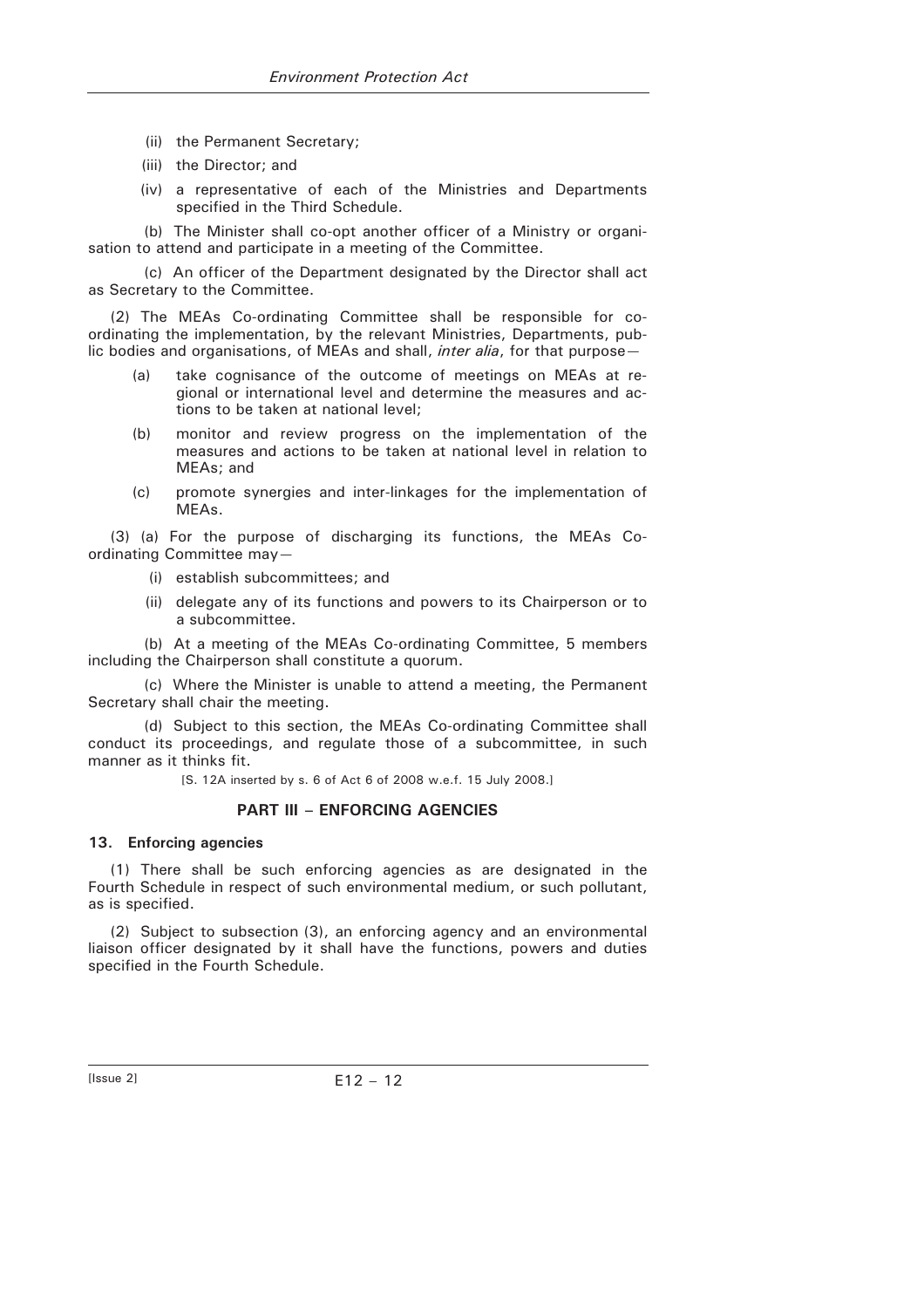(3) Subsection (2) shall not be construed to restrict, limit or derogate from, the powers of the Minister, the Permanent Secretary or the Director under the environmental laws in respect of a medium, aspect of a medium, or any pollutant.

(4) Where any enforcing agency fails for any cause or reason to take appropriate action with a view to prosecuting an offence, or issue a notice in connection with a breach, or with an alleged or suspected breach, of an environmental law, the Minister may—

- (a) issue such direction as he thinks fit to the enforcing agency;
- (b) give direction as to such action in connection with the breach or suspected breach, and the issue of such notice, as he thinks fit.

(5) Where an enforcing agency fails to comply with a direction of the Minister under subsection (4) within the delay prescribed in the direction—

- (a) the Director may carry out the task required in the direction;
- (b) the Minister may report the failure of the enforcing agency to the Chairperson of the Commission for consideration.
- (6) The Minister may, by regulations, amend the Fourth Schedule.

# **14. The Environment Coordination Committee**

(1) There shall be for the purposes of this Act an Environment Coordination Committee which shall consist of—

- (a) the Permanent Secretary, as Chairperson;
- (b) the Director, as Vice-Chairperson;
- (c) the Permanent Secretaries, or the executive directors, of the enforcing agencies, or a designated officer of a rank immediately below them;
- (d) such other public officers, or officers of statutory bodies, as may be designated by the Minister.
- (2) The Committee shall—
	- (a) ensure the maximum co-operation and coordination among enforcing agencies and other public departments dealing with environment protection;
	- (b) develop such policies and administrative measures as are necessary to ensure prompt and effective consultation on matters relating to environment protection and management;
	- (c) ensure that information is shared among the enforcing agencies, the Department and other public departments so as to develop a better understanding of environmental issues and of problems relating to enforcement of environmental laws;
	- (d) advise the Minister and, when requested, the Commission, on matters relating to environmental standards, guidelines, codes of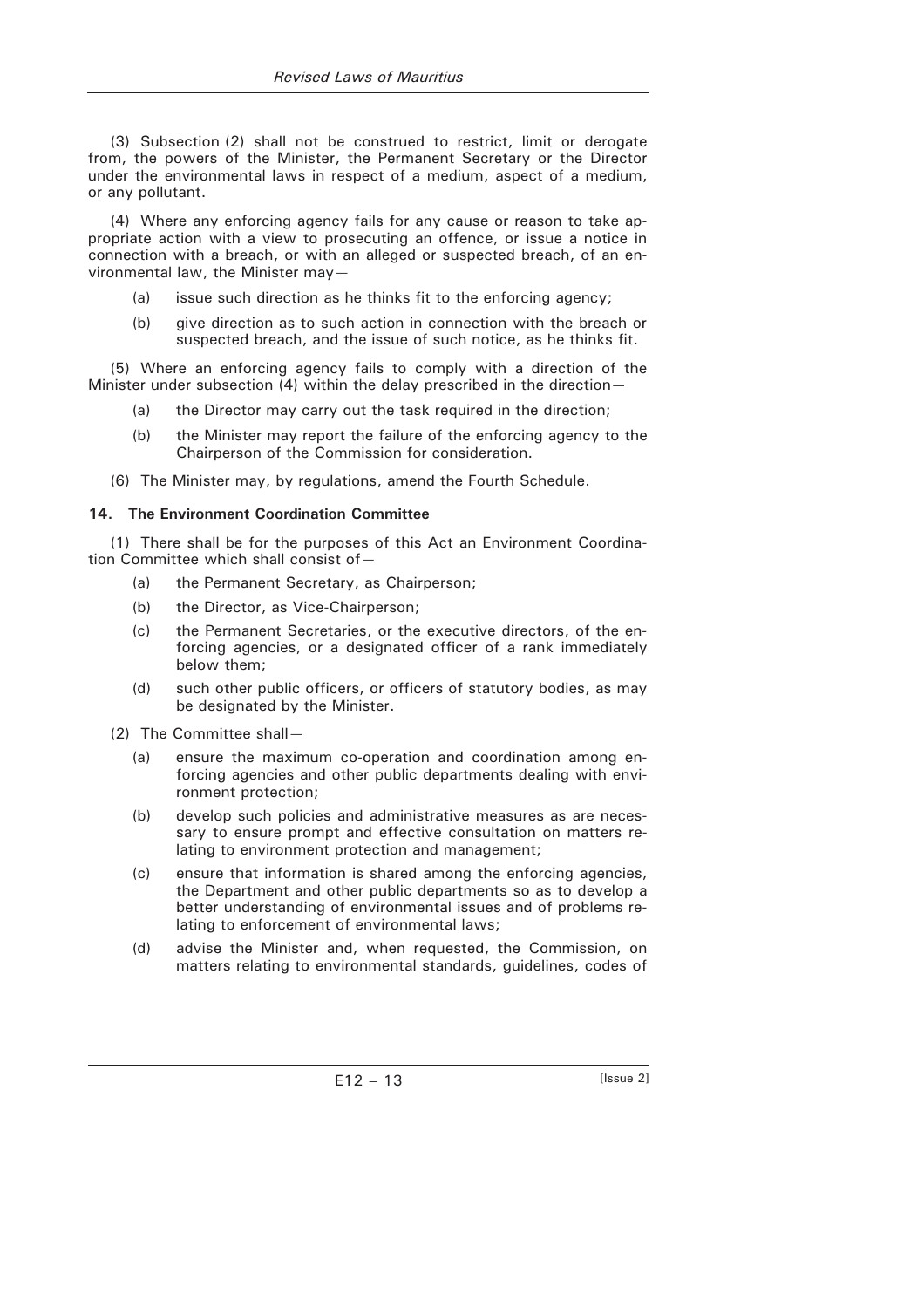practice and other control measures for the purpose of avoiding duplication of functions among public departments and of ensuring proper enforcement of environmental laws; and

- (e) ensure compliance with, implementation and enforcement of, any direction given by the Minister in relation to the coordination in the administration and enforcement of an environmental law among the various enforcing agencies.
- (3) The Committee may—
	- (a) make recommendations to the Minister on any matter relating to the protection and management of the environment, including national environmental standards, the processing of applications for EIA licences, the review of EIAs, spills and environmental emergencies, enforcement procedures and policies;
	- (b) propose to the Minister amendment of the Fourth Schedule;
	- (c) adopt any memorandum of understanding on the use of facilities under the control of any public department;
	- (d) provide sound guidelines on sampling, monitoring and laboratory analyses under an environmental law.
- (4) The Committee shall—
	- (a) regulate its meetings and proceedings as it thinks fit;
	- (b) meet as often as it is necessary at the request of its Chairperson, but in any case at least once every month.

(5) For the purpose of discharging its functions under this Act, the Committee may—

- (a) establish sub-committees;
- (b) delegate any of its functions and powers to its Chairperson, the Director or any sub-committee.
- (6) Half of the members of the Committee shall constitute a quorum.

[S. 14 amended by s. 33 (1) of Act 6 of 2008 w.e.f. 15 July 2008.]

# **PART IV – ENVIRONMENTAL IMPACT ASSESSMENT**

# **15. Prohibition to carry out an undertaking**

(1) Subject to subsection (2) and section 17, no person shall be required to provide a PER or an EIA in respect of any activity or project other than an undertaking.

- (2) No proponent shall commence, or cause to be commenced, $-$ 
	- (a) a proposed new undertaking specified in Part A of the Fifth Schedule, without an approval of a PER in accordance with section 16;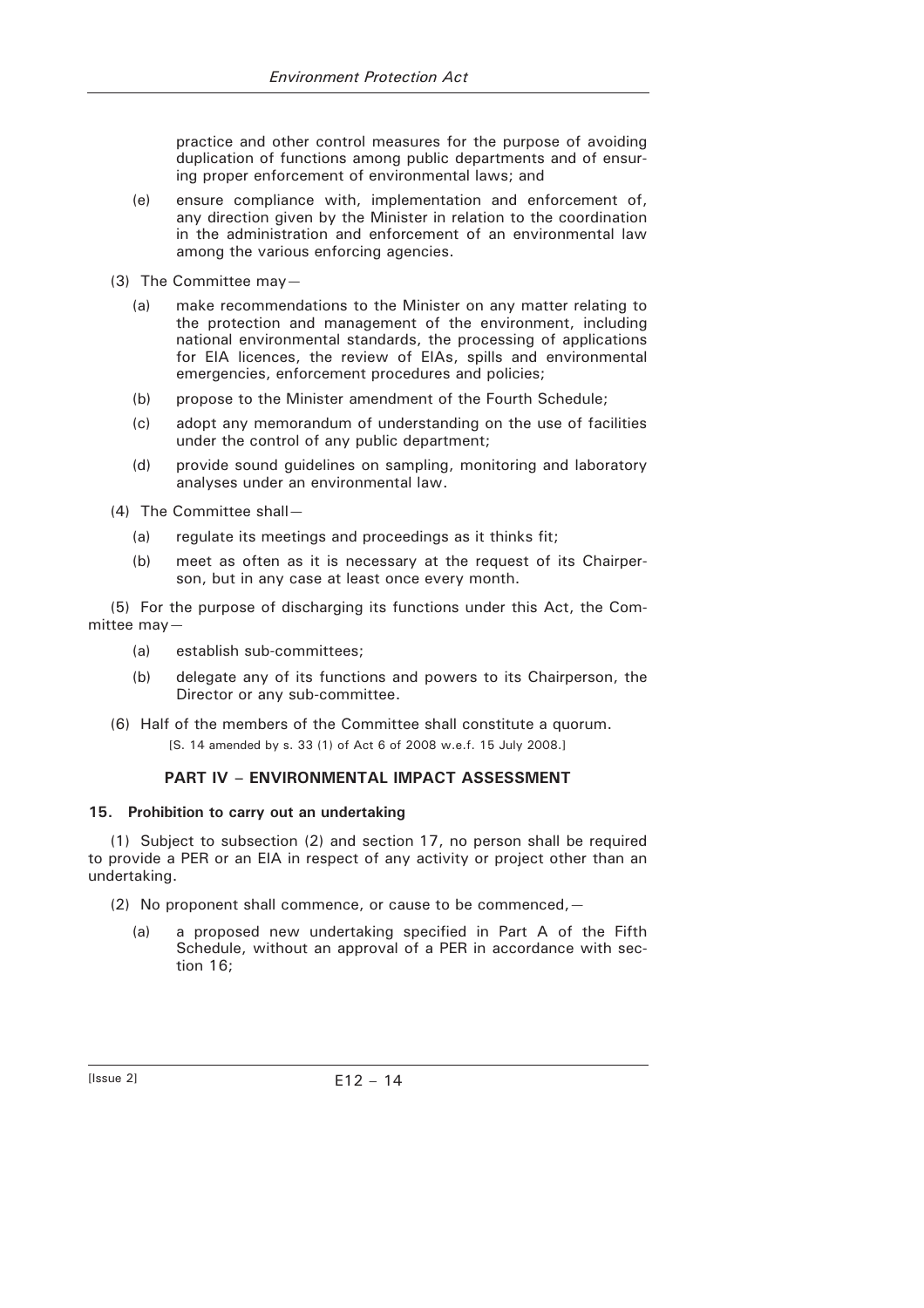- (b) a proposed new undertaking specified in Part B of the Fifth Schedule, without an EIA licence;
- (c) any undertaking, more than 3 years after the issue of an EIA licence or PER approval unless the Minister, in circumstances beyond the control of the proponent, otherwise determines, in respect of that undertaking.

(3) A proponent, other than a proponent applying through the Board of Investment, shall, at least 3 months before submitting his application for an EIA licence under section 18, provide the Director with an outline of his proposed undertaking, including its location, nature and scope.

(4) On the basis of the outline submitted under subsection (3), the Director may impose the terms of reference for the EIA report, the fields of study that are required to be covered, and the levels of expertise and the qualifications of the consultants signing the report.

- (5) The Director may—
	- (a) refuse to consider an application for an EIA in respect of which an outline in terms of subsection (3) has not been submitted;
	- (b) dispense a proponent with the requirement under subsection (3).

(6) Notwithstanding subsection (2), a proponent may prepare a feasibility study, or do any research, or any other act in furtherance of an application for an EIA licence or a submission of a PER in respect of an undertaking.

(7) A proponent shall inform the Director of any act proposed to be undertaken under subsection (6).

(8) Any proponent who contravenes subsection (2) shall commit an offence.

[S. 15 amended by ss. 7, 33 (2) and 33 (3) of Act 6 of 2008 w.e.f. 15 July 2008.]

# **16. Preliminary environmental report**

(1) A PER in respect of an undertaking specified under Part A of the First Schedule shall be—

- (a) in conformity with such policy or environmental guidance as may be published in respect of an undertaking and in such form as may be approved by the Director;
- (b) duly signed by the proponent of the undertaking or his duly appointed legal representative; and
- (c) deposited at the Director's office in 10 copies or in such additional copies as the Director may request.

(2) A PER shall contain a description of the undertaking with particulars  $of$ 

- (a) its location and its surroundings;
- (b) its process, design and size;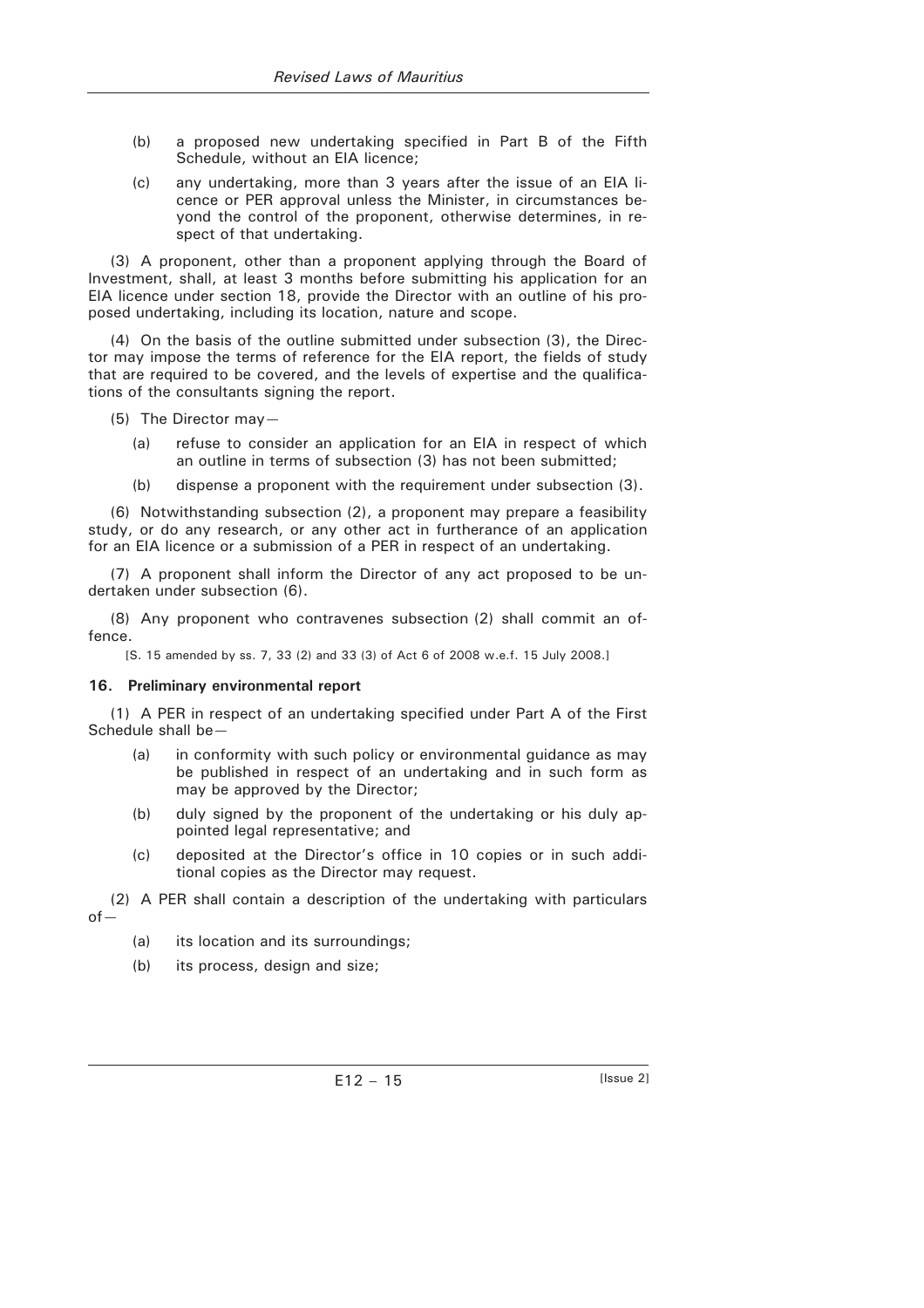- (c) any data or information necessary to identify and assess the effects which the undertaking is likely to have on the environment, people and society;
- (d) the measures which the proponent proposes to take to avoid, reduce and, where possible, remedy any significant effect that the undertaking is likely to have on the environment; and
- (e) such other aspects of the undertaking as the Director may require.
- (3) A PER shall be accompanied by-
	- (a) a site plan indicating the location of the undertaking;
	- (b) a non-technical summary, where the report is prepared by a consultant;
	- (c) a certificate issued by a notary expressing his opinion as to the ownership of the land on which the undertaking is to be executed, or where the proponent is not the owner of the land, by written evidence of the permission of the owner, and a certificate issued by a notary expressing his opinion as to the owner's title.

(4) The Director may request—

- (a) such additional information from the proponent as he thinks necessary;
- (b) any public department, an enforcing agency, any nongovernmental organisation or any other person, to submit its or his observations in writing on the PER within not more than 14 days from such request.

(5) (a) The Director shall, within 14 days of receiving such information or observations as he may have requested under subsection (4), review the PER submitted by the proponent and refer it to the PER Committee.

(b) The PER Committee shall examine the PER in the light of the Director's review and make such recommendations to the Minister as it thinks fit.

 $(5A)$  (a) There shall be set up a PER Committee consisting of -

- (i) the Director or his representative, who shall be the Chairperson;
- (ii) a representative of each of the Ministries responsible for the subject of-
	- (A) agriculture;
	- (B) health;
	- (C) wastewater;
	- (D) water resources;
- (iii) the Chief Executive of the relevant local authority.

(b) An officer of the Department designated by the Director shall act as Secretary to the Committee.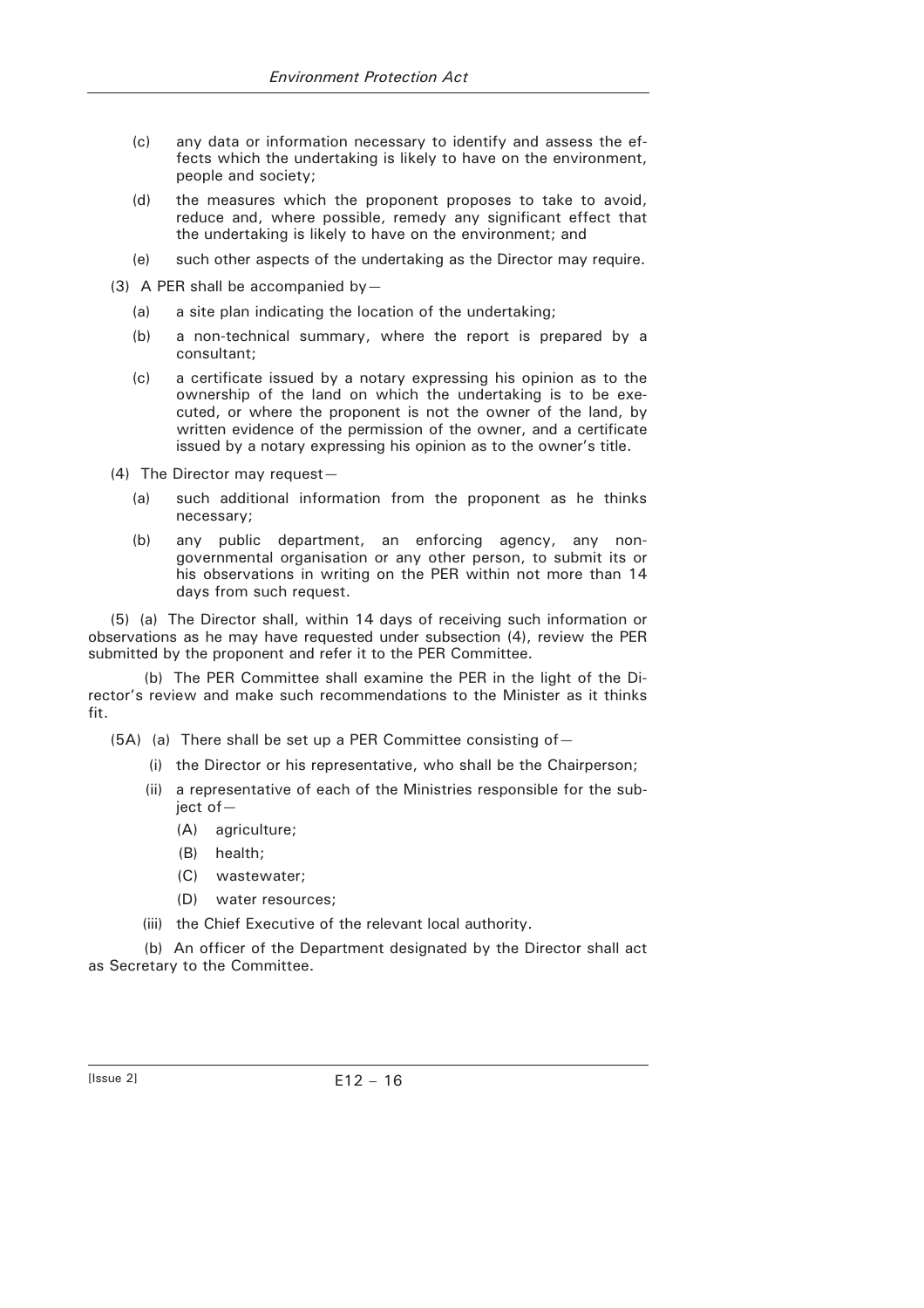(c) The Committee may, with the approval of the Permanent Secretary and where the examination of a PER so requires, co-opt an officer of the Department or a representative of the Ministry responsible for the subject of fisheries, housing and lands, tourism or public infrastructure or of the Irrigation Authority or any other public officer to attend and participate in a meeting of the Committee.

(d) At a meeting of the Committee, 5 members including the Chairperson shall constitute a quorum.

(e) No co-opted member shall have the right to vote.

(f) Subject to this section, the Committee shall conduct its proceedings in such manner as it thinks fit.

(6) On being referred a PER under subsection  $(5)$ , the Minister may -

- (a) approve the report with such conditions as he deems appropriate;
- (b) reject the report; or
- (c) request submission of an application for an EIA licence in respect of the undertaking to which the report relates.

(7) Where a request is made under subsection (6) (c), the application for an EIA licence shall be in the same form and be processed in the same manner as if the undertaking were an undertaking under Part B of the First Schedule.

(8) Where a PER contains any false or misleading information or any material omission, the Minister may revoke an approval granted under this section.

(9) Any proponent who gives false or misleading information, or fails to disclose any material fact or information in a PER, shall commit an offence.

(10) Any person who fails to comply with a term or condition attached to an approved PER shall commit an offence.

(11) Notwithstanding the approval of a PER under subsection (6), the Minister shall, in respect of that PER, have the same powers as those conferred upon him by section 24 (3) in respect of an EIA licence, and any person who fails to comply with a direction or requirement issued under this subsection shall commit an offence.

[S. 16 amended by ss. 8 and 33 (2) of Act 7 of 2008 w.e.f. 15 July 2008.]

# **17. Non-listed activity**

(1) Notwithstanding section 15, where in his opinion a project or an activity not specified as an undertaking under the First Schedule is likely, by reason of its nature, scope, scale and sensitive location, to have an impact on the environment or on the zoning of an area, the Minister may request the person carrying out or proposing to carry out the project or activity to submit a PER or an application for an EIA licence.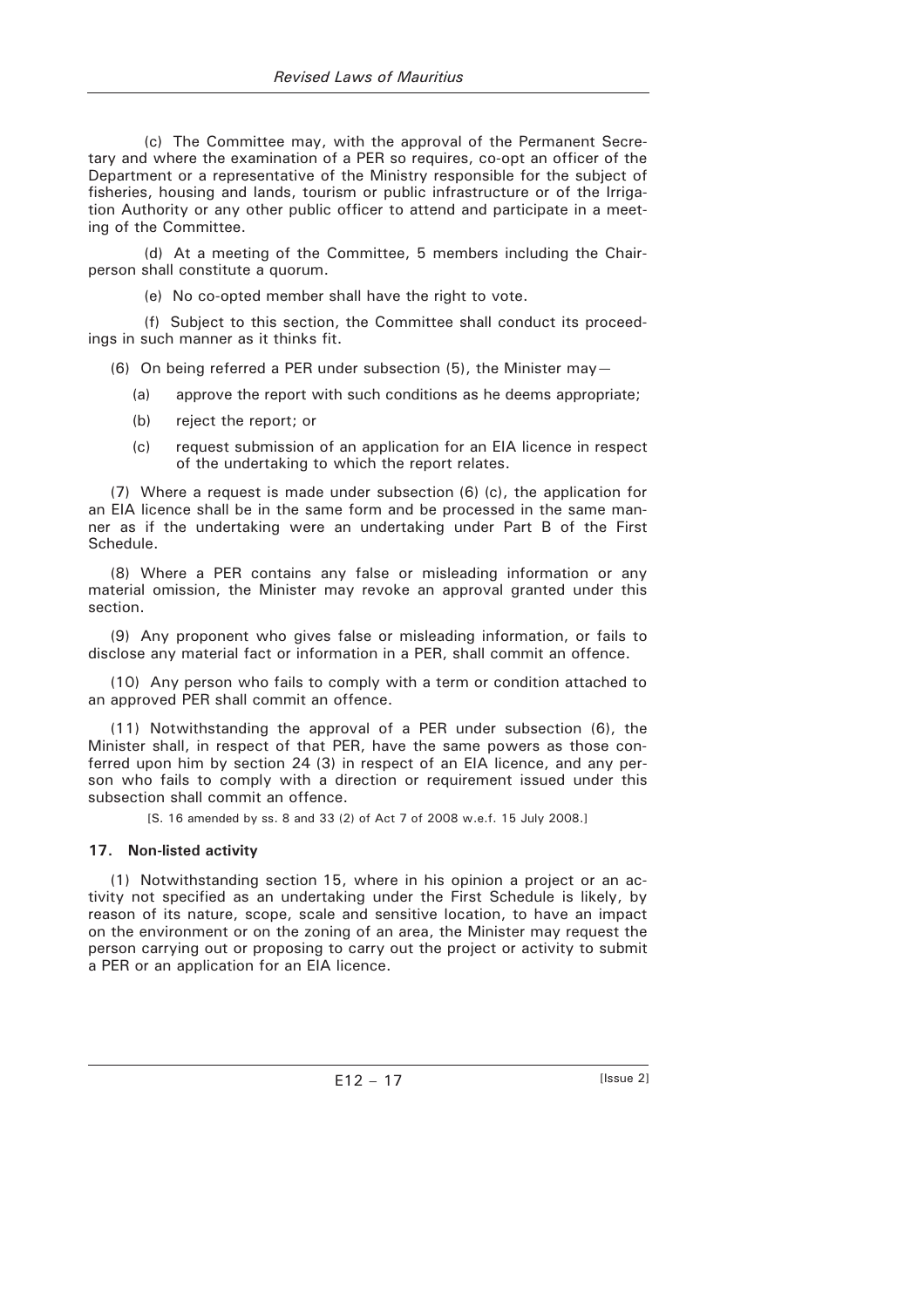(2) Where a request for submission of a PER or an application for an EIA licence is made, the project or activity shall be deemed to be an undertaking specified under the First Schedule in respect of which a PER or an EIA licence is required, as the case may be.

[S. 17 amended by s. 33 (2) of Act 6 of 2008 w.e.f. 15 July 2008.]

#### **18. Application for an EIA licence**

(1) A proponent applying for an EIA licence in respect of an undertaking specified in Part B and Part C of the Fifth Schedule, or in accordance with a request under section 16 (6) (c) or 17 (1), shall submit to the Director an EIA report—

- (a) in electronic form, and in 15 printed copies, and such additional copies as may reasonably be required by the Director;
- (b) signed by the proponent or his duly appointed legal representative and countersigned by the consultant referred to in section 19 who prepared the report;
- (c) accompanied by—
	- (i) satisfactory proof of ownership of the undertaking;
	- (ii) a site plan prepared and signed by a land surveyor;
	- (iii) a non-technical summary of the report;
	- (iv) a certificate issued by a notary expressing his opinion as to the ownership of the land on which the undertaking is to be executed, or where the proponent is not the owner of the land, by written evidence of the permission of the owner, and a certificate issued by a notary expressing his opinion as to the owner's title.

(2) The EIA report shall contain a true and fair statement and description of the undertaking as proposed to be carried out by the proponent, and shall include—

- (a) the name and address of the proponent;
- (b) the ownership of the undertaking and of the land on which it is being conducted;
- (c) the name, address and qualifications of the consultant who prepared the EIA;
- (d) the precise location and surroundings of the undertaking, the zoning of the site and the number of similar undertakings in the area;
- (e) the principle, concept and purpose of the undertaking;
- (f) the direct or indirect effects that the undertaking is likely to have on the environment;
- (g) an assessment of the social, economic and cultural effects which the undertaking is likely to have on the people and society;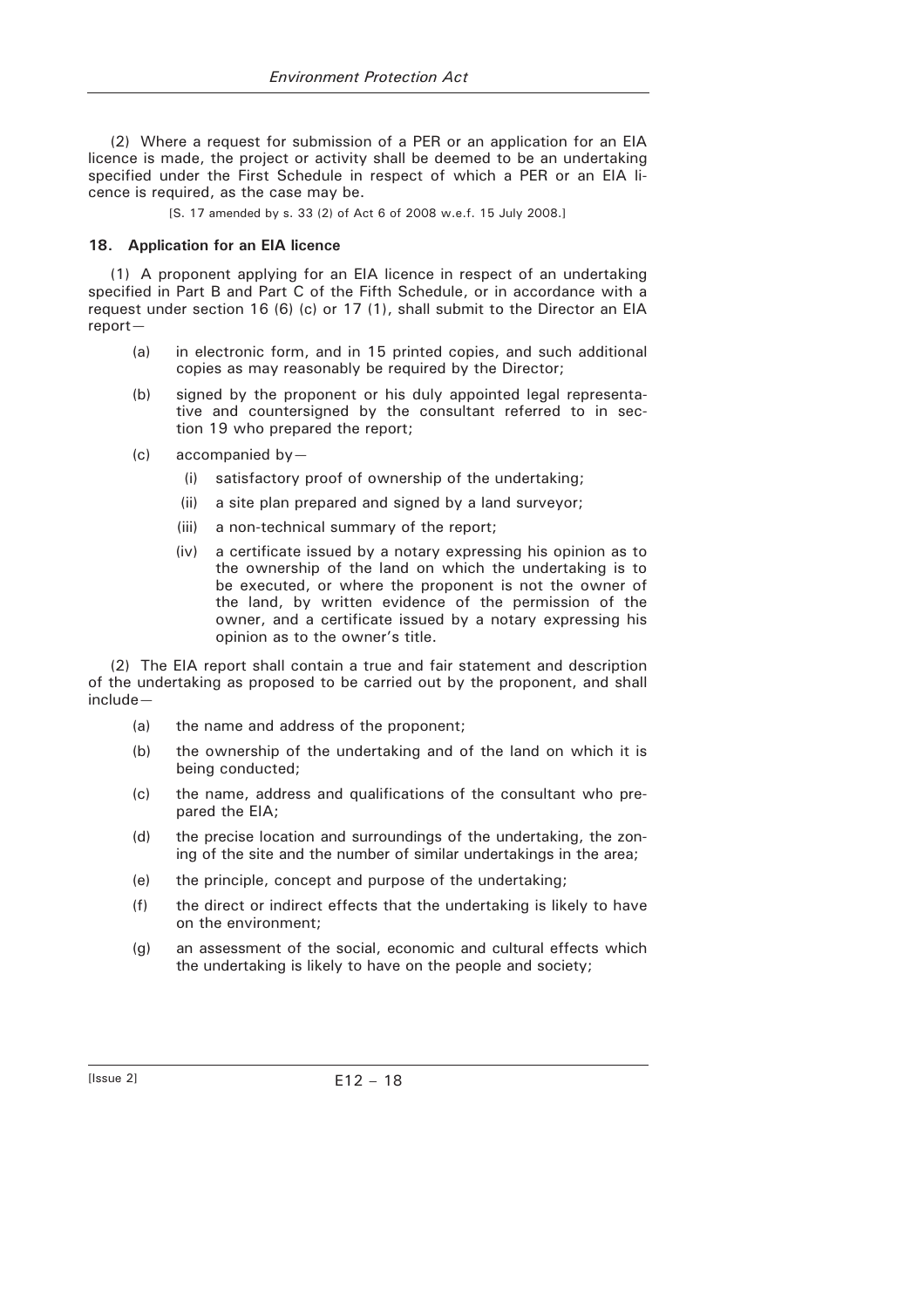- (h) any actions or measures which the proponent proposes to take to avoid, prevent, change, mitigate or remedy, as far as possible, the likely effects of the undertaking on the environment;
- (i) an assessment of the inevitable adverse environmental effects that the undertaking is likely to have on the environment, people and society, where it is implemented in the manner proposed by the proponent;
- (j) an accurate assessment of the irreversible and irretrievable commitment of resources which will be involved in the undertaking, where it is implemented in the manner proposed by the proponent;
- (k) any alternative manner or process in which the undertaking may be carried out so as to cause less harm to the environment;
- (l) an environmental monitoring plan;
- (m) information pertaining to the decommissioning of the project at the end of its life cycle and associated impacts, proposed measures to return the site as far as possible to its former state, or rehabilitation measures;
- (n) in the case of a new infrastructure proposal, an environmental management plan to be implemented during the construction phase; and
- (o) such other information as may be necessary for a proper assessment and review of the potential impact of the undertaking on the environment, people and society.

# **19. Consultancy**

- (1) An EIA shall—
	- (a) be signed by the proponent and all principal consultants who prepared or assisted in the preparation of the EIA;
	- (b) enclose particulars of the schedule of works undertaken by the proponent and his consultants in the preparation of the EIA, including particulars of any consultation held with the public in the area where the undertaking is to be located.

(2) Notwithstanding the Copyright Act, no intellectual property rights in an EIA submitted under subsection (1) shall be opposable to a public officer or a Government Department or agency dealing with an EIA in the discharge of his duties or exercise of his functions.

# **19A. EIA licence under LPES**

Notwithstanding this Act, an application for an EIA licence by a person registered under section 40F of the Planning and Development Act shall be made through the LPES Technical Committee in accordance with section 40D (2) of that Act.

[S. 19A inserted by s. 10 of Act 20 of 2011 w.e.f. 16 July 2011.]

# **20. Public comment**

(1) An EIA submitted under section 18 shall be open for public inspection during working hours at—

(a) the office of the Department;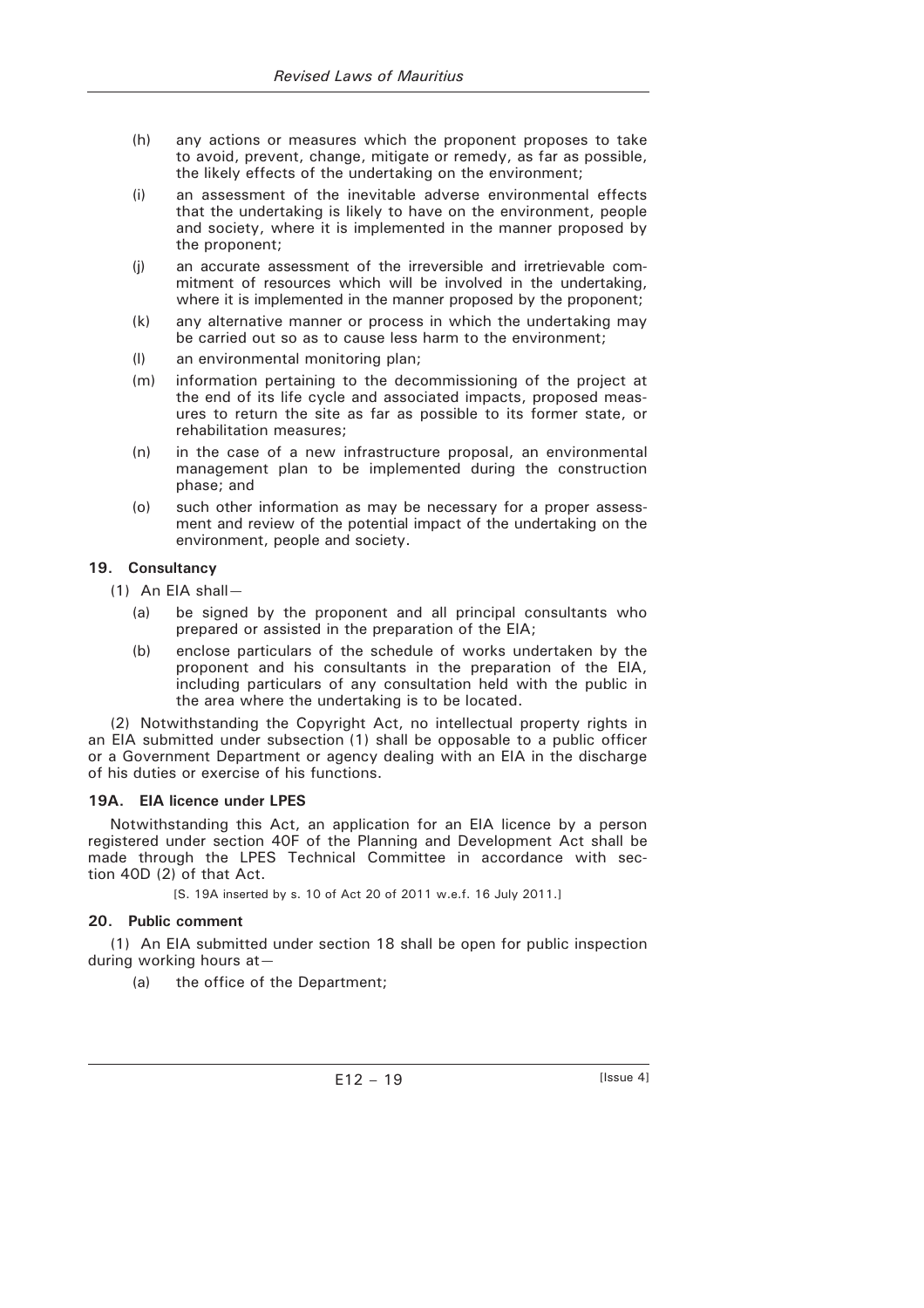- (b) the main office of the municipal council or district council for the area where the undertaking is to be carried out; and
- (c) such other places as may be specified in a notice under subsection (2).

(2) The Director shall, not later than 14 days after the submission of an application for an EIA licence under section 18, give notice of the public inspection specified in subsection (1) in the *Gazette* and in 2 consecutive issues of 2 daily newspapers.

- (3) A notice published under subsection (2) shall—
	- (a) give a summary description of the undertaking;
	- (b) state the address where the undertaking is to be carried out;
	- (c) state the place where the EIA may be inspected;
	- (d) specify the time limit for the submission of public comments in writing which shall be not less than 10 days and not more than 21 days after the date of the publication of the notice in the *Gazette*.

(4) The Director may in respect of an EIA, other than one submitted through the Board of Investment, extend the time limit specified in subsection (2) to afford reasonable opportunity for any person to submit public comments on the EIA.

(5) The Director may cause to be published an EIA or an extract of an EIA on the Internet for public inspection.

[S. 20 amended by s. 9 of Act 6 of 2008 w.e.f. 15 July 2008.]

#### **21. Review of EIA**

(1) The Director shall—

- (a) review an EIA submitted by a proponent and determine its scope and contents; and
- (b) refer the EIA, with such comments and observations as he thinks appropriate, and with any public comment submitted under section 20, to the EIA Committee for examination not later than 42 days after the expiry of the time limit set for submission of public comments under section 20 (3) or (4), as the case may be.

(2) The Director may, for the purpose of the review under subsection  $(1)$   $(a)$  -

- (a) request any public department, an enforcing agency, any nongovernmental organisation or any other person, to submit their observations in writing on the EIA;
- (b) set up a technical committee to advise him on the EIA or on any aspects of the undertaking;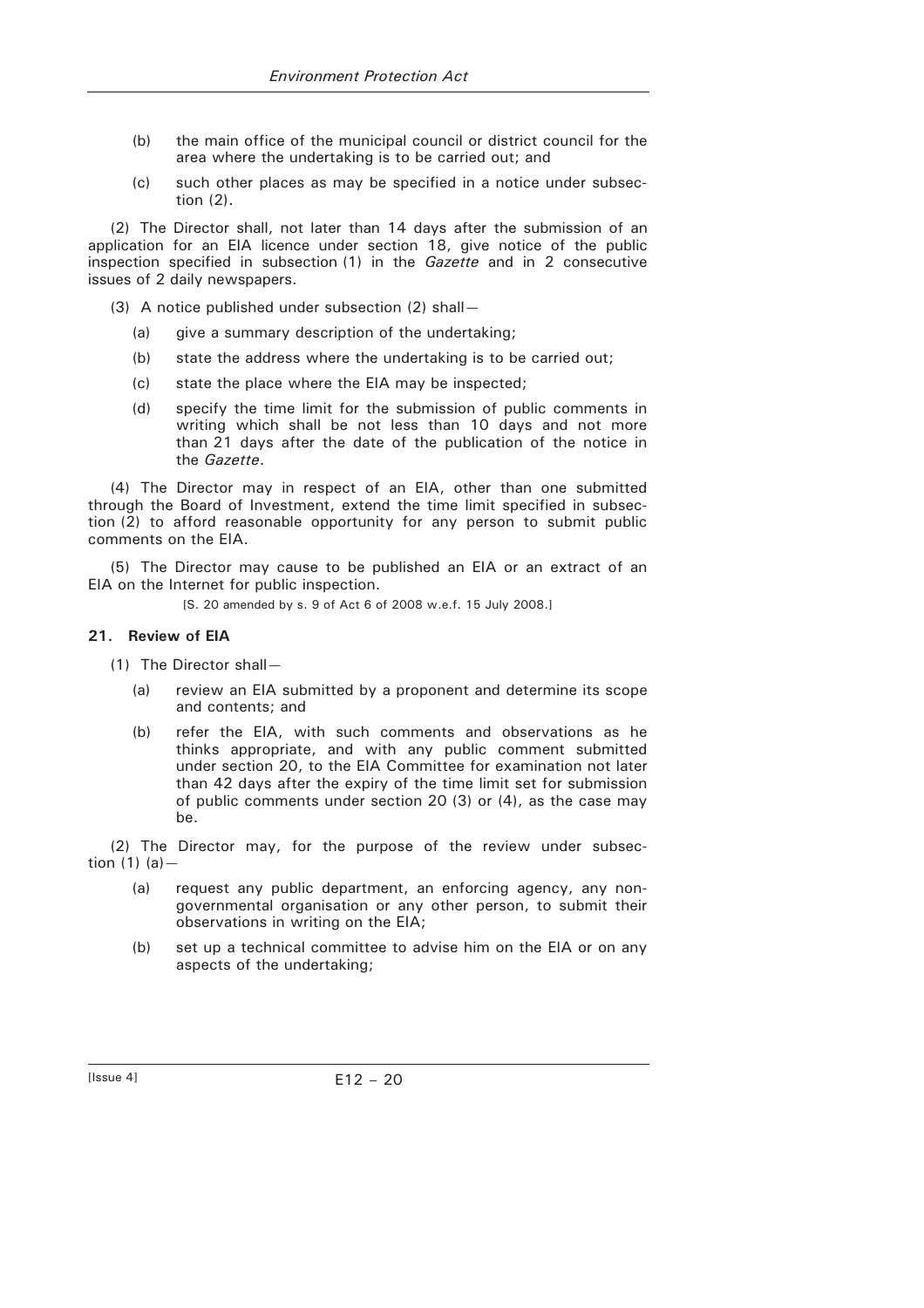(c) require the proponent to carry out further study or to submit additional information for the purpose of ensuring that the EIA is as accurate and exhaustive as possible.

(3) Subject to subsection (5), any observation made pursuant to a request made under subsection (2) (a) shall be made not later than 14 days after the expiry of the time limit set for submission of public comments under section 20 (3) (d), after which date it shall be presumed that the person does not have any observation to make.

(4) Where in respect of an EIA, other than one submitted through the Board of Investment, it appears to the Director that the time limit set out in subsection (1) (b) cannot for any reason be met, he may, after consultation with the proponent, refer the EIA on a date not later than 28 days after the expiry of that time limit, and shall inform the proponent accordingly.

- (5) Where an EIA is submitted through the Board of Investment—
	- (a) the observations requested under subsection (2) (a) shall be made not later than 7 days after the request:
	- (b) the Director shall refer the EIA to the Committee not later than 14 days after the expiry of the time limit set for the submission of public comments under section 20 (3) (d).
		- [S. 21 amended by s. 10 of Act 6 of 2008 w.e.f. 15 July 2008.]

# **22. EIA Committee**

(1) There shall be for the purposes of this Act an EIA Committee which shall consist of—

- (a) the Permanent Secretary, as Chairperson;
- (b) the Permanent Secretaries of the Ministries having responsibility for the subjects specified in the Sixth Schedule, or their representatives;
- (c) the Director, who shall have no voting right.

(2) The EIA Committee shall examine applications for an EIA licence referred to it after review by the Director and shall make such recommendations to the Minister as it thinks fit.

(3) At a meeting of the EIA Committee, 5 members including the Chairperson shall constitute a quorum.

- (4) The EIA Committee may—
	- (a) establish any sub-committee for the purpose of examining the whole or any specific aspect of an EIA;
	- (b) with the approval of the Minister, co-opt any person as member.
- (5) A co-opted member shall not—
	- (a) by virtue of his designation as member of the EIA Committee, be deemed to be a public officer;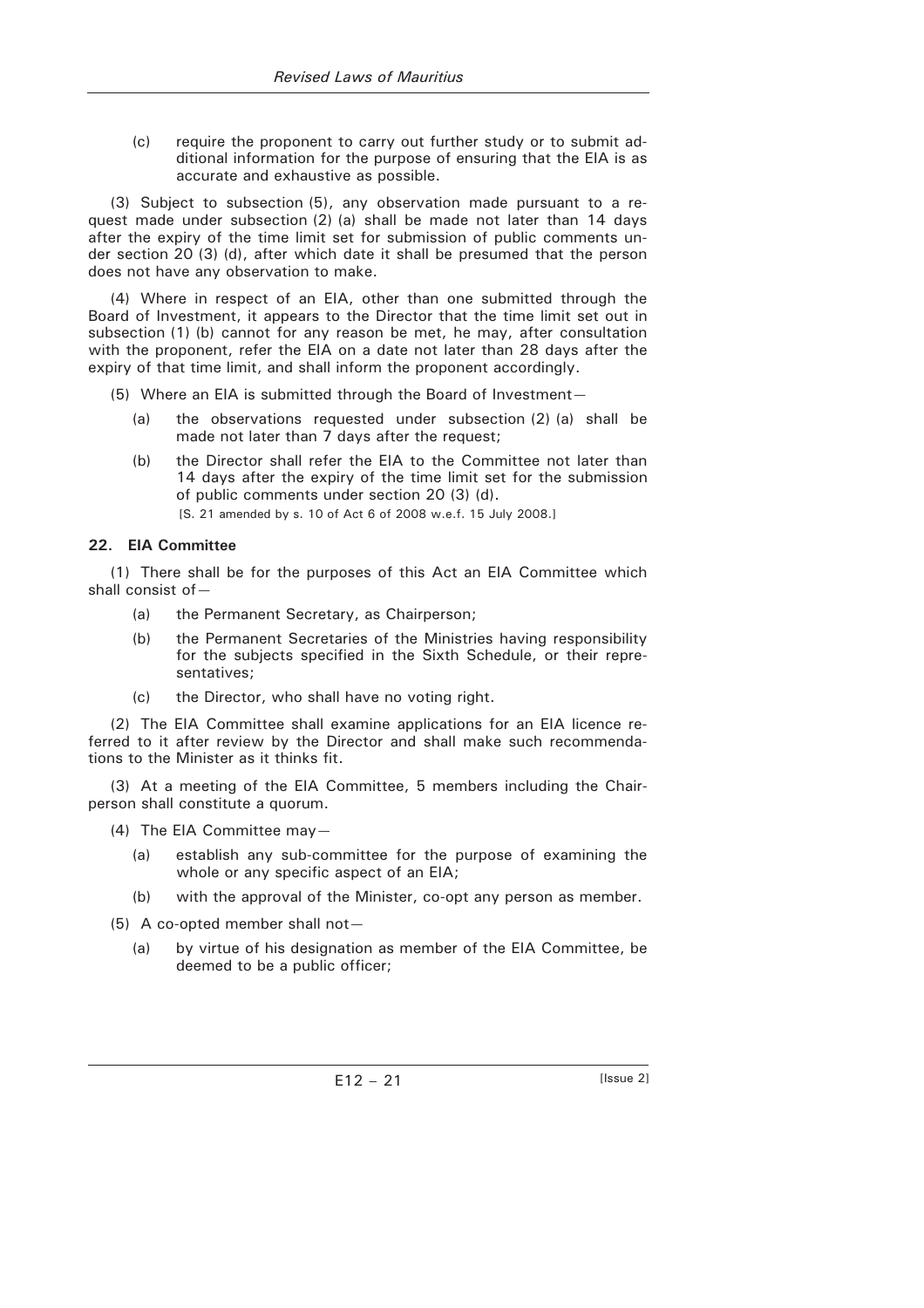(b) have any voting right.

(6) Subject to this section, the EIA Committee shall regulate its meetings and proceedings in such manner as it thinks fit.

(7) The Chairperson may request the attendance of any officer of the Department at a meeting of the EIA Committee to provide such information it may require, but the officer shall not have any right to vote at the meeting.

(8) The EIA Committee shall, except in a case of *force majeure* or where further consultation is required, give its recommendations to the Minister not later than 14 days after the date the application was referred by the Director under section 21 (1) (b).

(9) Where the EIA Committee is examining an EIA submitted by a Ministry, the Permanent Secretary of that Ministry or his representative shall not take part in the proceedings.

[S. 22 amended by ss. 11 and 33 (1) of Act 6 of 2008 w.e.f. 15 July 2008.]

# **23. Decision on EIA**

(1) Subject to subsections (3) and (4), the Minister shall after taking into consideration the recommendations of the EIA Committee make his decision on the EIA within 7 days of the receipt of the recommendations.

- (2) The Minister may—
	- (a) subject to section 24, approve the issue of an EIA licence on such terms and conditions as he may deem appropriate; or
	- (b) disapprove the EIA and reject the application.

(3) Where the Minister is unable to make a decision, he shall refer the EIA to a technical advisory committee set up under section 12 with instructions to advise him within 14 days on such issues as are set out in the terms of reference.

(4) The Minister shall, within 14 days of receiving of the advice of the technical advisory committee and in the light of the advice of that committee, approve the EIA subject to such terms and conditions he deems fit to impose, or disapprove the EIA and reject the application.

(5) The Director shall, as soon as possible but not later than 7 working days after the day on which the Minister makes his decision, give notice in the *Gazette* and in the newspapers in which notice of application was given pursuant to section 20 (2), of a summary of the decision of the Minister to approve or to reject the EIA stating the place where the full decision may be available.

(6) Subject to an appeal under sections 56 and 57, the decision of the Minister shall be final and binding.

(7) The Director shall comply with and give effect to the decision of the Minister under subsection (2) or (4).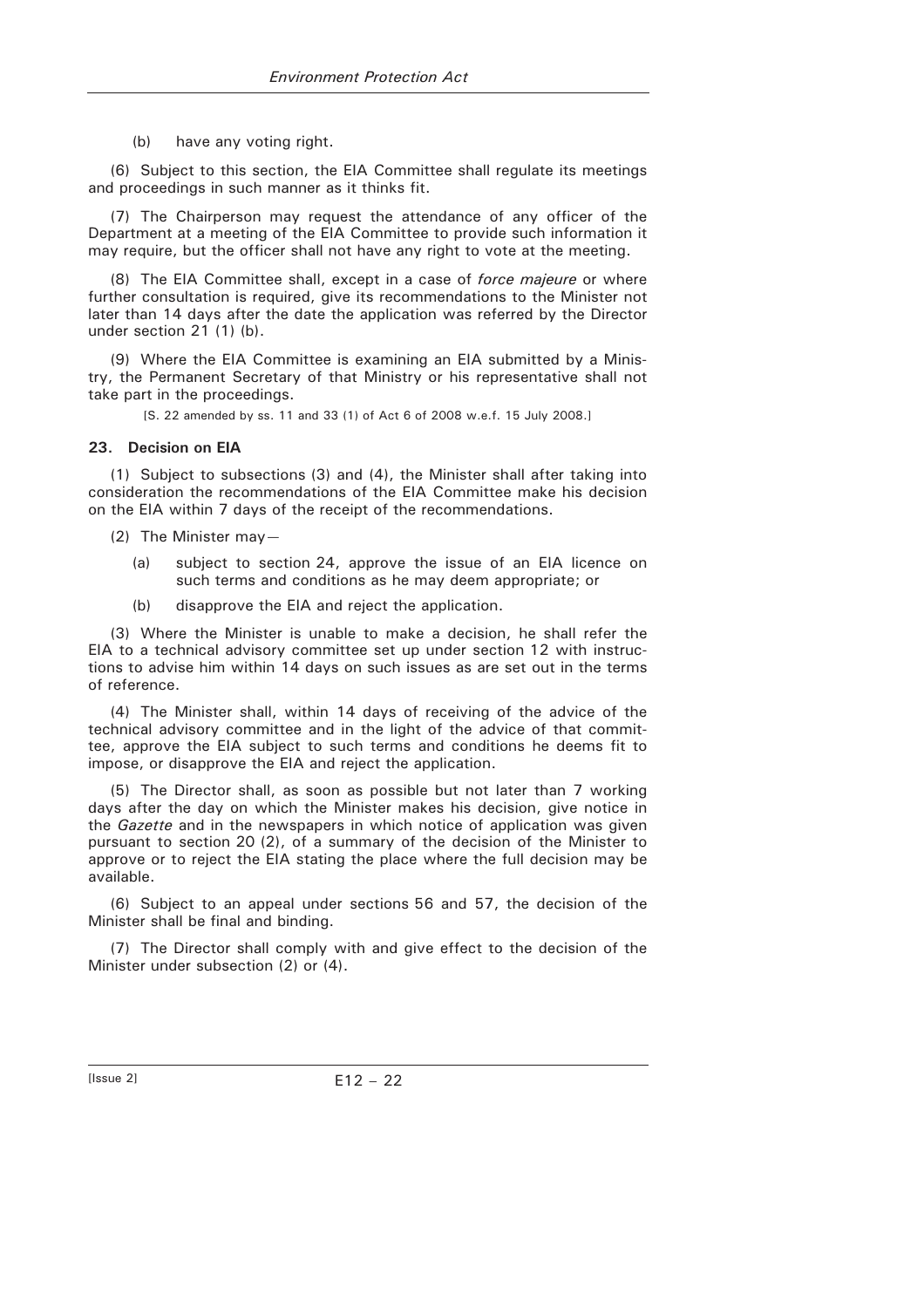(8) Where an EIA is approved by the Minister, the Director shall issue an EIA licence on the terms and conditions specified by the Minister.

(9) Any person who fails to comply with a term or condition attached to an EIA licence shall commit an offence.

[S. 23 amended by s. 12 of Act 6 of 2008 w.e.f. 15 July 2008.]

# **24. EIA approval**

(1) In considering approval of an EIA, account shall be taken of-

- (a) such policy or environmental guidance as may be published in respect of an undertaking;
- (aa) the environmental factors considered in the EIA;
- (b) the measures proposed to avoid or minimise adverse effects on the environment, people or society;
- (c) the alternatives proposed in the EIA;
- (d) such other matters as may be relevant in weighing the significance or insignificance of the potential environmental impact of the undertaking.

(2) Where an EIA is approved or a direction is given by the Minister under subsection (3) (b), the EIA and the directions shall be deemed to be conditions of the EIA licence issued under section 23 (8).

(3) Notwithstanding the approval of an EIA, the Minister may at any time—

- (a) revoke an EIA licence, or amend the conditions of an EIA licence, where he has reason to believe that-
	- (i) circumstances reasonably justifying such revocation or amendment of the conditions have arisen since the granting of the EIA licence;
	- (ii) the proponent is contravening the conditions attached to his licence;
	- (iii) the proponent had failed to disclose any material information or had provided false or misleading information in the EIA report;
- (b) give the proponent such directions as he considers necessary in relation to—
	- (i) the methods of execution and the phasing of the undertaking;
	- (ii) works or actions required to prevent, reduce or eliminate the adverse effects of the undertaking on the environment, people and society;
	- (iii) research, investigation, and monitoring programmes related to the undertaking;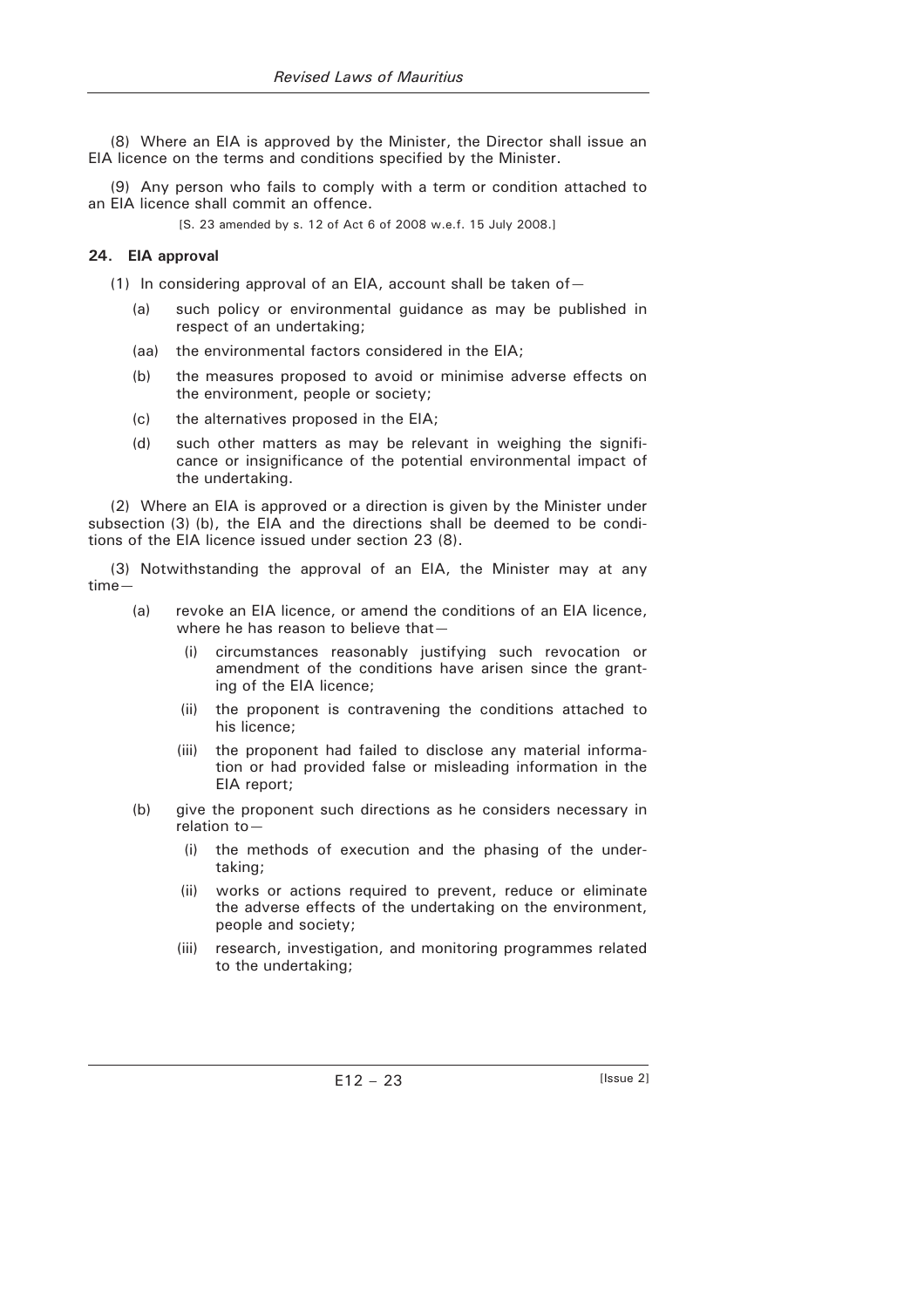- (iv) any other aspect of the undertaking or of the execution of the undertaking which is reasonably expected to have adverse environmental effects;
- (c) require the proponent to submit at such intervals as he may determine, reports on the impacts of the undertaking on the environment, people and society.

(4) Any person who fails to comply with a direction or requirement under subsection (3) (b) and (c), shall commit an offence.

[S. 24 amended by s. 13 of Act 6 of 2008 w.e.f. 15 July 2008.]

### **25. Submission of fresh EIA**

(1) The Minister may, at any time after the issue of an EIA licence, issue a direction to the licensee requiring him to submit a fresh EIA in respect of his undertaking within such time as may be specified.

(2) A direction under subsection (1) may be issued where, in the opinion of the Minister—

- (a) the undertaking is, or is likely to be, a source of pollution to the environment;
- (b) there is a substantial change or modification in the undertaking, or in the manner in which the undertaking is being operated;
- (c) the undertaking poses a threat to the environment; or
- (d) the circumstances of the undertaking with regard to its surrounding environment so require.

(3) A licensee who fails to comply with a direction issued under subsection (1) shall commit an offence and the Court may, on conviction, in addition to the penalty provided in section 85, cancel his EIA licence or suspend it for a period not exceeding one year.

[S. 25 amended by s. 14 of Act 6 of 2008 w.e.f. 15 July 2008.]

# **26. Transfer of undertaking**

(1) Where the ownership, control and management of an undertaking is transferred, whether before or after the grant of an EIA licence or a PER approval, the transferor shall by registered post—

- (a) notify the Director of the transfer and communicate to the Director a copy of the document witnessing the transfer; and
- (b) send a copy of the notification under paragraph (a) to the transferee.

(2) Unless a notification is given under subsection (1), it shall be presumed for the purposes of this Act or any other enactment or rule of law, that the person applying for an EIA licence or a PER approval or the holder of the EIA licence or a PER approval, as the case may be, is the proponent and shall have all the responsibilities and liabilities of the proponent.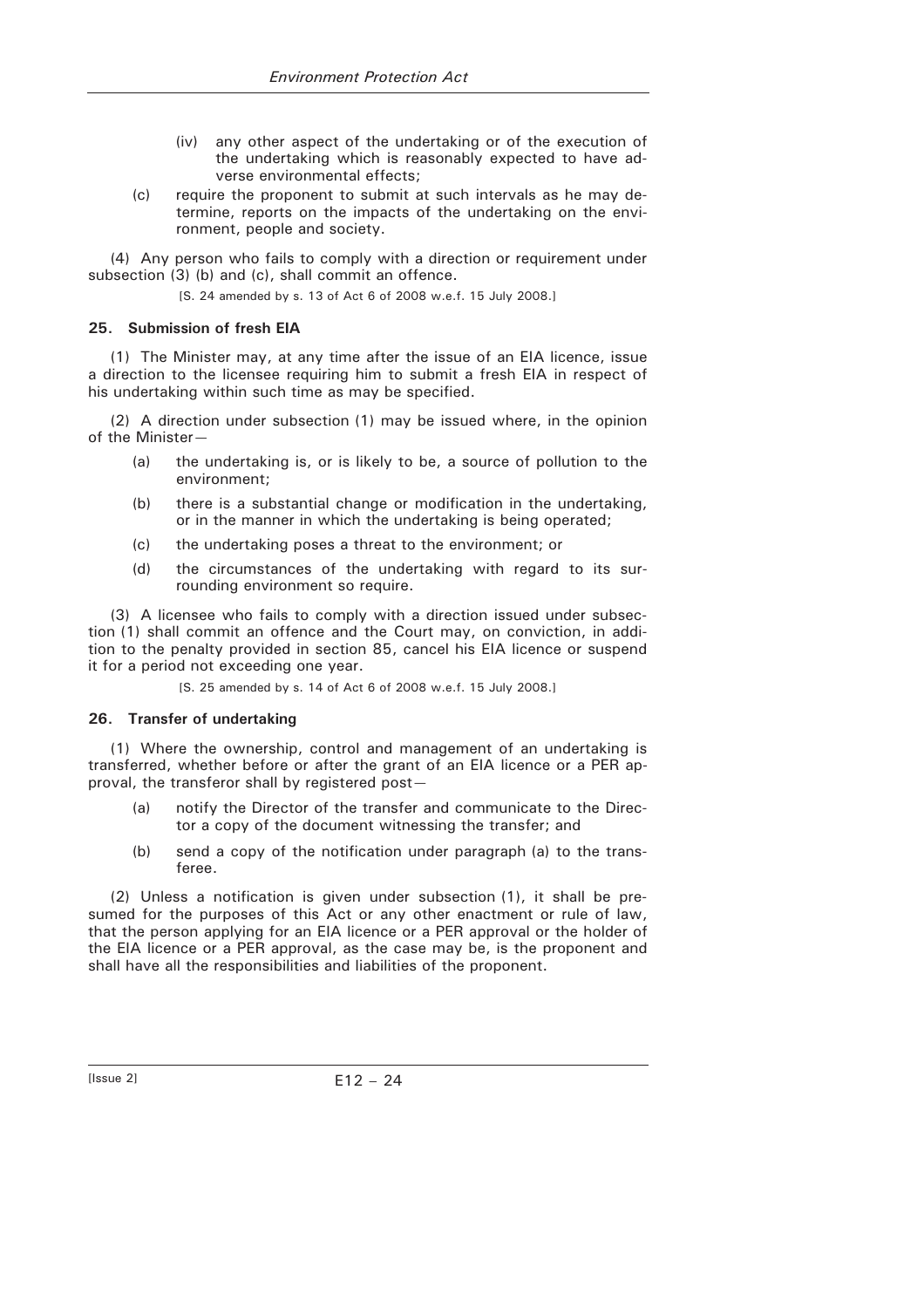(3) Where a notification is given under subsection (1), the transferee mentioned in the notice under subsection (1) shall, in the absence of any protest by him within 28 days after the notification, be presumed as from the date of the notice, for the purposes of this Act or any other enactment or rule of law, to be the owner or the person having the charge or management or control of the undertaking.

(4) A transfer of an undertaking or of the land where the undertaking is conducted shall not affect the application of the EIA licence or a PER approval and its conditions to the undertaking.

(5) Any person who contravenes subsection (1) shall commit an offence. [S. 26 amended by s. 15 of Act 6 of 2008 w.e.f. 15 July 2008.]

#### **27. Effect of EIA licence**

(1) No civil or criminal liability in respect of an undertaking or consequence resulting from an undertaking shall be incurred by Government, the Minister, or any public officer by reason of the approval of an EIA or the grant of an EIA licence, or by reason of any conditions attached to an EIA licence.

(2) The fact that an EIA licence is issued in respect of an undertaking shall afford no defence to any civil action or to a prosecution under any enactment, other than section 15 (2), concerning that undertaking or the manner it is operated or managed.

#### **28. Exemption**

(1) The Minister may declare an undertaking specified in Part B of the First Schedule by a public department, which, in his opinion, is urgently needed in the national interest or for the economic development of Mauritius, to be an exempt undertaking.

(2) The EIA of an exempt undertaking shall be submitted to the Director, who after examination, shall refer it, together with any public comments received, to the EIA Committee for any comments or recommendations.

(3) The EIA Committee shall refer an EIA in respect of an exempt undertaking, together with its comments and observations to the Minister for his decision.

(4) The Minister may approve the EIA on such conditions as he thinks fit, having regard to the matters specified in section 24.

(5) Where the Minister approves an EIA under subsection (4), the Director shall cause a notice to be published in the *Gazette* and in 2 daily newspapers stating—

- (a) a summary description of the undertaking and its location;
- (b) the proponent of the undertaking;
- (c) a declaration that the undertaking is an exempt undertaking;
- (d) the approval of the EIA and the conditions attached to the approval.

[S. 28 amended by s. 16 of Act 6 of 2008 w.e.f. 15 July 2008.]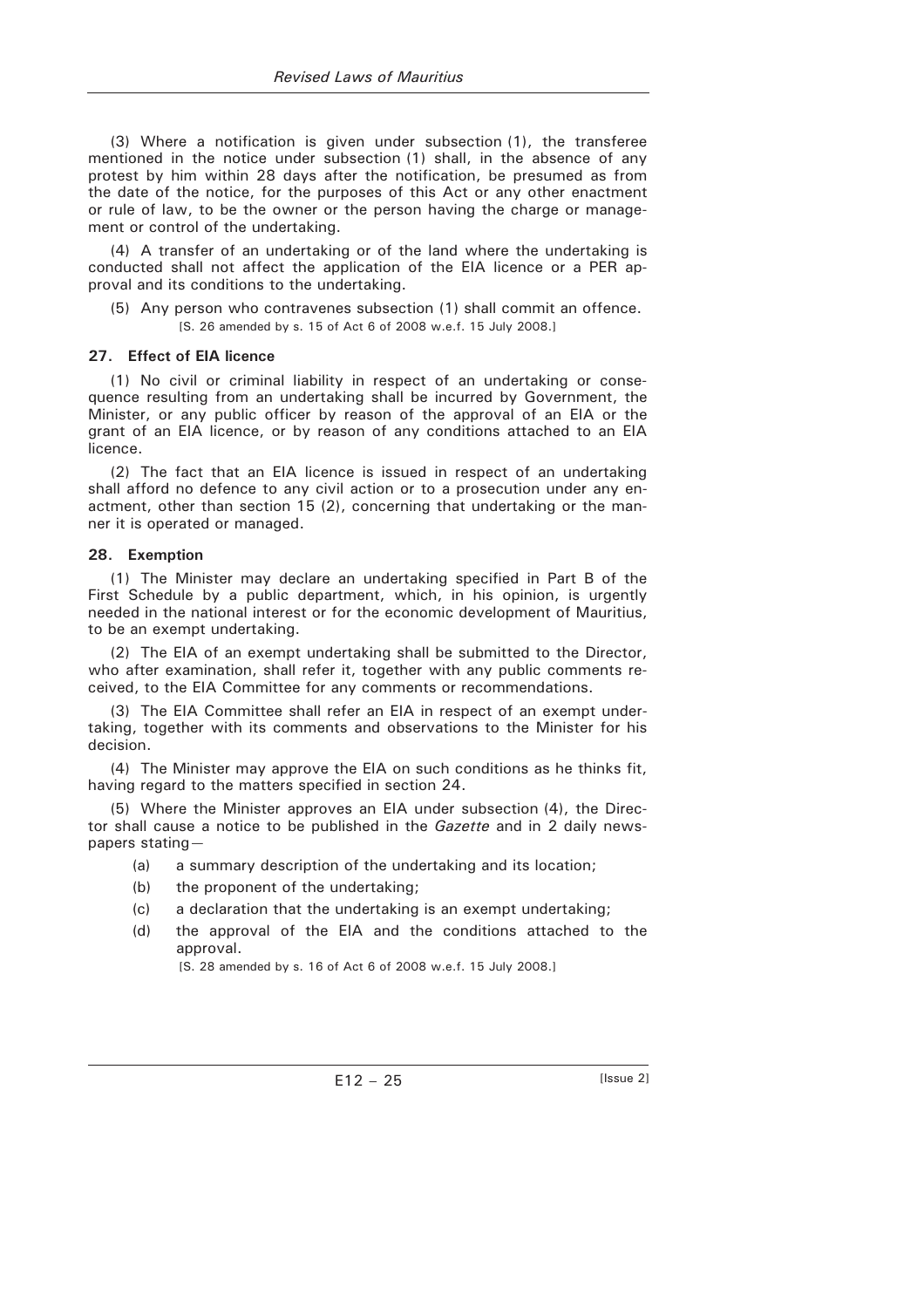### **28A. EIA/PER Monitoring Committee**

(1) There shall be an EIA/PER Monitoring Committee which shall consist  $of$ 

- (a) the Director or his representative, who shall be the Chairperson;
- (b) a representative of each of the Ministries specified in the Sixth Schedule;
- (c) one or more officers of the Department, designated by the Director, one of whom shall be the Secretary to the Committee;
- (d) an officer of the *Police de l'Environnement*; and
- (e) the Chief Executive of the relevant local authority.

(2) The Committee shall—

- (a) set up and lay down programmes for the purpose of following up progress after the grant of an EIA licence or the approval of a PER;
- (b) coordinate the implementation of a programme referred to in paragraph (a);
- (c) conduct such monitoring exercise as may be necessary to ensure that the conditions of an EIA licence or those imposed on the approval of a PER are complied with;
- (d) determine appropriate enforcement measures where it finds that any condition referred to in paragraph (c) is not complied with; and
- (e) prepare and submit to the Minister, not later than 31 July and 31 January in every year, a report on its activities for every half year.

(3) (a) The Committee shall meet at least once monthly at such time and place as the Chairperson may determine.

(b) At a meeting of the Committee, 5 members including the Chairperson shall constitute a quorum.

(c) Subject to paragraphs (a) and (b), the Committee shall conduct its proceedings in such manner as it thinks fit.

[S. 28A inserted by s. 17 of Act 6 of 2008 w.e.f. 15 July 2008.]

# **PART V – SPILL AND ENVIRONMENTAL EMERGENCY**

#### **29. Emergency measures**

(1) A public officer, officer of a local authority, or any person, who is informed or otherwise made aware of a spill shall immediately notify the Director.

- (2) Any owner of a pollutant which is spilled shall forthwith—
	- (a) notify the Director; and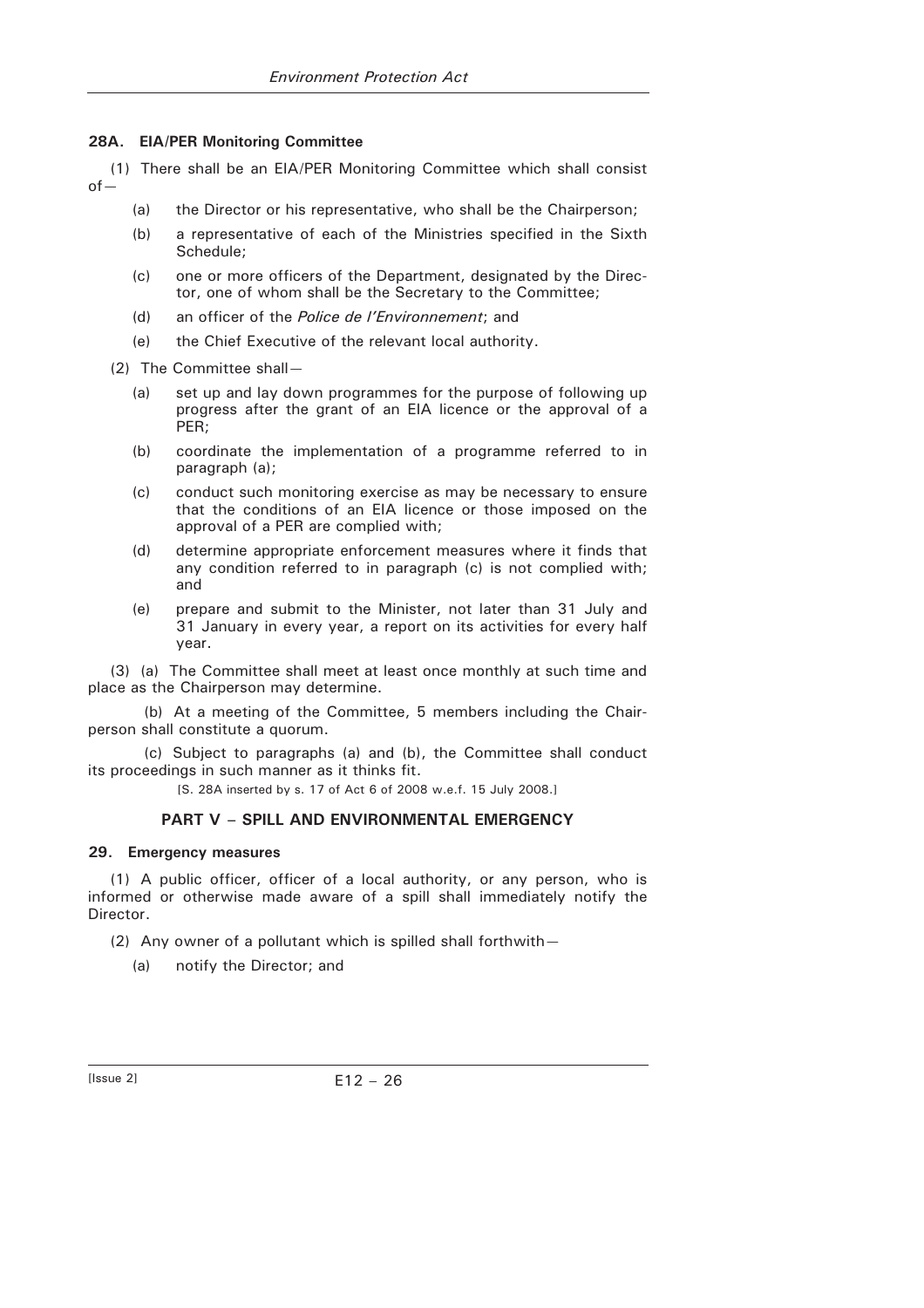- (b) inform the Director of—
	- (i) the circumstances of the spill; and
	- (ii) any action taken or proposed to be taken in relation to the spill;
- (c) do everything practicable to—
	- (i) prevent, eliminate or reduce the adverse effects of the spill;
	- (ii) restore the environment to the state it was in, prior to the spill.

# **30. Interventions of Director**

- (1) Where the owner of a pollutant which is spilled—
	- (a) is reasonably suspected of contravening section 29 (2) (c);
	- (b) cannot promptly be identified;
	- (c) requests the assistance of the Director in relation to a spill,

the Director may initiate any action and take any measures necessary in the public interest to prevent, eliminate or reduce the adverse effects on, and to restore to its previous state as far as is practicable, the environment.

(2) In the event of a spill, the Director may direct the owner of the pollutant which is spilled, or any other person, to take such action within such period of time as he may specify in order to—

- (a) prevent, eliminate or reduce the adverse environmental effects of the spill;
- (b) restore as far as is practicable the environment to its previous state;
- (c) dispose of, or in any way deal with, the pollutant or any object reasonably suspected to be affected by the pollutant.

(3) The Director may direct any person conducting an activity which may, in the Director's opinion, cause a spill—

- (a) to prepare a contingency plan to the satisfaction of the Director; or
- (b) to make such modification as he thinks appropriate to an existing contingency plan.

# **31. Clean-up and removal operations**

The Minister shall prescribe—

- (a) the procedures for clean-up and removal operations in the event of a spill;
- (b) the method of storage and of disposal of any pollutant or of any object, plant, animal or any part of the environment removed in a clean-up or removal operation or otherwise affected by a pollutant.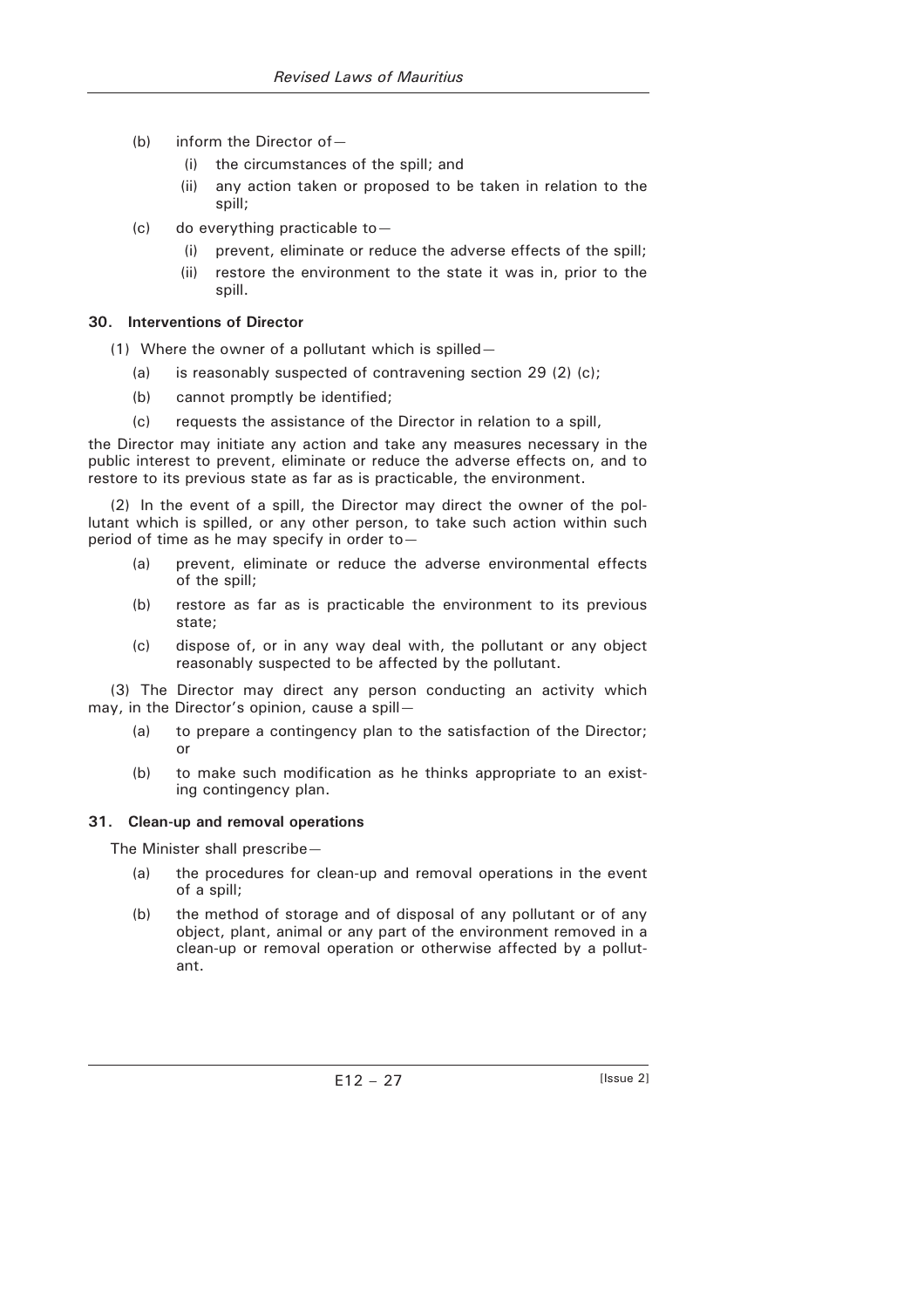#### **32. Liability for spill**

(1) Without prejudice to any other cause of action or remedy under any other enactment, any person affected in any way by a spill shall have a right to damages from the owner of a pollutant.

(2) Subject to this section, article 1384 *alinéa* 1 of the Code Civil Mauricien shall apply to an action under subsection (1).

(3) For the purposes of an action for damages under this section—

- (a) the owner of a pollutant shall be presumed to be liable for any damages caused by a spill;
- (b) the owner of a pollutant which is spilled shall always be deemed to be the *gardien* of the pollutant;
- (c) a pollutant shall always be deemed to be in the custody of the owner of the pollutant;
- (d) the burden of proving that the damage was not caused by the pollutant which was spilled, shall always rest on the owner of the pollutant.

(4) Where there are several owners of a pollutant, the action may be directed against all or anyone of them.

(5) Where damage is caused by a spill to the environment, or to any property, object or thing which is not the subject of private ownership, the Attorney-General may claim damages against the owner of the pollutant in accordance with this section.

#### **33. Recovery of expenses**

(1) The Director shall recover from the owner of a pollutant which is spilled all costs and expenses incurred as a result of—

- (a) any clean-up or removal operation;
- (b) any measure taken to prevent, eliminate or reduce the adverse effects of a spill on the environment;
- (c) any measure taken to dispose of or to deal with the pollutant.

(2) The costs and expenses referred to in subsection (1) shall be deemed to be civil debts owed by the owner of a pollutant to the Government of Mauritius.

# **34. Environmental emergency**

(1) Where a major threat to the environment is posed as a result of a spill or otherwise, the Prime Minister may, in consultation with the Minister, declare an environmental emergency.

(2) Notwithstanding any other enactment, where an emergency is declared under subsection (1), the Prime Minister may give such directions as he thinks fit to any public department for the purpose of the protection of the environment.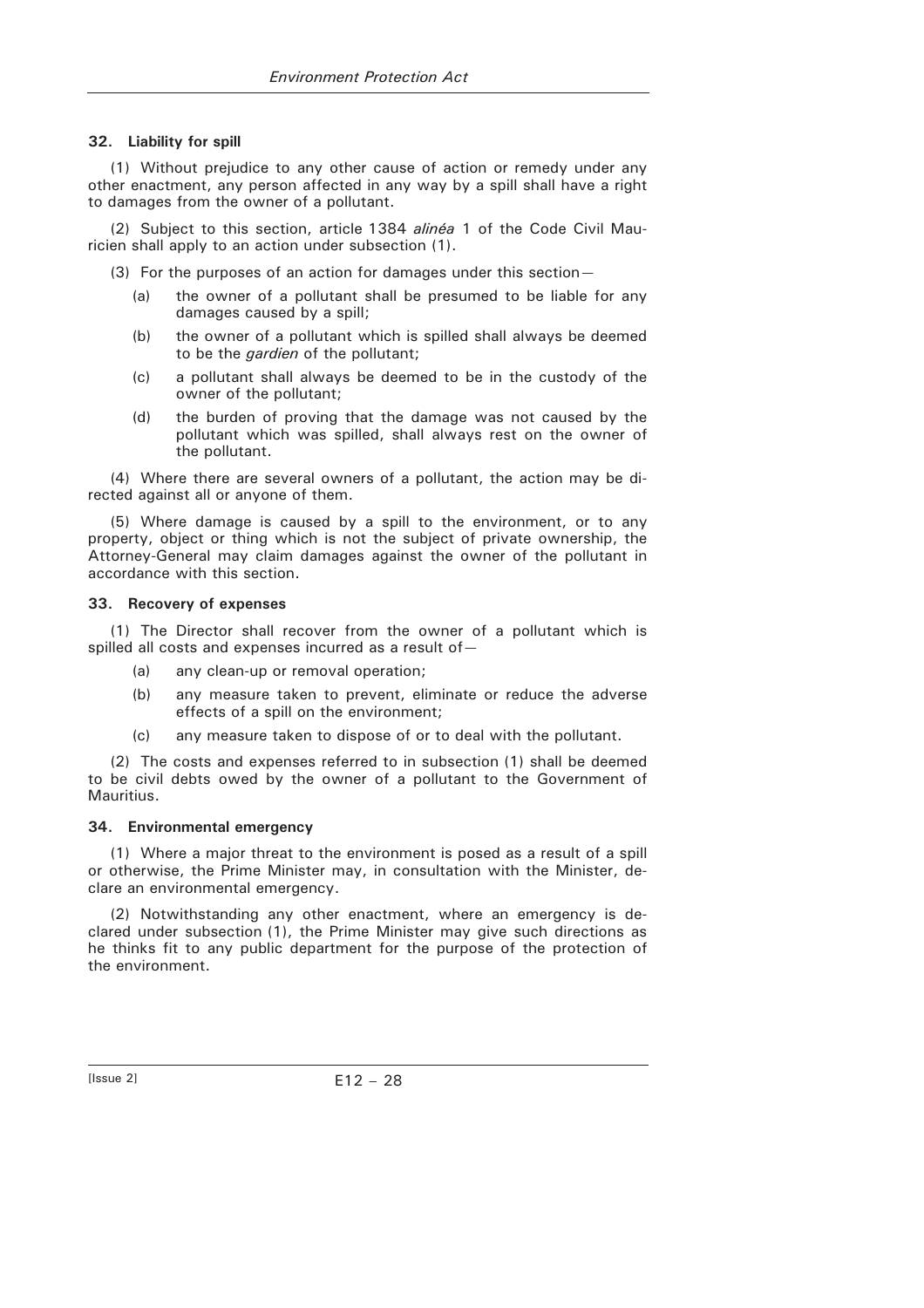(3) The public department which has been given a direction under subsection (2) shall prepare such contingency plan as is appropriate in the event of an emergency situation contemplated under this section.

[S. 34 amended by s. 18 of Act 6 of 2008 w.e.f. 15 July 2008.]

#### **34A. Other threat to the environment**

(1) Where a threat other than a major threat to the environment referred in section 34 (1) is posed as a result of a spill or otherwise, the Minister may set up a technical committee to advise him on matters pertaining to the relevant scientific and technical aspects of environmental protection and management and to make such recommendation as it may deem fit.

(2) Where, following a recommendation of the technical committee, expenditure is incurred as a result of—

- (a) any clean-up or removal operation;
- (b) any measure taken to prevent, eliminate or reduce the adverse effects of a threat to the environment; or
- (c) any measure taken to dispose of or to deal with the pollutant,

the amount spent shall, subject to subsection (3), be disbursed from the Fund.

(3) Where the identity of the owner of the spill or pollutant is later ascertained, the amount disbursed may, within a period of 10 years from an operation or measure under subsection (2), be recovered by the Director from the owner and any amount so recovered, including interest and costs, shall be credited to the Fund.

[S. 34A inserted by s. 19 of Act 6 of 2008 w.e.f. 15 July 2008.]

#### **35. Powers in case of emergency or spill**

Any person engaged in an action or measure taken by the Director in the case of a spill, or in furtherance of a direction by the Prime Minister in the case of an emergency, may—

- (a) without warrant enter any premises, except a dwelling house, and have access through or over any building, structure, vehicle or by land, water or air;
- (b) construct or set up any structure, machinery, materials and equipment on any premises;
- (c) remove the pollutant or any object, plant, animal, to any part of the environment which is reasonably suspected to be affected by the pollutant; and
- (d) stop, inspect, search and detain any vehicle.

# **36. Regulations under this Part**

The Minister may make regulations under this Part—

(a) for the purpose of preventing, or in any way dealing with, a spill;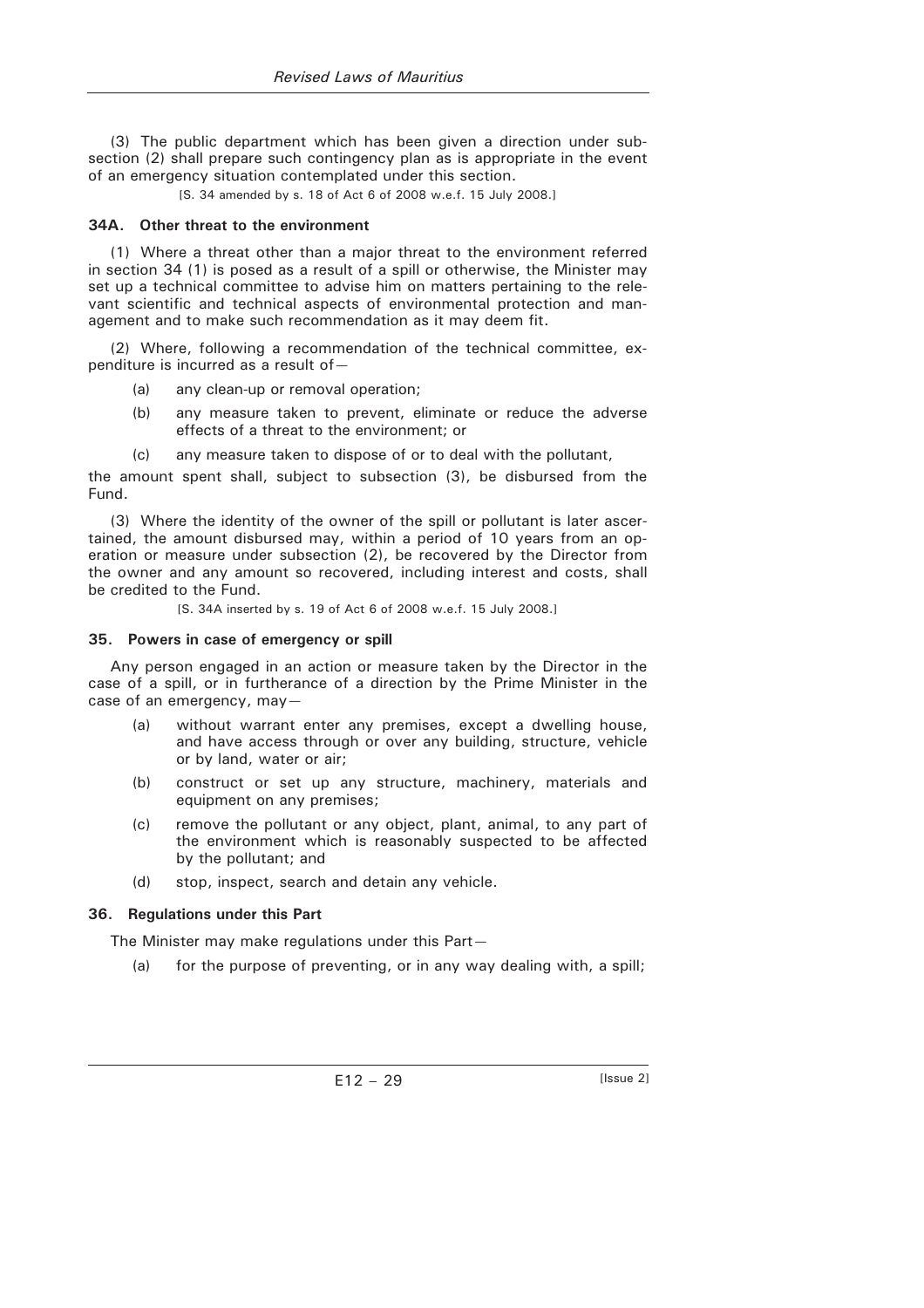- (b) providing for the requirement of a contingency plan in respect of any activity which may cause a spill;
- (c) after consultation with the Commission, for the purpose of environmental emergency.

# **PART VI – NATIONAL ENVIRONMENTAL STANDARDS**

#### **37. Issue of standards and guidelines**

(1) Subject to this section, the Minister may, for the protection and management of the environment, issue guidelines published in the *Gazette* on any of the following—

- (a) water;
- (b) effluent limitations;
- (c) air;
- (d) noise;
- (e) waste, in any form or nature;
- (f) pesticide residues;
- (g) odour;
- $(h)$
- (i) built-up environment and landscape.

(2) Without prejudice to the Occupational Safety and Health Act and any other enactment, and subject to this section, the Minister shall, for the control of pollution of the environment, have exclusive authority to issue national environmental standards in relation to any of the subjects set out in subsection (1).

(3) A public department, a non-governmental organisation or any person, may make recommendations to the Minister in respect of national environment standards.

(4) Where the Minister proposes to issue any guidelines or any national environmental standards or to amend existing guidelines or standards, he—

- (a) shall consult the relevant enforcing agency;
- (b) may consult a technical advisory committee appointed by him, and the Committee.

(5) Before issuing any guidelines or national environmental standards, the Minister shall cause the proposed guidelines or standards to be published by notice in the *Gazette* and in 2 daily newspapers, and invite submissions in writing on the proposed standards within such period as may be specified in the notice.

[S. 37 amended by s. 20 of Act 6 of 2008 w.e.f. 15 July 2008.]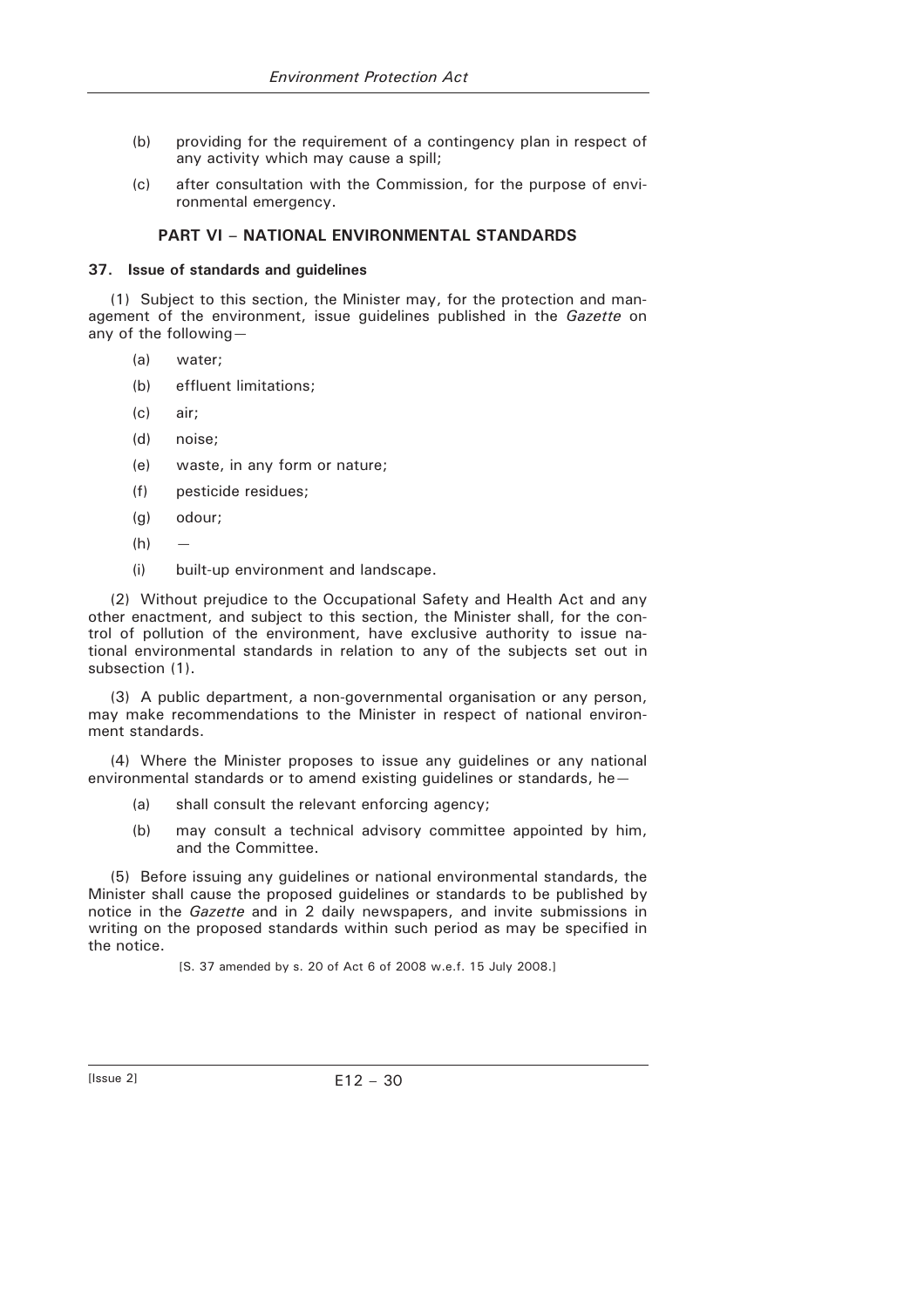#### **38. Standards for water**

(1) The Minister shall prescribe standards for water quality to protect the public health, welfare and the environment, and to provide adequate safeguard for the quality of water.

(2) Any regulations made under subsection (1) may provide for different standards for water quality, having regard to the use and value of water for domestic supply, propagation of fish, flora, fauna, and wildlife, recreational purpose, agricultural, industrial and other uses.

#### **39. Effluent limitations**

The Minister shall establish—

- (a) effluent limitations for sources of pollution by effluents in accordance with the applicable pollution control technology, having regard to existing and new sources of pollution;
- (b) time schedules for installation and operation of applicable pollution control technology.

#### **40. Standards for air**

(1) The Minister shall prescribe standards to protect the quality of air resources so as to promote the public health and welfare, and the development and the productive capacity of human, animal or plant life.

- (2) The standards prescribed under subsection  $(1)$ , shall provide for  $-$ 
	- (a) minimum essential air quality;
	- (b) the control of concentration of substances in the air, which separately or in combination, are likely to result in damage or deterioration of property, and of human, animal and plant health;
	- (c) controls for atmospheric pollution originating from energy and industrial sources, including pollution produced by craft and other self-propelled vehicles, and by factories and power generating stations;
	- (d) standards applicable to emission from mobile sources, causing or contributing to air pollution, or endangering public health and welfare.

# **41. Standards for noise**

- (1) Subject to subsection (2), the Minister shall—
	- (a) prescribe such standards for noise emission as are, in his opinion, required to maintain and preserve public health, public comfort and the environment;
	- (b) make regulations for the prevention and control of noise from any source.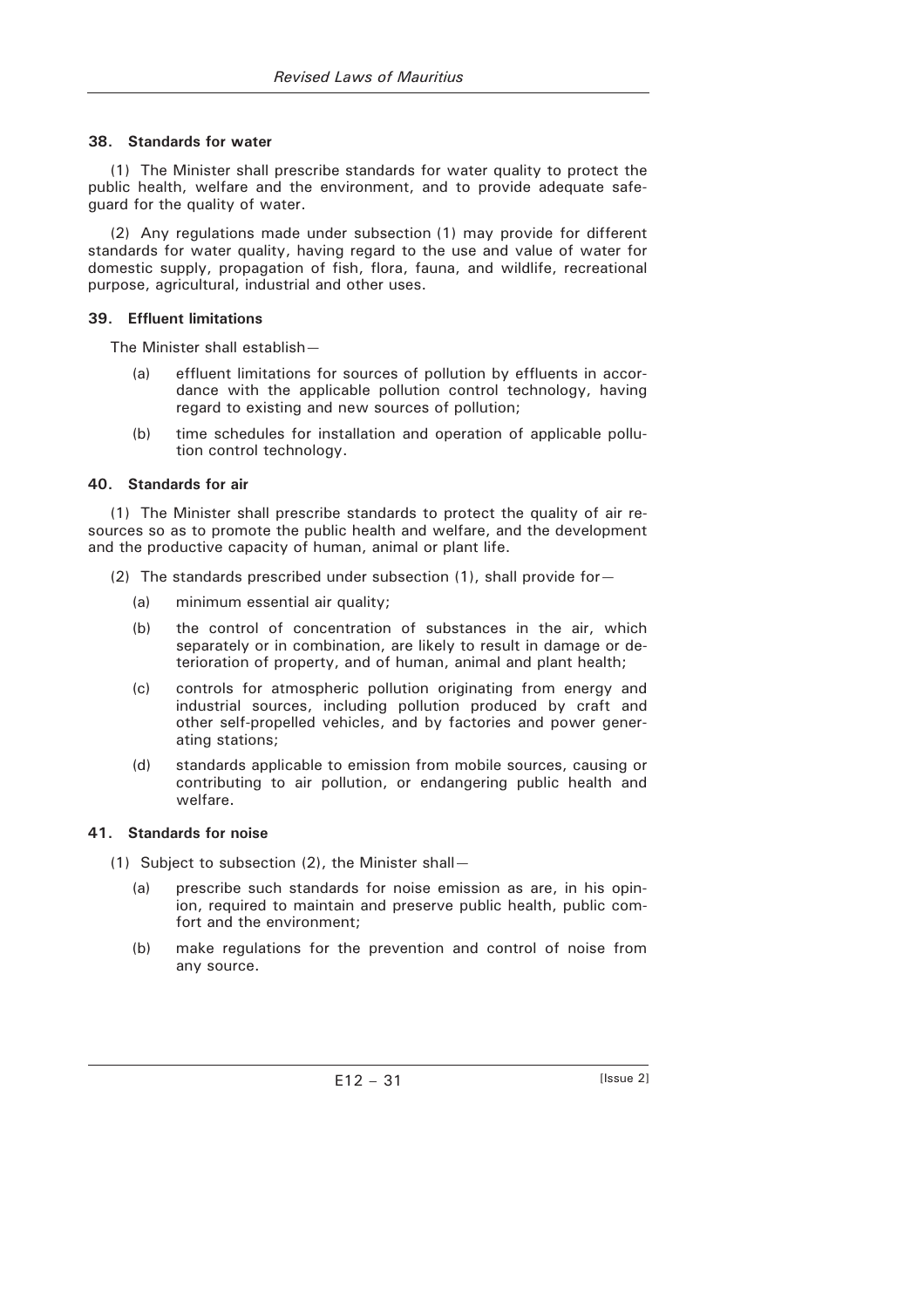(2) The environmental standard for noise emitted from a place of worship shall be 55 dB(A) Leq recorded at the boundary of the site, dB(A) Leq being the equivalent A-weighted sound pressure level measured in decibel.

[S. 41 repealed and replaced by s. 21 of Act 6 of 2008 w.e.f. 15 July 2008.]

#### **42. Standards for hazardous wastes**

(1) The Minister may, by regulations, declare specified wastes as hazardous wastes.

(2) In determining which wastes shall be declared hazardous, the Minister shall have regard to such special circumstances as he considers appropriate, including quantity, location, and climatic conditions, relating to discharges.

(3) The Minister shall prescribe standards for hazardous wastes to control pollution of the environment and to promote public health and welfare.

(4) The Minister may make regulations for—

- (a) the control of the import, export, collection, movement, transit, transportation and disposal of hazardous wastes;
- (b) the licensing of waste disposal sites, waste management systems and other facilities relating to the disposal of hazardous wastes in an environmentally sound manner.

[S. 42 amended by s. 22 of Act 6 of 2008 w.e.f. 15 July 2008.]

#### **43. Standards for non-hazardous wastes**

The Minister shall prescribe standards for the collection, transportation, storage, processing, disposal and recycling of non-hazardous wastes.

#### **44. Standards for pesticide residues**

(1) The Minister shall prescribe standards for the concentration of pesticide residues in raw agricultural commodities, food and animal feed.

- (2) For the purpose of subsection  $(1)$ , "raw agricultural commodities"
	- (a) includes fresh or frozen fruits and vegetables in their raw state, grains, nuts, eggs, raw milk, meat and other agricultural produce; but
	- (b) does not include any agricultural produce or food which is processed, fabricated or manufactured by cooking, dehydrating, milling or any other means.

[S. 44 amended by s. 23 of Act 6 of 2008 w.e.f. 15 July 2008.]

# **45. Standards for odours**

The Minister shall prescribe such standards for odours as are required to preserve and maintain public health and the environment.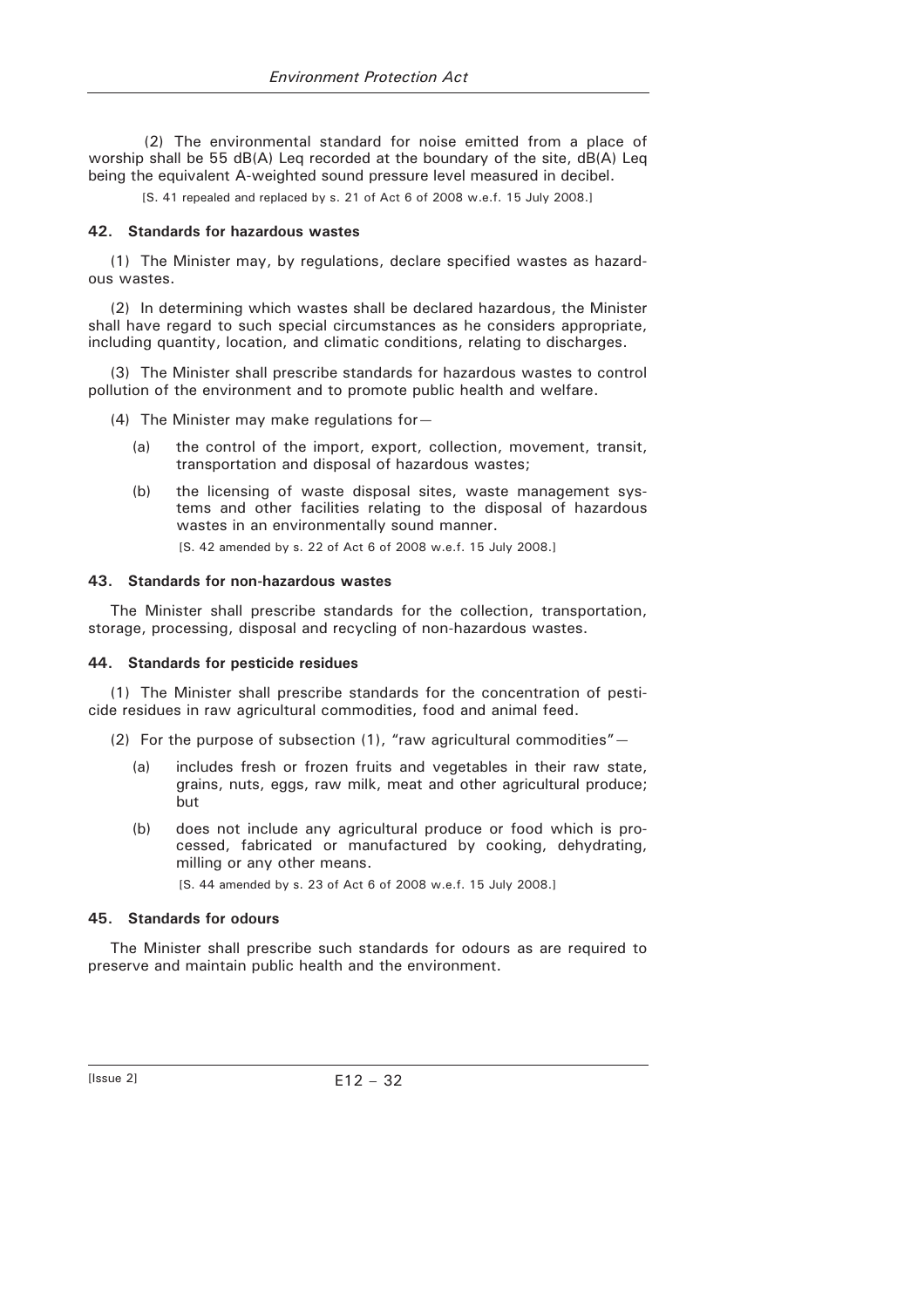# **46. Standards for built-up environment**

The Minister shall prescribe such standards as are required to maintain, preserve and develop architectural harmony and aesthetic value for the builtup environment.

# **47. Quality control of laboratories**

(1) An analysis of environmental sample conducted by, or environmental data provided by, a laboratory, other than an accredited laboratory, shall not be admissible evidence in any proceeding before a Court of law or before the Tribunal to establish the properties of any environmental sample and the result of any analysis of an environmental sample.

(2) Pending the accreditation of a laboratory, subsection (1) shall have no effect.

# **48. Industrial waste audit**

(1) The Minister may make regulations to provide for pollution control by means of an industrial waste audit.

(2) Without prejudice to the generality of subsection (1), such regulations may, in respect of such activities as may be prescribed, provide for—

- (a) an inventory of waste;
- (b) the development and implementation of an environmental management plan;
- (c) the appointment of officers for the preparation, implementation and monitoring of an environmental management plan;
- (d) different criteria and qualifications in respect of different industrial enterprises.

# **PART VII – COASTAL AND MARITIME ZONE MANAGEMENT**

# **49. Interpretation under this Part**

In this Part—

"coastal zone"**—**

- (a) means any area which is situated within one kilometre or such other distance as may be prescribed from the high water mark, extending either side into the sea or inland;
- (b) includes—
	- (i) coral reefs, reef lagoons, beaches, wetlands, hinterlands and all islets within the territorial waters of Mauritius and Rodrigues;
	- (ii) any estuary or mouth of a river and that part of a river, stream or canal which lies within one kilometre from the outermost point of its bank on the sea at high tide;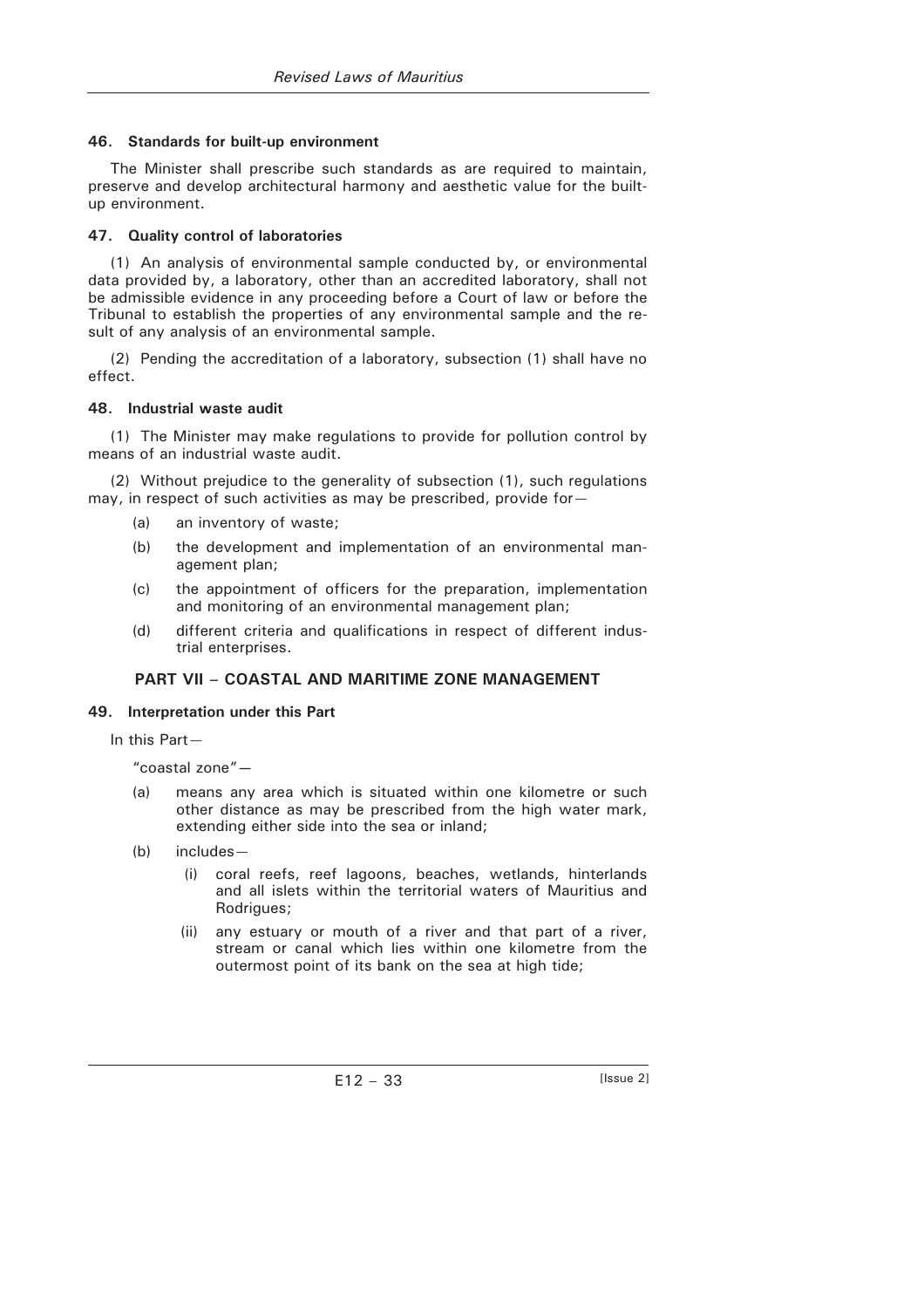(iii) the islands of Agalega and Saint Brandon, and other outer islets;

"dumping" means—

- (a) any deliberate disposal of wastes or other matter from vehicles, vessels, crafts, platforms or other man-made structures at sea;
- (b) any deliberate disposal of vehicles, vessels, crafts, or other manmade structures at sea;

"maritime zone" has the same meaning as in the Maritime Zones Act;

"zone" means the coastal and maritime zones. [S. 49 amended by s. 30 (1) (a) of Act 2 of 2005 w.e.f. 1 April 2005.]

#### **50. ICZM Committee**

(1) There shall be for the purposes of this Act an Integrated Coastal Zone Management Committee which shall consist of—

- (a) the Director of Environment, as Chairperson;
- (b) a representative of each of the Ministries, departments, public bodies, organisations and associations specified in the Seventh Schedule; and
- (c) the representatives of 6 non-governmental organisations, appointed by the Minister.

(2) The ICZM Committee shall, in relation to the coastal zone—

- (a) develop an integrated management plan;
- (b) coordinate regional and international projects;
- (c) monitor coastal water quality and coastal resources, including wetlands;
- (d) conduct and recommend studies on beach erosion and propose measures for its control;
- (e) make recommendations for the upgrading of recreational facilities;
- (f) coordinate the management of islets and outer islands;
- (g) make recommendations on guidelines for coastal constructions;
- (h) propose oil spill contingency planning and sensitivity mapping; and
- (i) generally, make recommendations to the Minister on the management and protection of the coastal zone.

(3) The ICZM Committee shall meet at such place and time as the Chairperson thinks fit.

(4) One third of the members of the ICZM Committee shall constitute a quorum.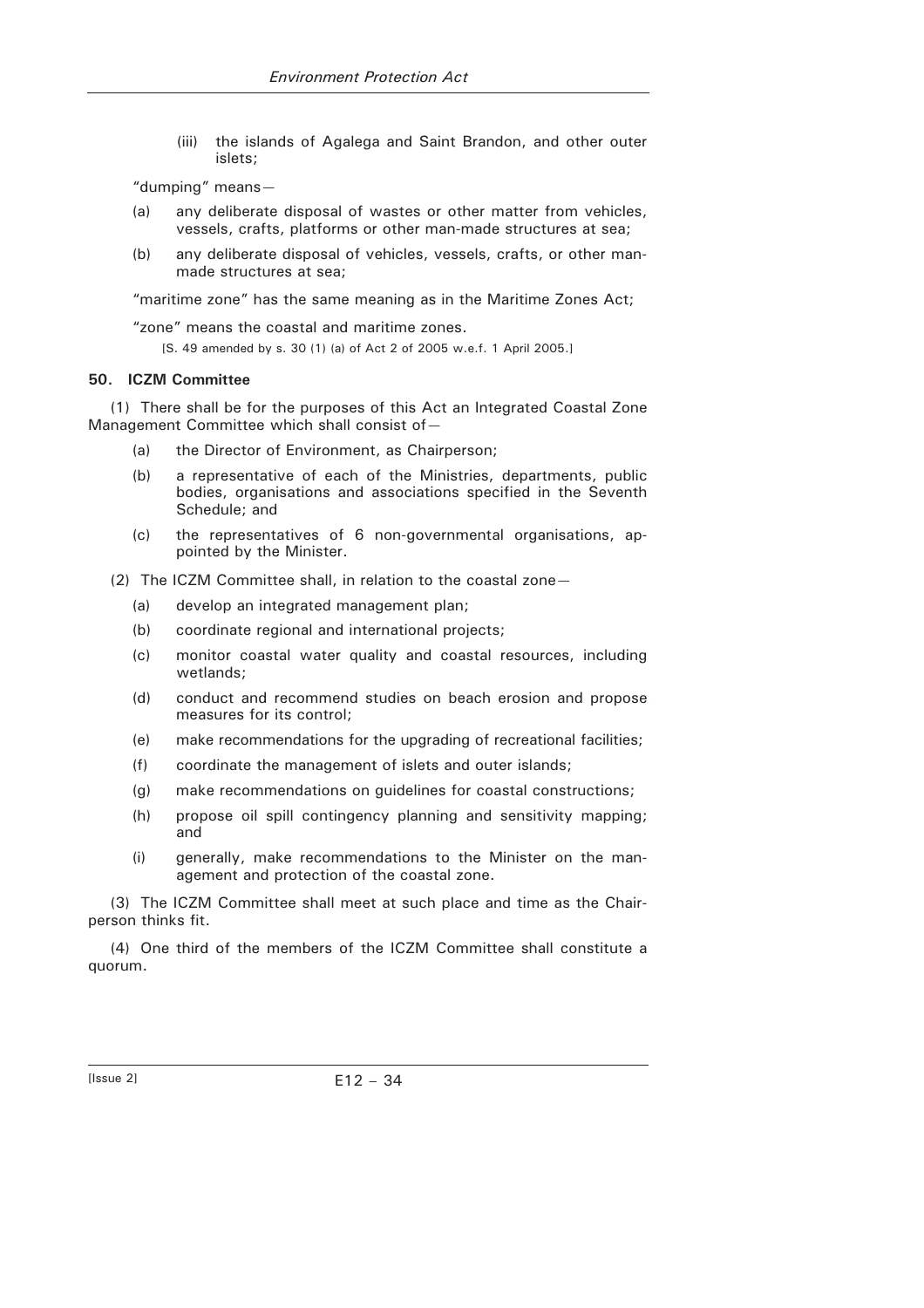(5) The ICZM Committee shall regulate its meetings and proceedings in such manner as it thinks fit.

[S. 50 amended by s. 33 (1) of Act 6 of 2008 w.e.f. 15 July 2008.]

# **51. Protection of zone**

(1) The Minister may make regulations providing for $-$ 

- (a) the management, protection and enhancement of the environment in the zone;
- (b) the prevention, reduction and control of pollution in the zone;
- (c) the implementation of obligations under, and giving effect to, international and regional agreements.

(2) Notwithstanding the generality of subsection (1), the regulations may provide for—

- (a) the preservation and conservation of the environment of the zone;
- (b) such measures as are necessary to ensure that activities in the zone are so conducted as not to cause damage by pollution to the natural environment;
- (c) the control and prevention of pollution from vessels, craft and other engines used in the zone;
- (d) the control and prevention of pollution from installations and devices used in the exploration or exploitation of the natural resources of the sea bed and subsoil of the maritime zone;
- (e) the control and prevention of pollution of the marine environment from land-based sources, including rivers, estuaries, pipelines, and outfall structures;
- (f) the control and prevention of pollution of the marine environment arising from, or in connection with, seabed activities and from artificial islands, installations and structures in the maritime zone;
- (g) the control and prevention of pollution from or through the atmosphere, applicable to the air space under its sovereignty and to vessels flying its flag or vessels or aircraft of its registry.

(3) The Minister shall cause to be prepared an integrated coastal zone management plan which shall be used for coastal zone planning, management and development.

[S. 51 amended by s. 30 (1) (b) of Act 2 of 2005 w.e.f. 1 April 2005.]

# **52. Dumping in zone**

(1) Subject to subsection (2), no person shall release, or cause to release, into the zone any pollutant, waste or other noxious substance from or through, the atmosphere, or by dumping.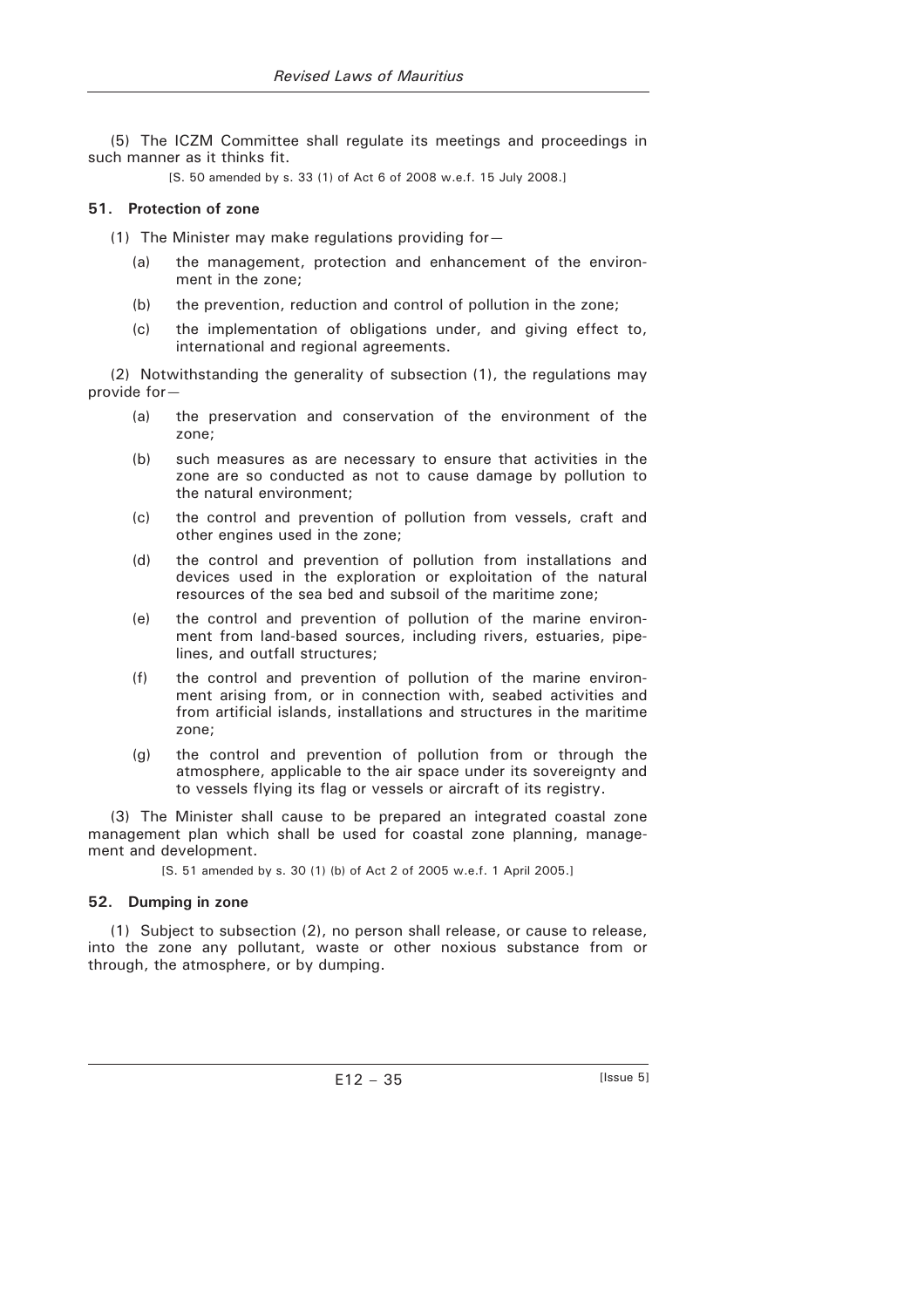(2) It shall be a defence to a prosecution under subsection (1) to prove that the release or dumping—

- (a) was due to or was rendered necessary by *force majeure* or for the protection of human life;
- (b) was within the level, amount or nature permissible under an international agreement or convention to which the State of Mauritius is a party.
- (3) Any person who contravenes subsection (1) shall commit an offence.

#### **PART VIII – THE TRIBUNAL**

[Heading repealed and replaced by s. 8 (1) (b) of Act 5 of 2012 w.e.f. 1 October 2012.]

#### **53. Interpretation of Part VIII**

In this Part, "Tribunal" has the same meaning as in the Environment and Land Use Appeal Tribunal Act.

[S. 53 amended by s. 33 (1) of Act 6 of 2008 w.e.f. 15 July 2008; repealed and replaced by s. 8 (1) (b) of Act 5 of 2012 w.e.f. 1 October 2012.]

#### **54. Jurisdiction of Tribunal**

(1) The Tribunal shall hear and determine appeals against—

- (a) a decision of the Minister under section 16 (6), 17 (1), 23 (2), 23 (4), 24 (3) (a), 24 (3) (b) or 25 (1);
- (b) the service of a notice by the Director under section 70 (1), 71 (1), 72 (1), 73 (1), 76 (2) or 78 (2);
- (c) a decision of the Director under section 70 (4) (c).

(2) Where the Minister has decided to issue an EIA licence, any person who—

- (a) is aggrieved by the decision; and
- (b) is able to show that the decision is likely to cause him undue prejudice,

may appeal against the decision to the Tribunal.

(3) (a) Any person who has suffered damage or prejudice, as a result of a breach of an environmental law by another person, may make a claim to the Tribunal where the claim does not exceed 50,000 rupees.

(b) The Tribunal may, on a claim being made under paragraph (a), make such order as it thinks fit, including an award of damages, against the person who has caused the damage or prejudice.

(c) (i) The Tribunal shall not hear and determine a complaint under this Act unless the person making the complaint has voluntarily made a sworn statement, in such form as may be prescribed, that he has waived his right to initiate civil proceedings before any Court in Mauritius in respect of the facts that form the subject matter of the complaint.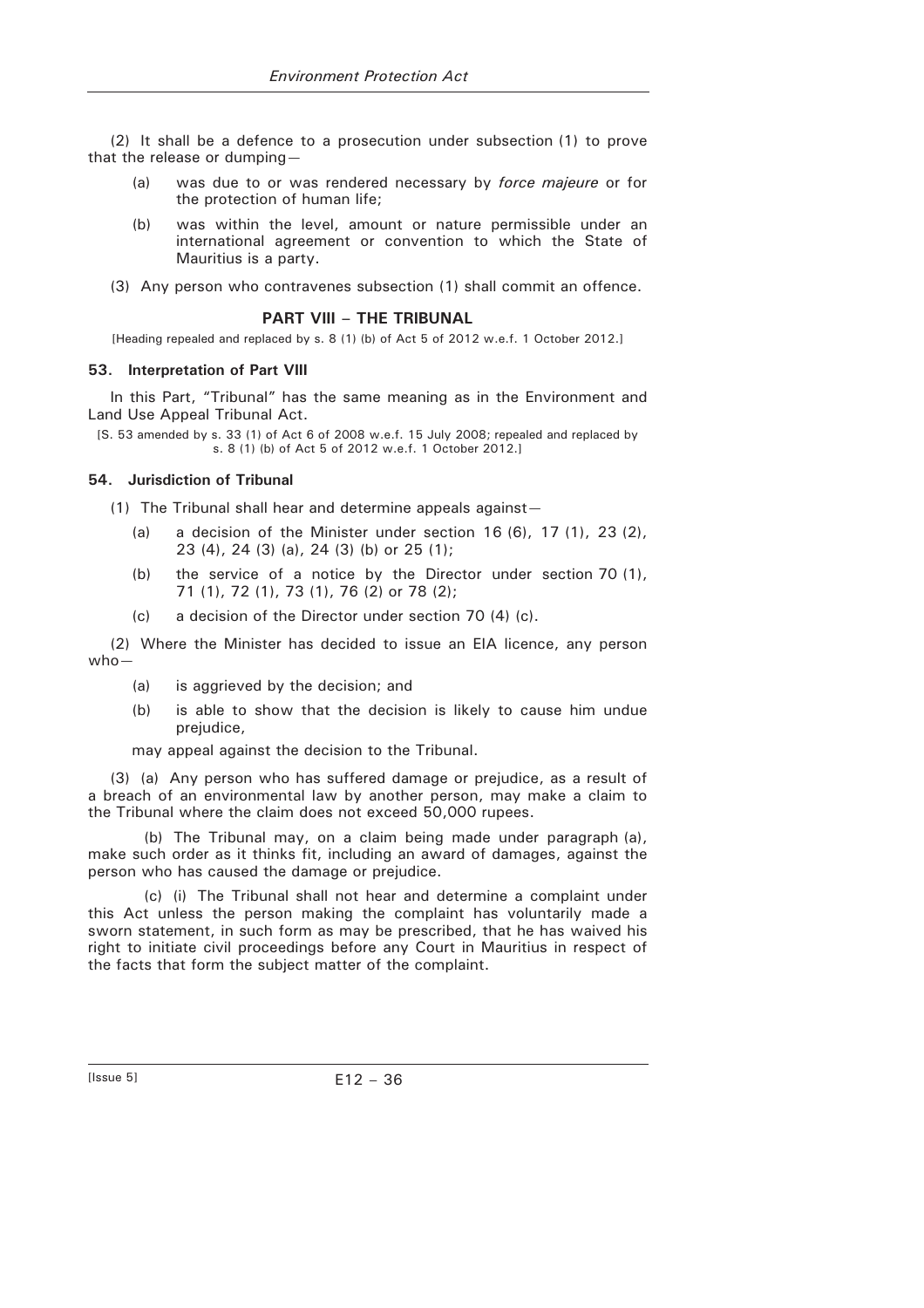(ii) A waiver referred to in subparagraph (i) shall constitute a bar to subsequent civil proceedings being initiated by the complainant before any Court in Mauritius in respect of the subject matter of the complaint.

(iii) In this paragraph, "civil proceedings" does not include an application made under section 17 or 83 of the Constitution.

[S. 54 amended by s. 33 (2) of Act 6 of 2008 w.e.f. 15 July 2008; repealed and replaced by s. 8 (1) (b) of Act 5 of 2012 w.e.f. 1 October 2012.]

**55.** —

[S. 55 amended by s. 33 (1) of Act 6 of 2008 w.e.f. 15 July 2008; repealed by s. 8 (1) (b) of Act 5 of 2012 w.e.f. 1 October 2012.]

### **56.** —

[S. 56 amended by s. 33 (1) of Act 6 of 2008 w.e.f. 15 July 2008; repealed by s. 8 (1) (b) of Act 5 of 2012 w.e.f. 1 October 2012.]

### **57.** —

[S. 57 amended by s. 33 (1) of Act 6 of 2008 w.e.f. 15 July 2008; repealed by s. 8 (1) (b) of Act 5 of 2012 w.e.f. 1 October 2012.]

**58.** —

[S. 58 repealed by s. 8 (1) (b) of Act 5 of 2012 w.e.f. 1 October 2012.]

### **PART IX – THE NATIONAL ENVIRONMENT FUND**

#### **59. The National Environment Fund**

(1) There shall be established a National Environment Fund.

(2) The Fund shall be deemed to be a Special Fund for the purposes of the Finance and Audit Act.

### **60. Objects of Fund**

The objects of the Fund shall be—

- (a) to provide for foreign laboratory support for analysis of environmental samples;
- (b) to carry out programmes to prevent and reduce pollution;
- (c) to promote environmental education and research;
- (d) to support non-governmental organisations engaged in environment protection;
- (e) to encourage local environmental initiatives;
- (f) to publish reports on the environment;
- (g) to promote, support and encourage activities relating to environment protection and management;
- (h) to provide for expenditure incurred as a result of any operation or measure taken under section 34A or section 89 (4). [S. 60 amended by s. 24 of Act 6 of 2008 w.e.f. 15 July 2008.]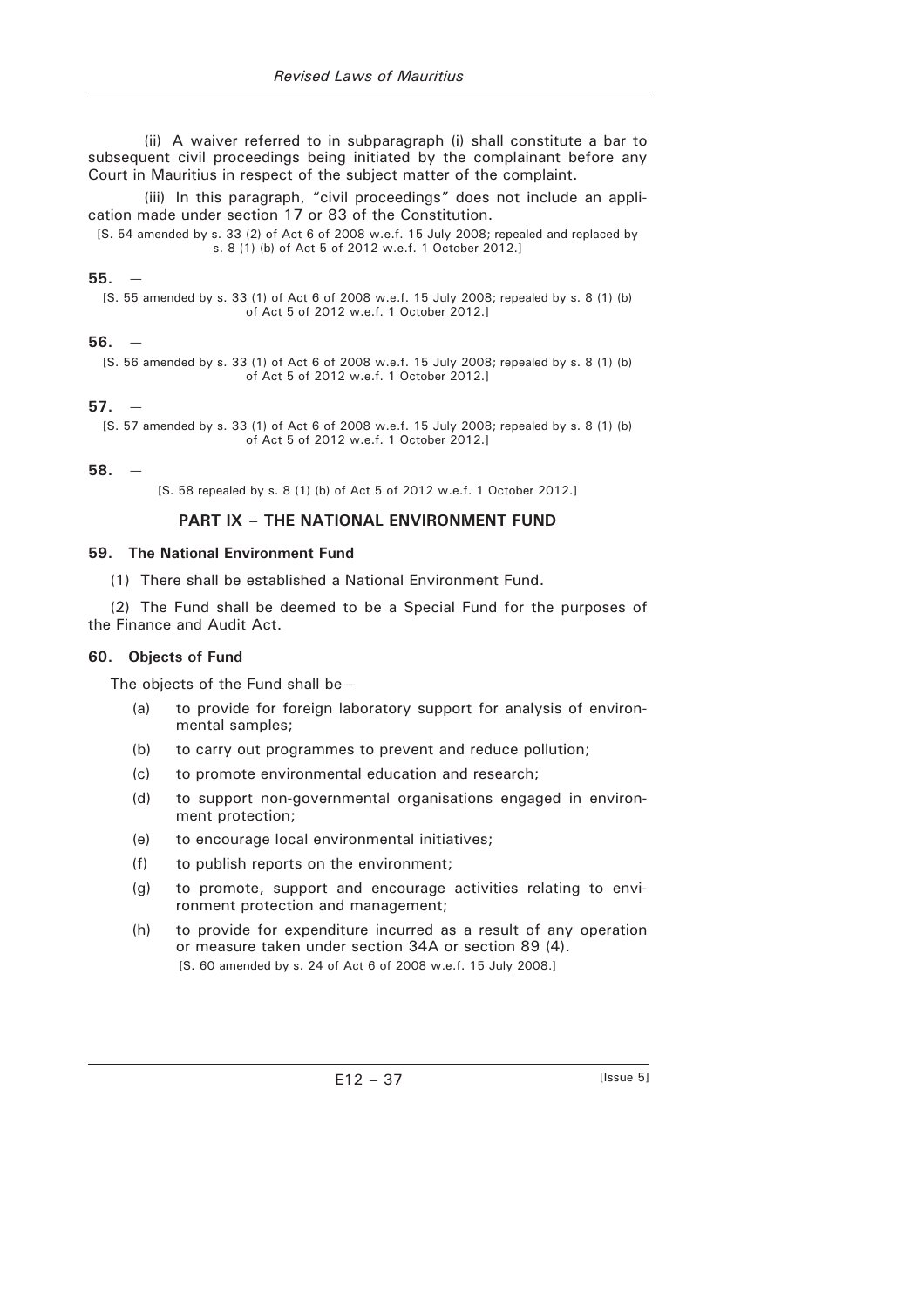# **61. The Board**

- (1) The Fund shall be administered by a Board which shall consist of  $-$ 
	- (a) the Permanent Secretary, as Chairperson;
	- (b) the Accountant-General, or his representative;
	- (c) the Director;
	- (d) any other person designated by the Minister.
- (2) The Board shall—
	- (a) be convened by the Chairperson at such time and place as he thinks fit;
	- (b) regulate its meetings and proceedings in such manner as it thinks fit.
- (3) The Board shall—
	- (a) comply with such directions of a general character as the Minister may give;
	- (b) furnish to the Minister such information with respect to the discharge of its functions as the Minister may require. [S. 61 amended by s. 33 (1) of Act 6 of 2008 w.e.f. 15 July 2008.]

# **62. Income and disbursement**

- (1) The Fund shall consist of—
	- (a) any monies lawfully accruing to the Fund;
	- (b) donations and grants;
	- (c) any funds raised from public activities organised with the approval of the Board.
- (2) No disbursement of money shall be made from the Fund except—
	- (a) for the purposes of the Fund; and
	- (b) with the authorisation of the Board.

(3) Article 910 of the Code Civil Mauricien shall not apply to donations made to the Fund.

# **63. Audit and accounts**

- (1) The Finance Officer shall—
	- (a) not later than 3 months after each financial year, prepare and submit to the Director of Audit—
		- (i) an annual statement of the receipts and payments of the Fund for that financial year; and
		- (ii) a balance sheet showing the assets and liabilities of the Fund in respect of that financial year;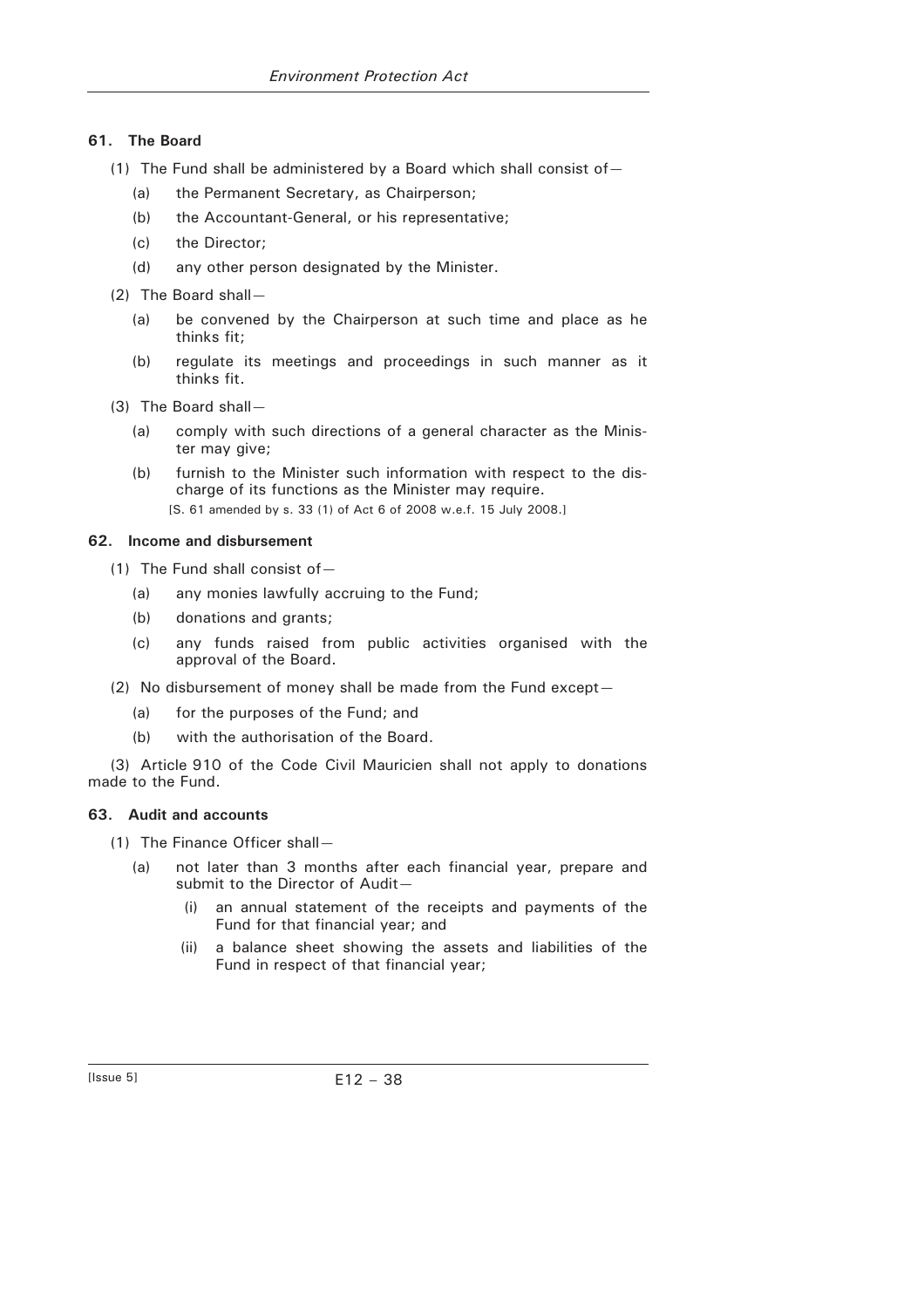- (b) furnish to the Minister as soon as practicable, after the end of each financial year, a report dealing with the activities and financial position of the Fund during that period;
- (c) attend the meetings of and advise the Board on the financial standing of the Fund.

(2) The Minister shall, at the earliest available opportunity, lay a copy of the annual reports and audited annual accounts of the financial year before the Assembly.

*continued on page* E12 – 41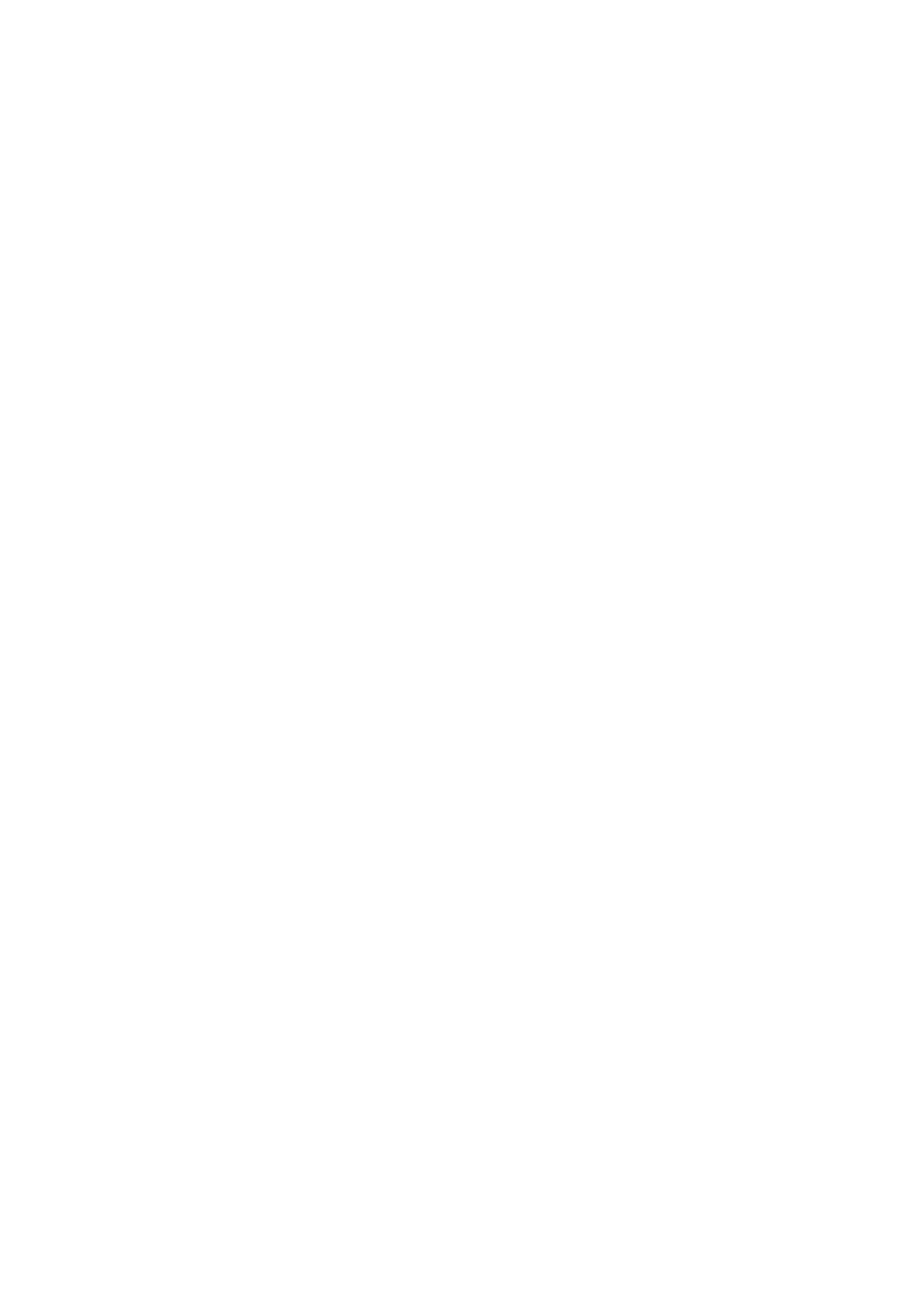### **64. Regulations in respect of Fund**

The Minister may, with the approval of the Board, make such regulations as he thinks fit for the purposes of the Fund.

### **PART X – ENVIRONMENT PROTECTION FEE**

#### **65. Interpretation**

In this Part—

"designated establishment" means premises, or a set of premises, used in connection with the carrying on of any of the activities specified in the Eighth Schedule;

"Director-General" has the same meaning as in the Mauritius Revenue Authority Act;

 $"$ fee" —

- (a) means the environment protection fee specified in section 66; and
- (b) includes any surcharge specified in section 68;

"guesthouse" has the meaning assigned to it in the Tourism Authority Act;

"hotel" has the meaning assigned to it in the Tourism Authority Act;

"manager", in relation to a designated establishment, means—

- (a) the person responsible; and
- (b) includes the licensee;

"month" includes part of a month;

"tourist residence" has the meaning assigned to it in the Tourism Authority Act.

[S. 65 amended by s. 10 (a) of Act 14 of 2005 w.e.f. 21 April 2005; s. 12 (a) of Act 17 of 2007 w.e.f. 1 September 2007; s. 33 (3) of Act 6 of 2008 w.e.f. 15 July 2008.]

#### **66. Charge to environment protection fee**

(1) Subject to this section, there shall be levied on every designated establishment a fee to be known as the environment protection fee.

(2) The manager of every designated establishment specified in Column 1 of the Eighth Schedule shall, after the end of every month, pay to the Director-General on its monthly turnover in respect of that month, a fee at the corresponding rate specified in Column 2 of that Schedule within the period specified in Column 3 of that Schedule.

(3) Where a designated establishment ceases its activity, the fee calculated under subsection (2) shall be paid within 7 days of the date of the cessation of its activities.

 $E12 - 41$  [Issue 2]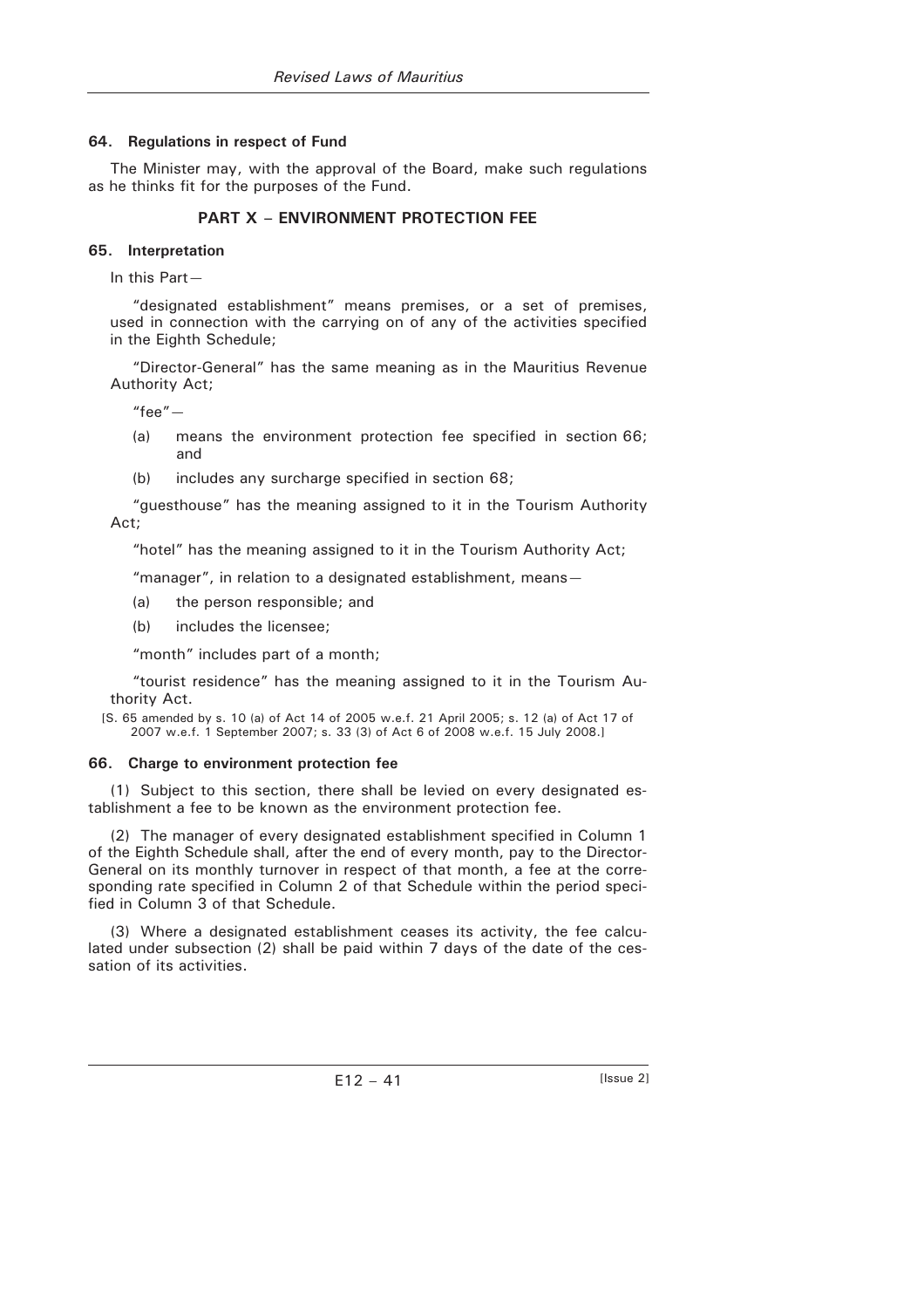(4) Any manager who fails to pay the fee leviable under this Part shall commit an offence and shall, on conviction, be liable to a fine not exceeding 100,000 rupees and to imprisonment for a term not exceeding 5 years.

[S. 66 amended by s. 10 (b) of Act 14 of 2005 w.e.f. 21 April 2005; s. 12 (b) of Act 17 of 2007 w.e.f. 1 September 2007.]

#### **67. Registration of enterprise or activity**

(1) Subject to this section, every manager shall—

- (a) within 14 days of the start of its activity; or
- (b) within 30 days of 5 September 2002, where its activity has already started before 5 September 2002,

register the designated establishment with the Director-General by submitting an application for registration in such form as may be approved by the Director-General.

(2) For the purposes of registration under subsection (1), the manager shall provide the full name and address, the nature of the activity, the turnover and the number of employees in respect of the accounting year of the designated establishment and such other information and particulars as may be required in the form of registration.

(2A) Notwithstanding subsections (1) and (2), where a person is registered under the Business Registration Act and the premises where he carries on his activities fall within the meaning of a "designated establishment", the premises shall be deemed to have been registered as a designated establishment with the Director-General under this section as from the starting date of its activity.

(3) Where, after the registration of a designated establishment, under this Part, there is a change in the turnover or number of employees which may affect the liability to the fee payable, or there is a change in any of the other particulars provided, the manager shall, within 14 days of the occurrence of the change, give notice in writing to the Director-General.

(4) Where a designated establishment ceases its activity, the manager shall, within 7 days, thereof give written notice to that effect to the Director-General.

(5) Any manager who fails to comply with this section, shall commit an offence and shall, on conviction, be liable to a fine not exceeding 50,000 rupees and to imprisonment for a term not exceeding 2 years.

[S. 67 amended by s. 12 (b) of Act 17 of 2007 w.e.f. 1 September 2007; s. 4 (a) of Act 1 of 2009 w.e.f. 16 April 2009.]

### **68. Penalty and interest for late payment of fee**

Where a manager fails to pay any fee under section 66 on the last day on which it is payable, he shall be liable to pay to the Director-General, in addition to the fee—

(a) a penalty of 5 per cent of the fee; and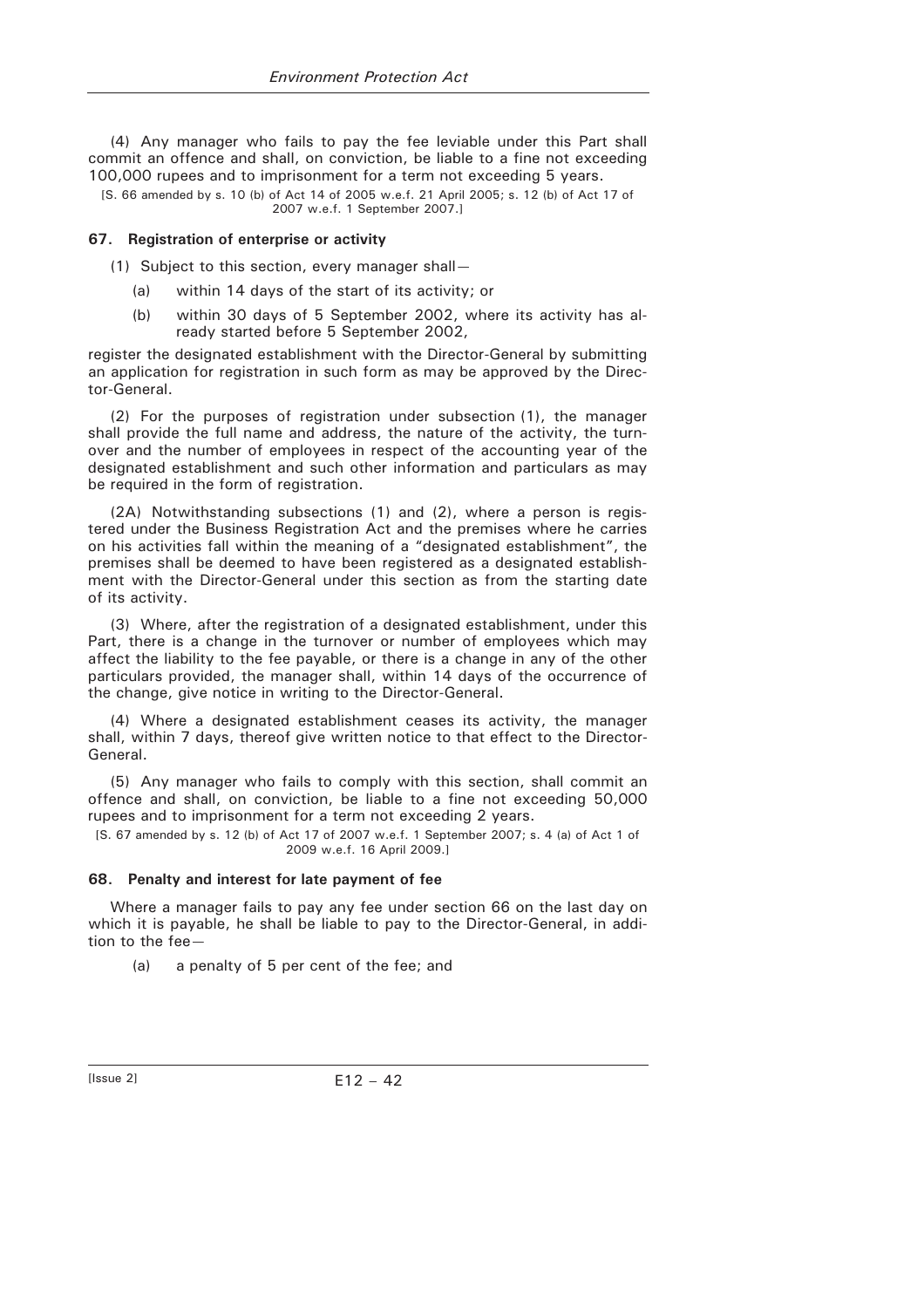- (b) interest at the rate of one per cent per month or part of the month on any amount of fee unpaid up to the date of payment.
- [S. 68 repealed and replaced by s. 10 (c) of Act 14 of 2005 w.e.f. 21 April 2005; s. 12 (c) of Act 17 of 2007 w.e.f. 1 September 2007.]

#### **69. Assessment and recovery of fee**

The provisions of Parts VII, VIII and IX and sections 65, 67, 68, 69, 70 and 71 of the Value Added Tax Act shall apply to the fee with such modifications, adaptations and exceptions as may be necessary to bring them in conformity with this Part.

[S. 69 repealed and replaced by s. 12 (c) of Act 17 of 2007 w.e.f. 1 September 2007.]

#### **69A. Transitional provisions**

- $(1) -$
- $(2) -$

(3) Notwithstanding section 66 (2) and (3), the fee payable by the manager of a hotel, guest house or tourist residence in respect of the period 1 January 2009 to 31 December 2010, the period 1 January to 31 December 2012 or the period 1 January 2013 to 31 December 2014, shall be paid within 4 months after the end of its accounting period provided that the profit of the hotel, guest house or tourist residence, as the case may be, exceeds 5 per cent of its turnover in respect of that accounting period.

(4) For the purposes of subsection (3), "profit" means profit before tax but after deduction of the contributions in respect of environment protection fee.

[S. 69A inserted by s. 12 (c) of Act 17 of 2007 w.e.f. 1 September 2007; amended by s. 4 (b) of Act 1 of 2009 w.e.f. 1 January 2009; s. 5 of Act 37 of 2011 w.e.f. 15 December 2011; s. 7 of Act 26 of 2012 w.e.f. 22 December 2012.]

### **PART XI – ENFORCEMENT**

#### **70. Programme approval**

(1) Where he is of opinion that a person is contravening, or is likely to contravene an environmental law, the Director may serve, or cause to be served, on him a programme notice—

- (a) stating the opinion of the Director;
- (b) specifying the matter constituting the contravention, or the matter making it likely that a contravention will arise, as the case may be;
- (c) requesting the person to submit for his approval before a specified date a written programme of measures which the person intends to take to remedy the contravention, or to eliminate the likelihood of a contravention.

(1A) Where he is satisfied that an activity or an existing structure is causing harm to the environment without contravening an environmental law, the Director may issue a programme notice to any person responsible for the activity or the existing structure.

 $E12 - 43$  [Issue 5]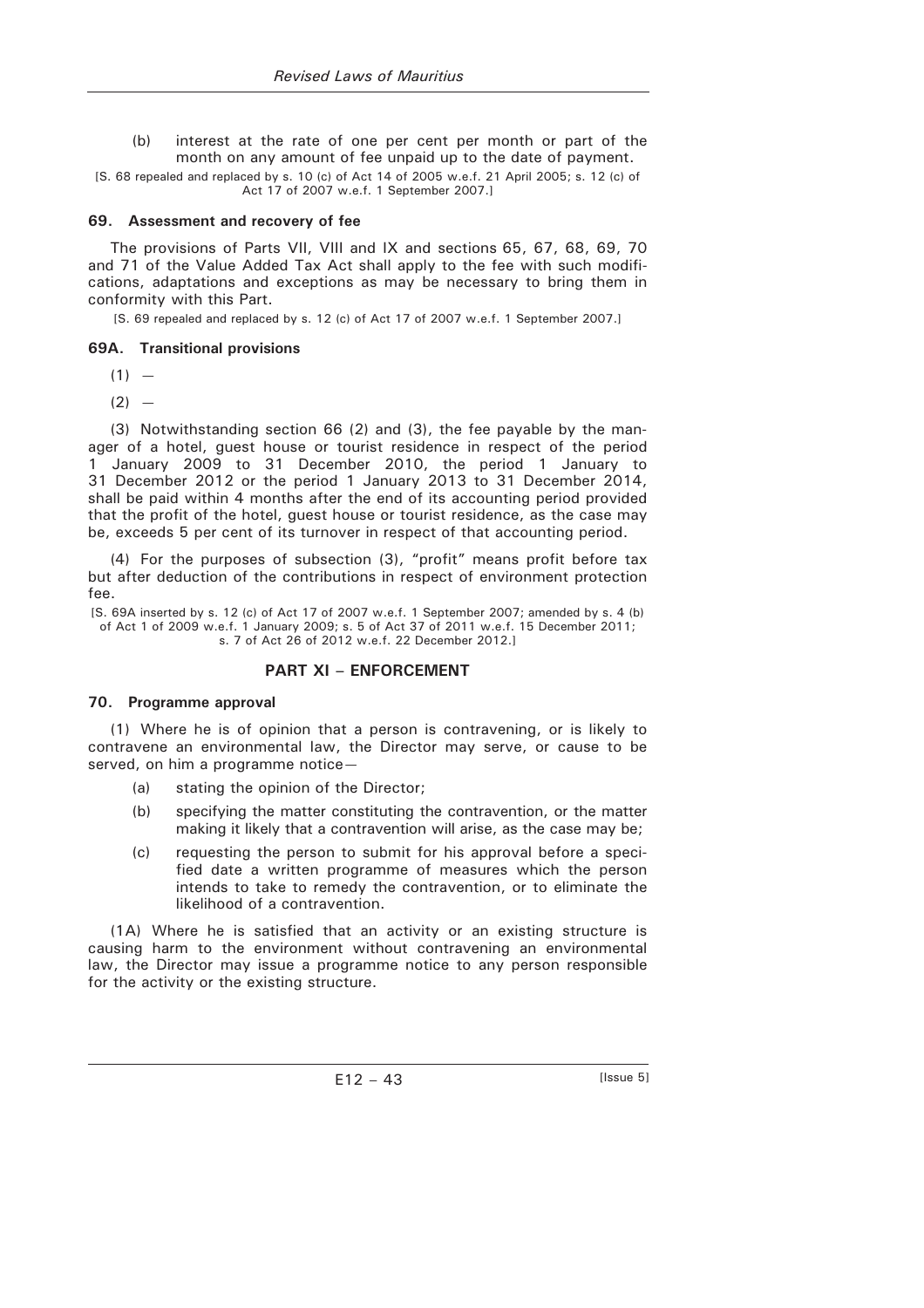- (2) The Director may—
	- (a) hold consultations with the person to determine the appropriate method of remedying the contravention or eliminating the likelihood of a contravention;
	- (b) consult a technical advisory committee or the Committee;
	- (c) request the person to submit such additional information, proposal or research study as he may deem appropriate.

(3) On approving a programme of measures, the Director shall issue or cause to be issued a programme approval stating—

- (a) the notice issued under subsection (1);
- (b) the measures that shall be taken to remedy the contravention or eliminate the likelihood of a contravention; and
- (c) the period within which the measures shall be implemented.
- (4) The Director may—
	- (a) supervise and issue directions in respect of the implementation of the measures contained in the programme approval;
	- (b) with the consent of the person, modify the programme approval;
	- (c) at any time, revoke a programme approval.

(5) No person shall be prosecuted for a contravention in respect of which a programme approval is in force.

- (6) Where—
	- (a) a person fails to comply with—
		- (i) a request in a notice under subsection (1);
		- (ii) a programme approval issued under subsection (3);
		- (iii) any direction issued under subsection (4); or
	- (b) a programme approval is revoked under subsection (4),

the Director may issue or cause to be issued an enforcement notice or a prohibition notice.

[S. 70 amended by s. 25 of Act 6 of 2008 w.e.f. 15 July 2008.]

## **71. Enforcement notice**

- (1) Where he is of the opinion that—
	- (a) a person is contravening or is likely to contravene an environmental law; and
	- (b) a programme approval will not provide an effectual remedy, or a prohibition notice is not appropriate,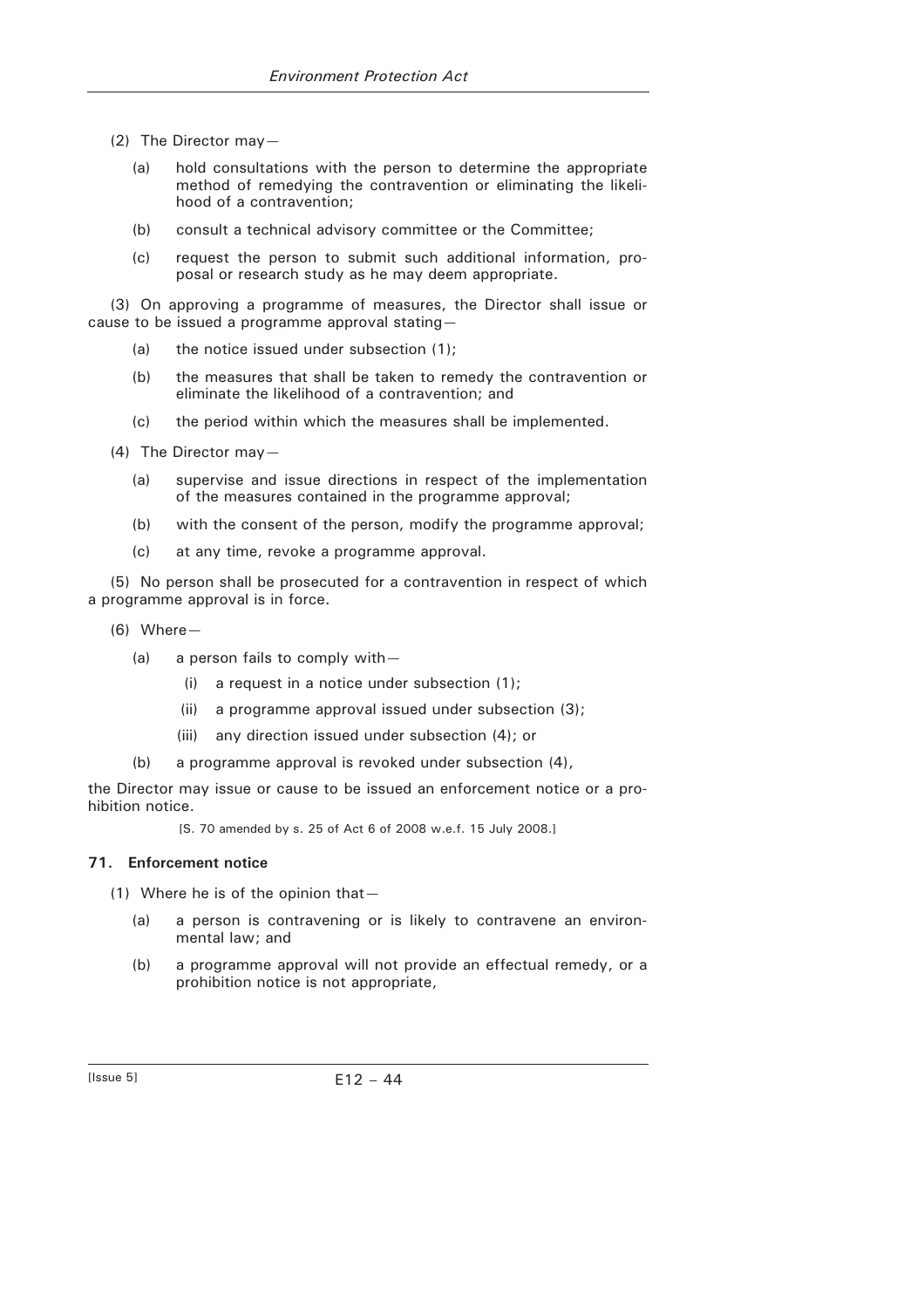the Director may cause to be served on the person an enforcement notice.

- (2) An enforcement notice shall—
	- (a) state the opinion of the Director;
	- (b) specify the matter constituting the contravention, or the matter making it likely that the contravention will arise, as the case may be;
	- (c) specify the measures that shall be taken to remedy the contravention, or to remedy or eliminate the matter making it likely that the contravention will arise, as the case may be; and
	- (d) specify a period within which those measures shall be implemented.

(3) No person shall be prosecuted for a contravention in respect of which an enforcement notice was issued as long as the notice is in force.

(4) Any person who fails to comply with an enforcement notice shall commit an offence.

#### **72. Prohibition notice**

(1) Where he is of the opinion that an enterprise or activity, or the manner in which the enterprise or activity is carried on, involves a serious pollution or an imminent risk of serious pollution of the environment, the Director may serve, or cause to be served, a prohibition notice on the person owning, or managing, or in charge of, or in control of the enterprise or activity.

- (2) A prohibition notice may be served whether or not—
	- (a) the enterprise or activity, or the manner in which the enterprise or activity is carried on, constitutes a contravention of an environmental law;
	- (b) there is in force in relation to that enterprise or activity, a licence, permit or approval issued under any environmental law or any other enactment;
	- (c) there is before any Court of law or before a Judge sitting in Chambers any case involving the subject matter in relation to which a notice is being issued, unless the Court or Judge has issued an order preventing the Director from issuing the prohibition notice.
- (3) A prohibition notice shall—
	- (a) state the Director's opinion;
	- (b) specify the serious pollution caused, or the risk of serious pollution involved, as well as the way in which the enterprise, activity, or the manner in which the enterprise or activity is carried on, is suspected to give rise to the risk;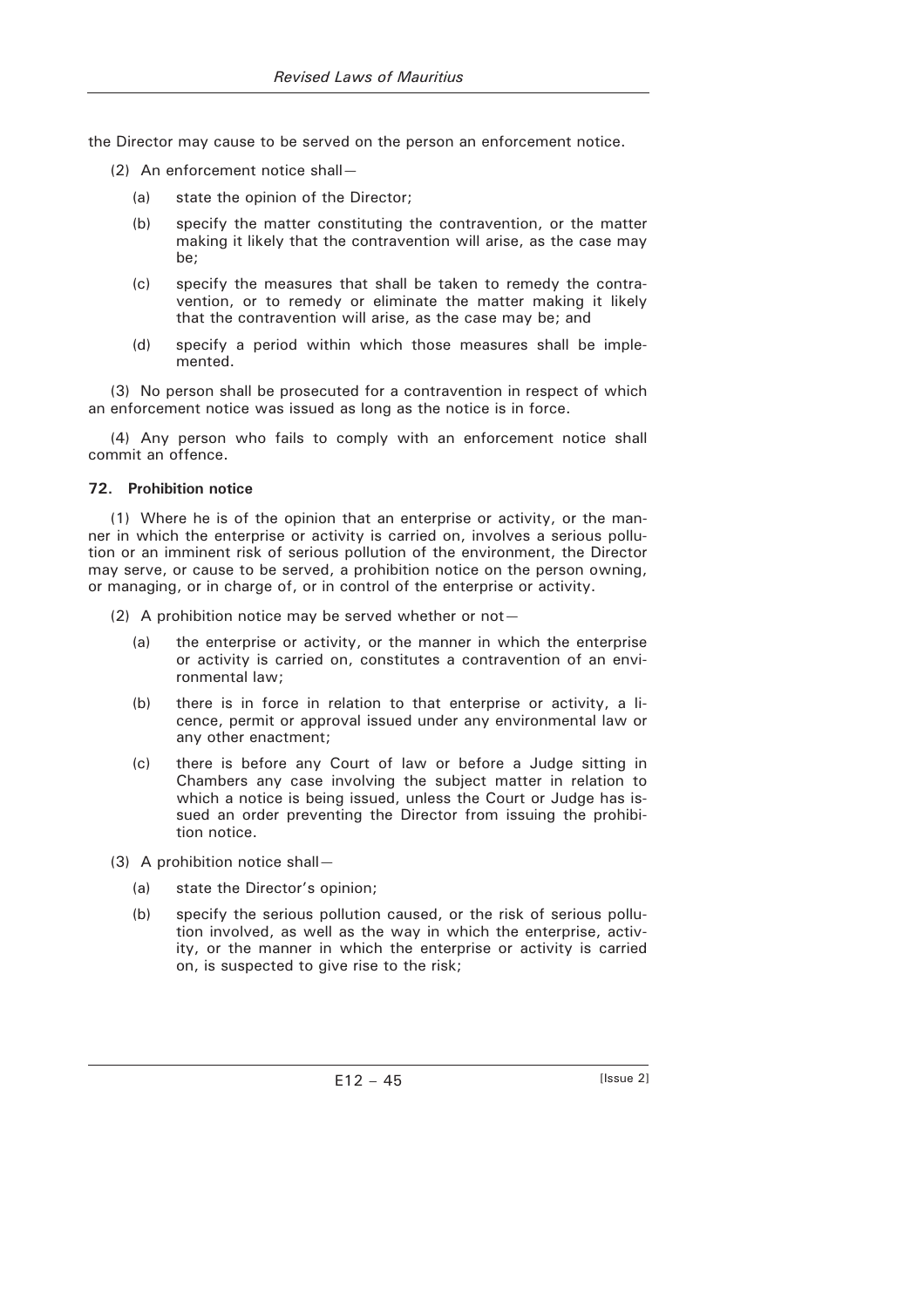- (c) specify the measures that shall be taken to eliminate the serious pollution caused, or the risk of pollution, and the period within which they shall be implemented;
- (d) specify—
	- (i) the enterprise or activity, or any aspect of the enterprise or activity, that is prohibited from operation or performance; or
	- (ii) any conditions subject to which the enterprise or activity may be resumed.

(4) A prohibition notice shall not be a bar to prosecution for any offence, even if there are consultations with the person served with the notice.

(5) Any person who fails to comply with a prohibition notice shall commit an offence.

#### **73. Stop order**

(1) Where a person commences or carries on any development or activity without the relevant licence or permit issued under this Act, the Director may cause to be served, on that person, or any person responsible for the giving of instructions for the carrying out of such development or activity, a stop order prohibiting the development or the activity.

(2) Any person who fails to comply with a stop order issued under subsection (1) shall commit an offence.

[S. 73 amended by s. 26 of Act 6 of 2008 w.e.f. 15 July 2008.]

#### **74. General provisions on notices**

In sections 75 to 78—

"notice" means an enforcement notice, a stop order or a prohibition notice, as the case may be;

"person affected" means a person on whom a notice is served, or is proposed to be served.

### **75. Consultation on notices**

(1) Before or at any time after issuing a notice, the Director shall, as far as he deems practicable, consult—

- (a) the person affected;
- (b) the Committee.

(2) The Director may consult a technical advisory committee, or any public department, on a notice.

### **76. Variation notice**

(1) Any person affected by a notice may apply to the Director for an amendment of a notice.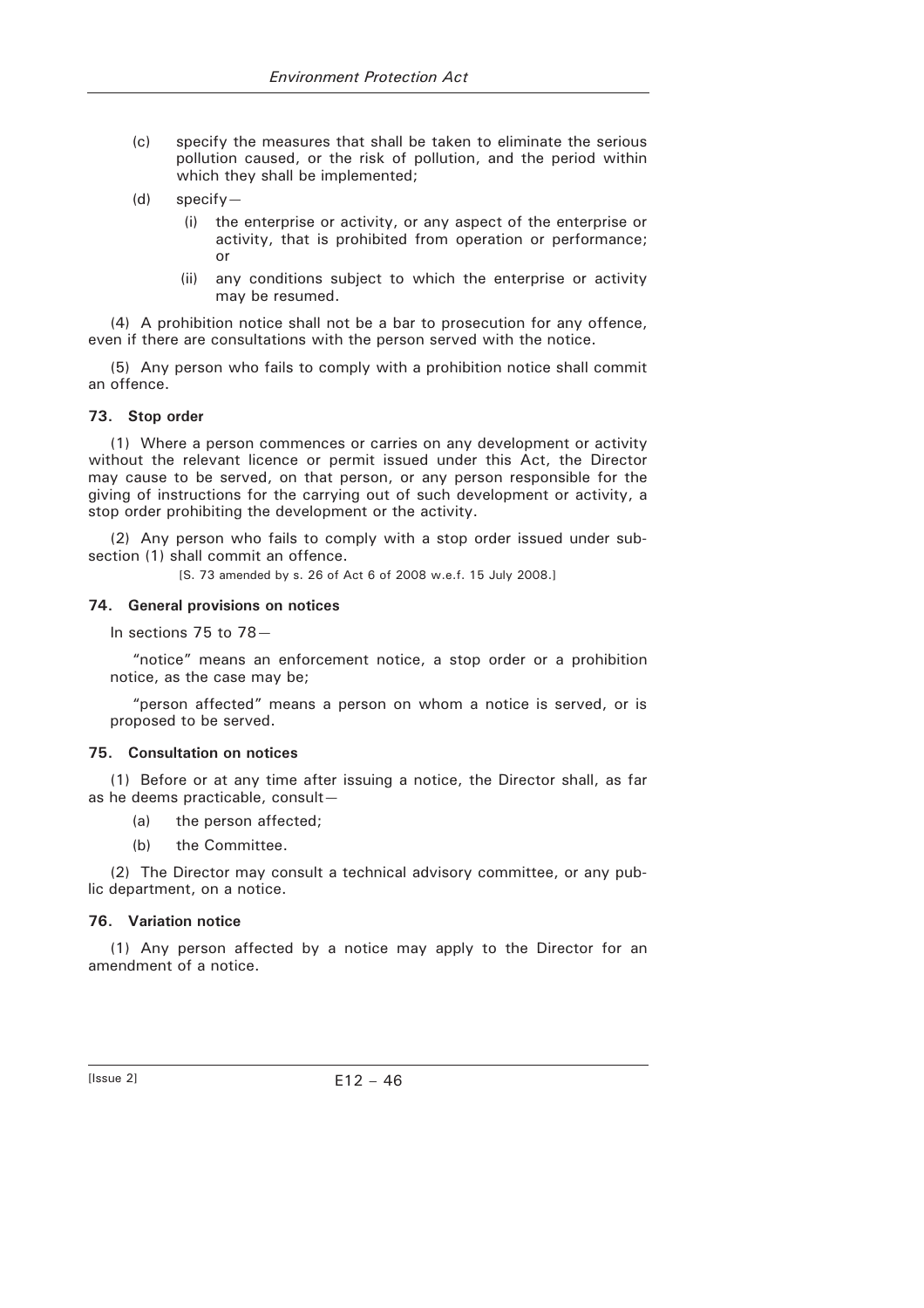(2) The Director, on his own initiative, or on application, may amend a notice by causing to be served on the person affected a variation notice.

- (3) A variation notice shall—
	- (a) refer to the notice which is amended;
	- (b) specify the amendment to the notice;
	- (c) where necessary, vary the date specified in the notice.

(4) A variation notice shall supersede the notice to which it refers to the extent of the amendment.

### **77. Service of notice**

(1) A notice issued under this Act shall be served—

- (a) personally on the person affected, or in the case of a body corporate, at its registered address; or
- (b) by registered post sent to, or by leaving a copy at, the last known address of the person affected.

(2) Where service could not be effected by the means referred to in subsection (1), the service shall be effected by affixing a copy of the notice at the place—

- (a) of the undertaking which is the subject matter of the notice;
- (b) where a contravention is being committed, or has been committed, or is suspected to have been committed; or
- (c) where a pollution has been or is occurring, or is likely to occur.

(3) A certificate of an authorised officer or any other officer of the Department as to service under subsection (1) shall be *prima facie* evidence of effective service of the notice on the person affected.

# **78. Revocation of notices**

(1) Where he is satisfied that—

- (a) (i) the measures required to be taken in a notice have been implemented; and
	- (ii) there exists no further pollution, or risk of pollution, to the environment caused by the enterprise, activity or the manner in which the enterprise or activity is carried on; or
- (b) the notice is not, or will not, be effectual,

the Director may revoke a notice and shall inform the person affected in writing.

(2) The Director may—

- (a) when revoking any notice, serve a programme notice;
- (b) when revoking an enforcement notice, serve a prohibition notice;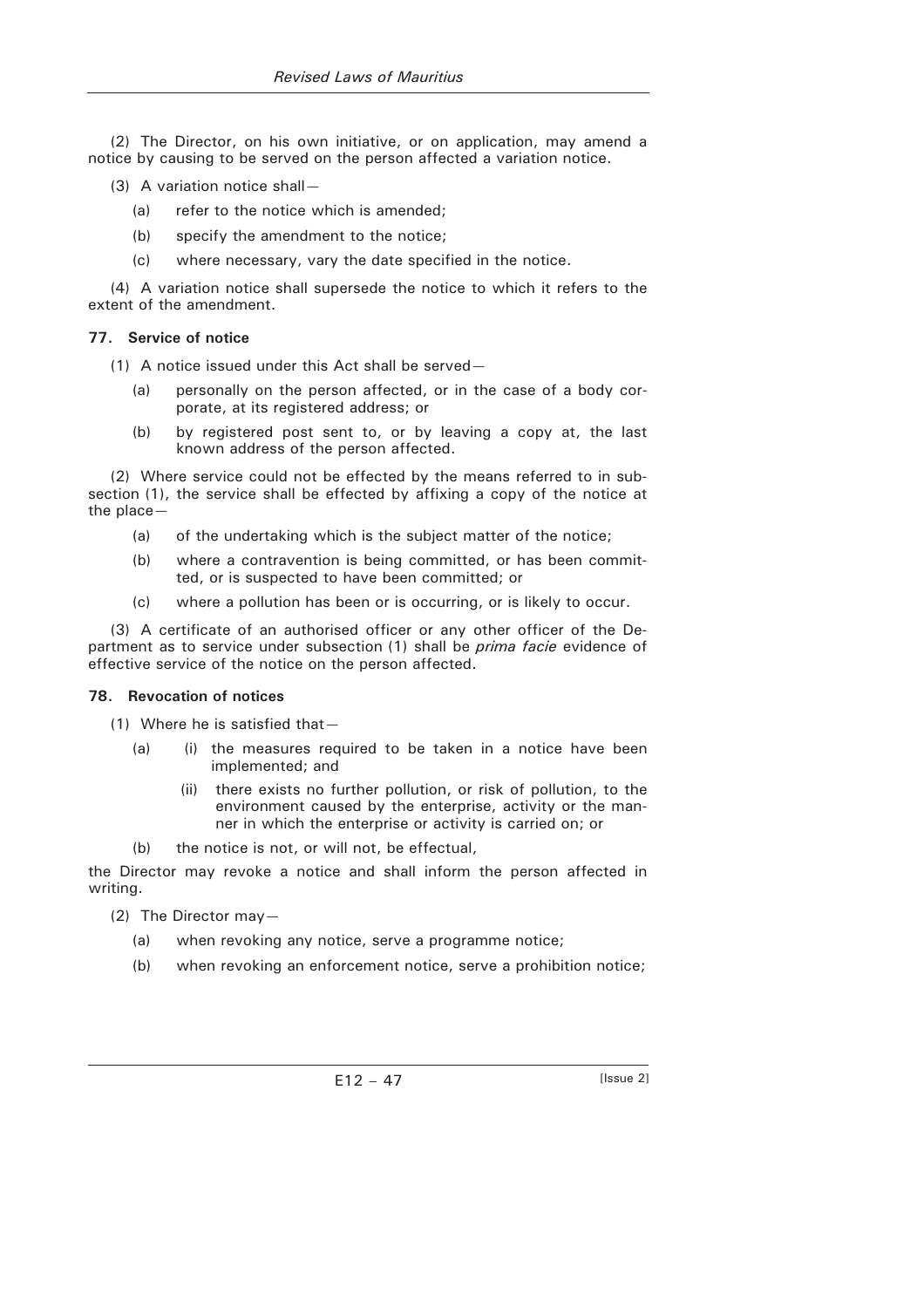(c) when revoking a prohibition notice, serve a programme notice or enforcement notice.

### **79. Powers of entry**

(1) An authorised officer may, at any time, enter any premises other than a dwelling house, for the purposes of—

- (a) carrying out any lawful direction given by any enforcing agency, or the Director, under this Act;
- (b) determining whether any environmental law or any programme approval, any enforcement notice, prohibition notice, or any direction, is being complied with;
- (c) discharging any other functions under an environmental law.
- (2) An authorised officer shall not enter a dwelling house unless—
	- (a) he has given to the owner or occupier of the house 24 hours' notice in writing of his proposed entry; and
	- (b) he has obtained the consent of the owner or occupier of the house.
- (3) An authorised officer may, on entering any premises—
	- (a) require the owner to produce any record, document or licence;
	- (b) examine any such record, document or licence, and take copies or extracts therefrom;
	- (c) make any plan, take any photograph and carry out any inspection;
	- (d) make any test, take any measurement and sample, inspect any plant, machinery, equipment or vehicle;
	- (e) require the owner of the premises entered upon, or any person employed by him, or any other person on the premises, to give to the authorised officer all reasonable assistance and to answer all reasonable questions either orally or in writing.

(4) For the purposes of carrying out his duties under this section, the authorised officer may bring with him any person or equipment he considers necessary.

### **80. Entry and arrest without warrant**

Where—

- (a) there is, or has been, a contravention of an environmental law;
- (b) there is reasonable suspicion that a contravention of an environmental law has been, or is likely to be, committed;
- (c) an environmental emergency is declared;
- (d) a spill occurs, or is reasonably suspected to have occurred, or is likely to occur;
- (e) in his opinion, there is a serious pollution, or an imminent risk of serious pollution, of the environment,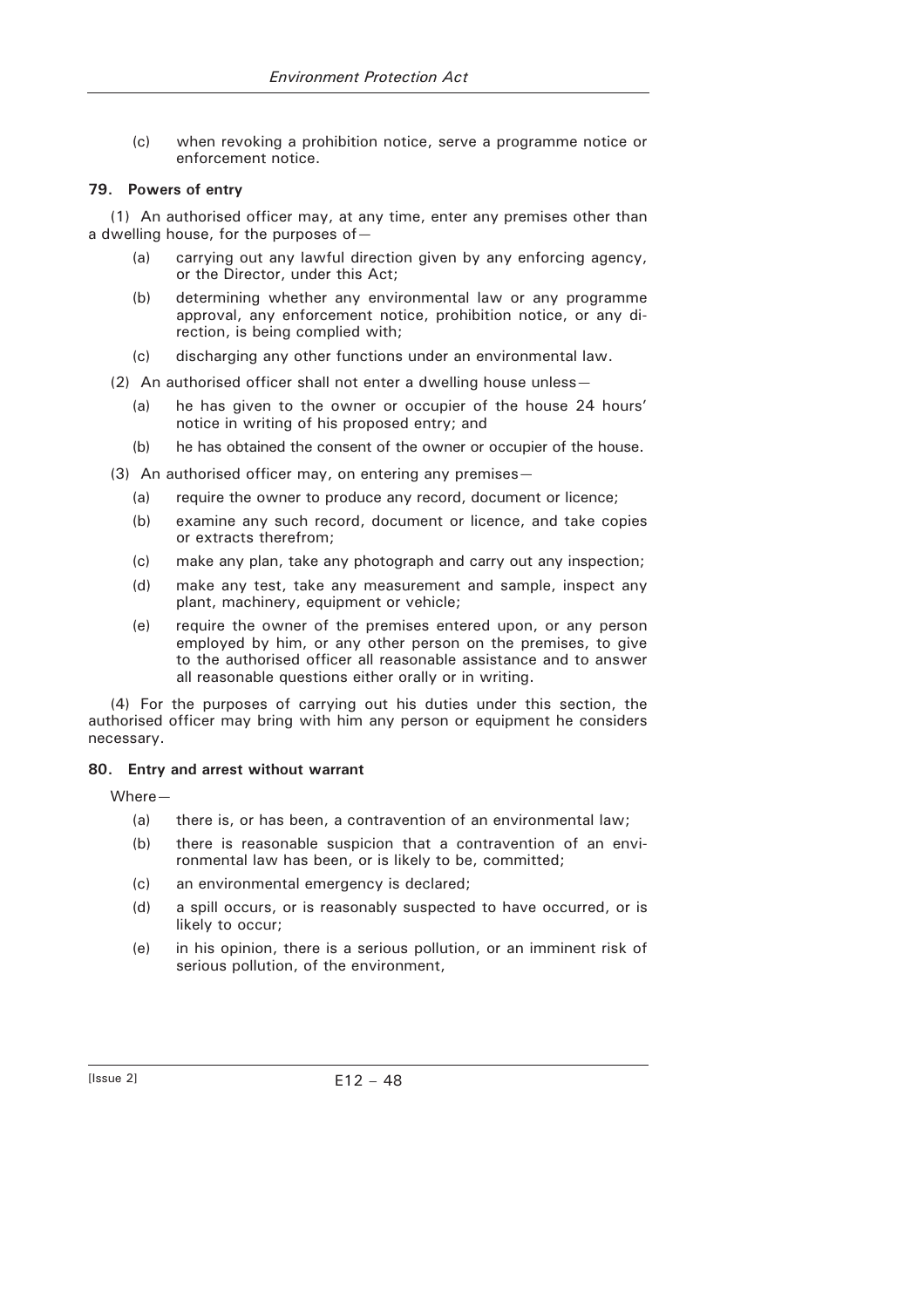an authorised officer may, at any time, without warrant—

- (i) enter and search premises, other than a dwelling house;
- (ii) secure any article, object, equipment, plant, machinery related to the contravention, or suspected to be a cause of spill or pollution to the environment;
- (iii) secure any document, file, or record reasonably required for the investigation or for the prevention of the contravention;
- (iiiA) require any person suspected of having committed an offence to produce satisfactory proof of his identity and address;
	- (iv) arrest any person reasonably suspected of having committed or being likely to commit the contravention whose name and address cannot be immediately ascertained, and detain him until his identity and address are known;
	- (v) exercise any of the powers conferred under section 79 (3). [S. 80 amended by s. 27 of Act 6 of 2008 w.e.f. 15 July 2008.]

#### **81. Entry of a dwelling house**

(1) A Magistrate may, upon being satisfied that the authorised officer should exercise the powers and duties conferred upon him under sections 79 or 80 in respect of a dwelling house, issue a warrant authorising the authorised officer to exercise those powers.

(2) A warrant issued under subsection (1) shall be valid for the period stated in the warrant.

### **82. Authorised officer to produce authority**

(1) When exercising his duties under section 79, 80 or 81, the authorised officer, other than a police officer, must—

- (a) hold a card signed by the Director showing his authority;
- (b) produce that card, upon request, to any affected person.
- (2) A police officer shall produce his warrant card as proof of his authority.

### **83. Obstruction of an authorised officer**

Any person who in relation to the exercise of powers conferred by sections 79, 80 and 81—

- (a) refuses to allow an authorised officer to enter any premises or to take any person or equipment with him in the exercise of his powers;
- (b) obstructs or impedes an authorised officer in the exercise of any of his powers;
- (c) fails to provide assistance or information requested by the authorised officer;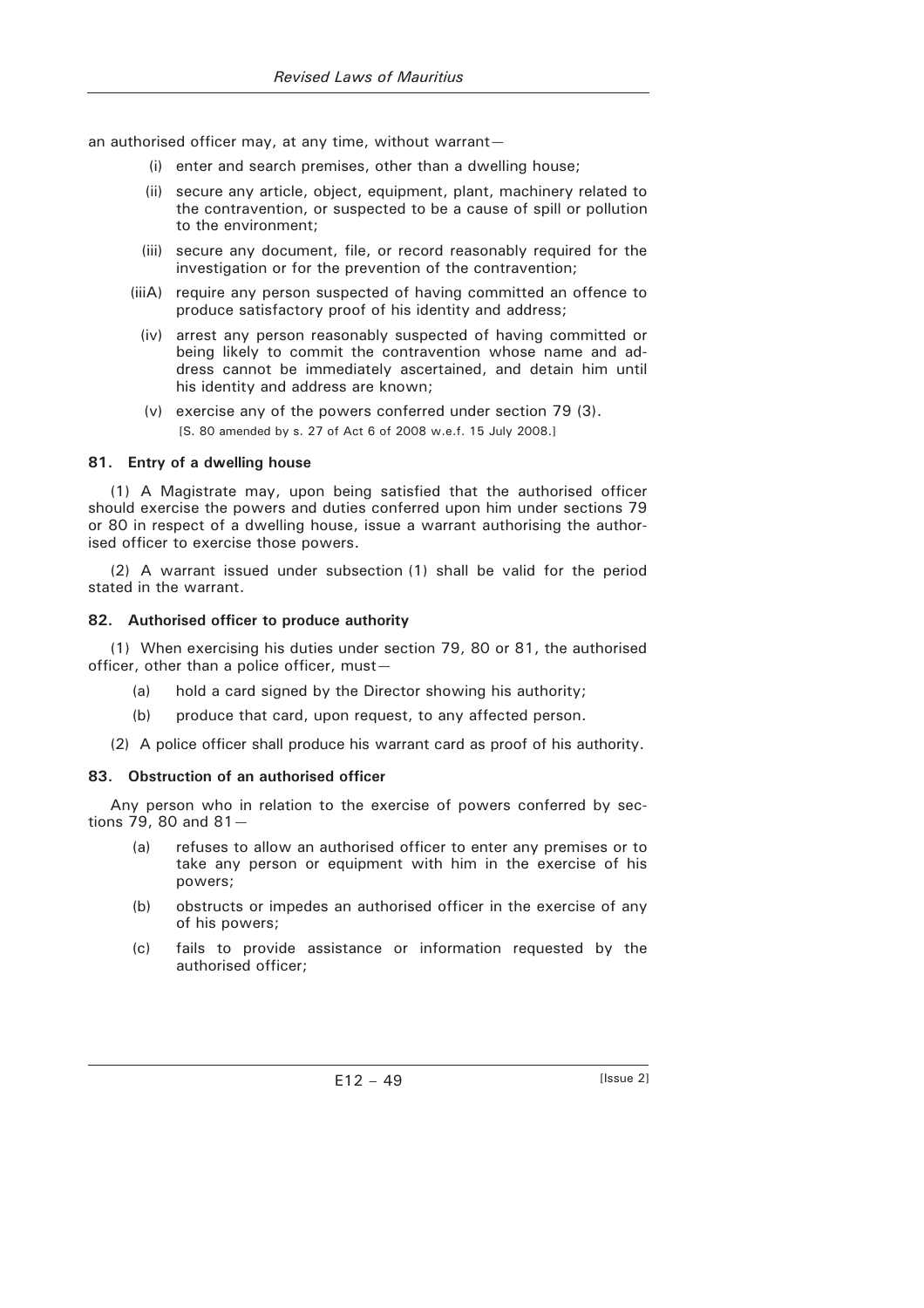(d) gives to an authorised officer any information which is false or misleading,

shall commit an offence.

#### **84. Compliance monitoring**

(1) The Director may, after consultation with the Committee, in relation to any activity, enterprise, or undertaking, carry out, cause to be carried out, or arrange for monitoring of environmental quality, and the nature, extent and effects of discharges of pollutants, as the Director may consider necessary for ensuring compliance with an environmental law.

(2) The Director may, require a person responsible for an activity, enterprise, or undertaking from which there is a discharge of a pollutant into the environment, to—

- (a) carry out such monitoring of the nature, extent and effect of the discharge and of the quality of any environmental medium likely to be affected by the discharge; and
- (b) keep and supply to him records of the monitoring and provide such other information as the Director considers necessary.

(3) Any person who fails to comply with a requirement under subsection (2) shall commit an offence.

[S. 84 amended by s. 28 of Act 6 of 2008 w.e.f. 15 July 2008.]

#### **85. Offences**

(1) Any person who—

- (a) fails to comply with any requirement, notice, order or direction issued, or condition imposed, under an environmental law;
- (b) on being required to submit a report, or to provide information under this Act—
	- (i) fails to do so within the specified date; or
	- (ii) submits a false report or submits a report misleading in any material particular; or
	- (iii) provides false or misleading information;
- (c) fails to acknowledge or evades service of any notice, order or direction issued under this Act, or any regulations made under this Act;
- otherwise contravenes an environmental law,

shall commit an offence, and unless it is otherwise specifically provided, shall—

- (i) on a first conviction, be liable to a fine not exceeding 50,000 rupees and to imprisonment for a term not exceeding 2 years;
- (ii) on a second or subsequent conviction, be liable to a fine not exceeding 100,000 rupees and to imprisonment for a term not exceeding 8 years.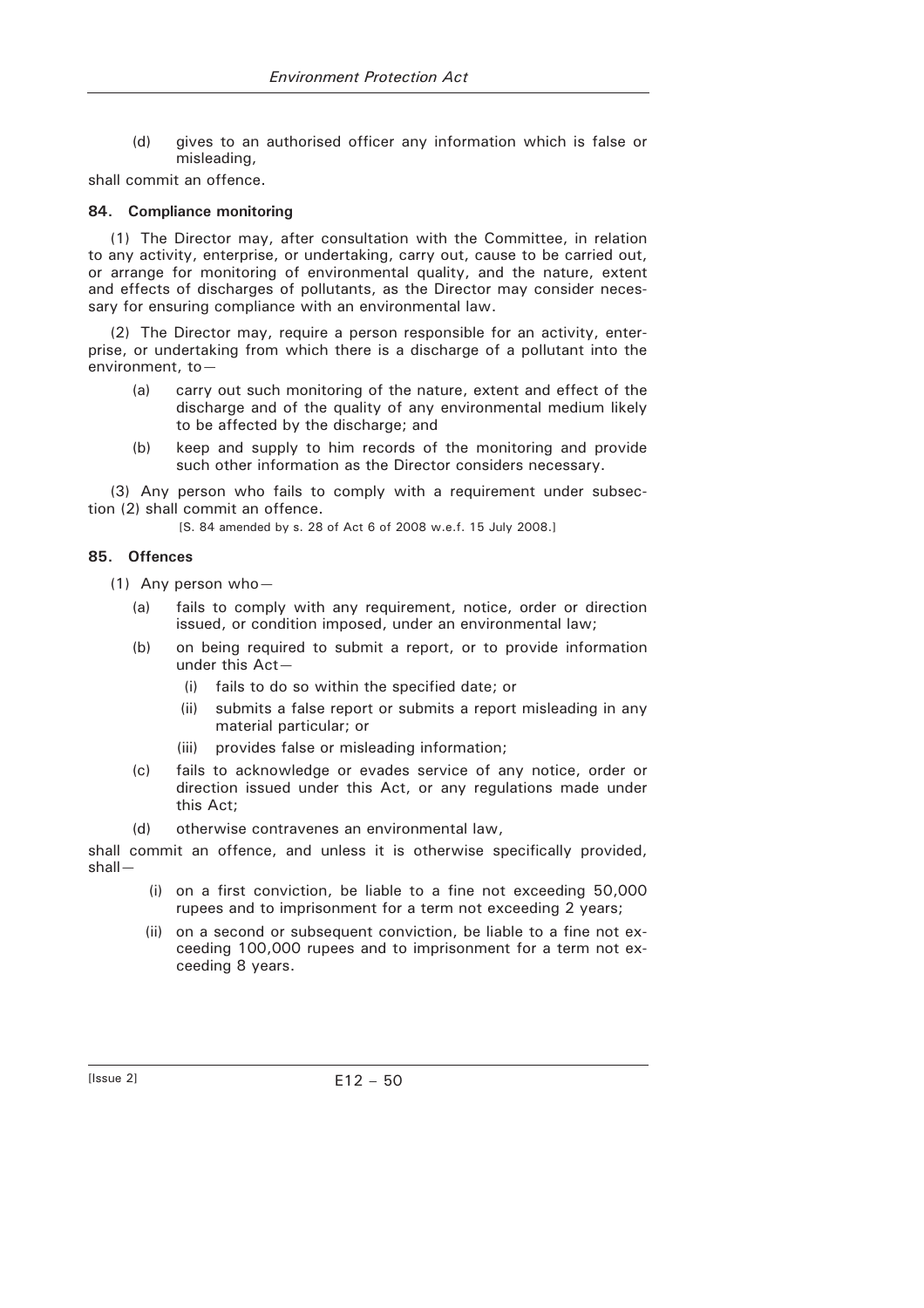(2) Any person who commits an offence under section 15 (8), 25 (3) (a), 52 (3), 56 (6), 71 (4), 72 (5) or 73 (2) shall—

- (a) on a first conviction, be liable to a fine which shall be not less than 50,000 rupees and not more than 100,000 rupees and to imprisonment for a term not exceeding 4 years;
- (b) on a second or subsequent conviction, be liable to a fine which shall not be less than 100,000 rupees and to not more than 500,000 rupees and to imprisonment for a term not less than 6 years and not exceeding 12 years.

(3) Any person who commits an offence under section 23 (9), 24 (4), 26 (5) or 84 (3), shall—

- (a) on a first conviction, be liable to a fine which shall be not less than 10,000 rupees and not more than 25,000 rupees and to imprisonment for a term not exceeding 4 years;
- (b) on a second or subsequent conviction, be liable to a fine which shall not be less than 50,000 rupees and not more than 250,000 rupees and to imprisonment for a term not less than 6 years and not more than 8 years.

[S. 85 amended by s. 29 of Act 6 of 2008 w.e.f. 15 July 2008.]

### **86. Powers of Court**

- (1) In addition to any penalty under section 85, the Court may  $-$ 
	- (a) order the forfeiture of any object, machine, plant, vehicle or any article used in, or connected in any way, with the commission of an offence;
	- (b) order, or prohibit, the doing of any act to stop a continuing contravention.

(2) Where the conviction relates to an enforcement notice, a prohibition notice, an order or direction, the Court shall order compliance with the notice, order or direction within such period as the Court may determine.

(3) Where the conviction relates to section 15 (2), the Court shall make an order that the undertaking be stopped, ceased, closed or pulled down, as the case may be.

### **87. Prosecution and jurisdiction**

(1) An authorised officer may swear an information and conduct prosecution in respect of an offence under an environmental law before a Magistrate.

- (2) Notwithstanding—
	- (a) section 114 of the Courts Act; and
	- (b) section 72 of the District and Intermediate Courts (Criminal Jurisdiction) Act,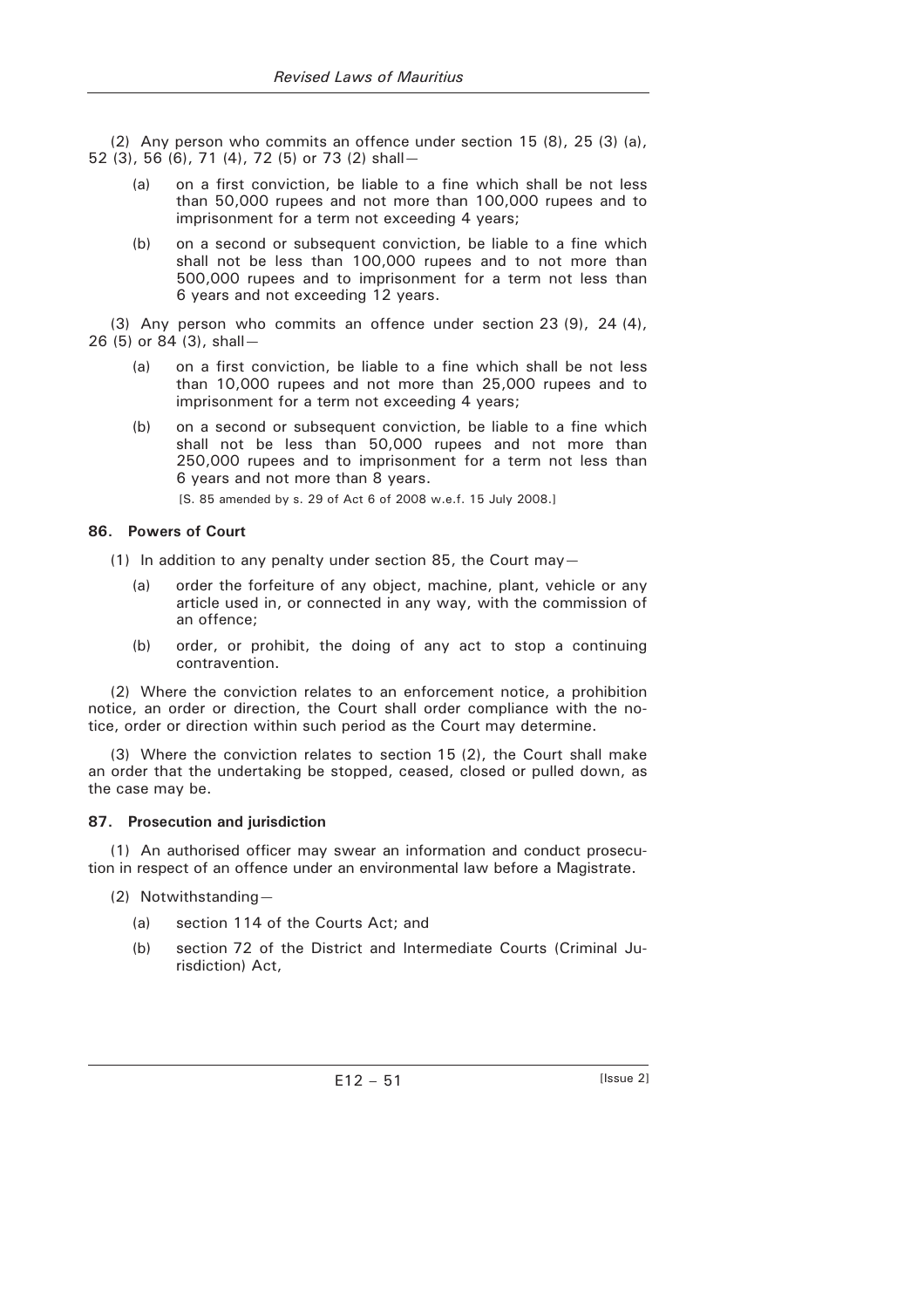a Magistrate shall have jurisdiction to try all offences under an environmental law and may impose any penalty and exercise all the ancillary powers provided under the enactment.

(3) The following enactments shall not apply to a sentence provided under an environmental law—

- (a) sections 152 and 153 of the Criminal Procedure Act;
- (b) the Probation of Offenders Act.

### **88. Fixed penalties**

(1) Notwithstanding any other enactment, where a person commits an offence specified in the Ninth Schedule, the authorised officer who detects the offence may, as soon as is reasonably practicable, and not later than 14 days of the commission of the offence, serve on that person a notice in the form set out in the Tenth Schedule calling upon him to pay in respect of the offence the fixed penalty provided in the Ninth Schedule.

- (2) A notice under subsection (1) shall—
	- (a) be in such form as may be prescribed;
	- (b) be drawn in quadruplicate; and
	- (c) specify—
		- (i) the name and address of the person committing the offence;
		- (ii) the time and place of the offence;
		- (iii) the nature of the offence;
		- (iv) the fixed penalty provided for the offence;
		- (v) the time within which the fixed penalty is to be paid;
		- (vi) the Court or Tribunal where the fixed penalty is payable;
		- (vii) the name and identification number of the authorised officer who detected the offence.
- (3) The authorised officer who detects the offence shall—
	- (a) cause the original of the notice to be served on the offender;
	- (b) forward one copy to the enforcing agency and another to the appropriate Court or Tribunal; and
	- (c) retain one copy.

(4) Every person who is served with a notice under subsection (1) shall, within 20 days of the service and upon production of the notice, pay the fixed penalty in the prescribed manner at the appropriate Court or Tribunal.

(5) Where a person who has been served with a notice under subsection (1) fails to pay the fixed penalty within the time limit mentioned in the notice and criminal proceedings are instituted against him for the offence in respect of which he was served with the notice, he shall be liable, on conviction, to a fine which shall not be less than thrice the fixed penalty.

[S. 88 amended by s. 30 of Act 6 of 2008 w.e.f. 15 July 2008.]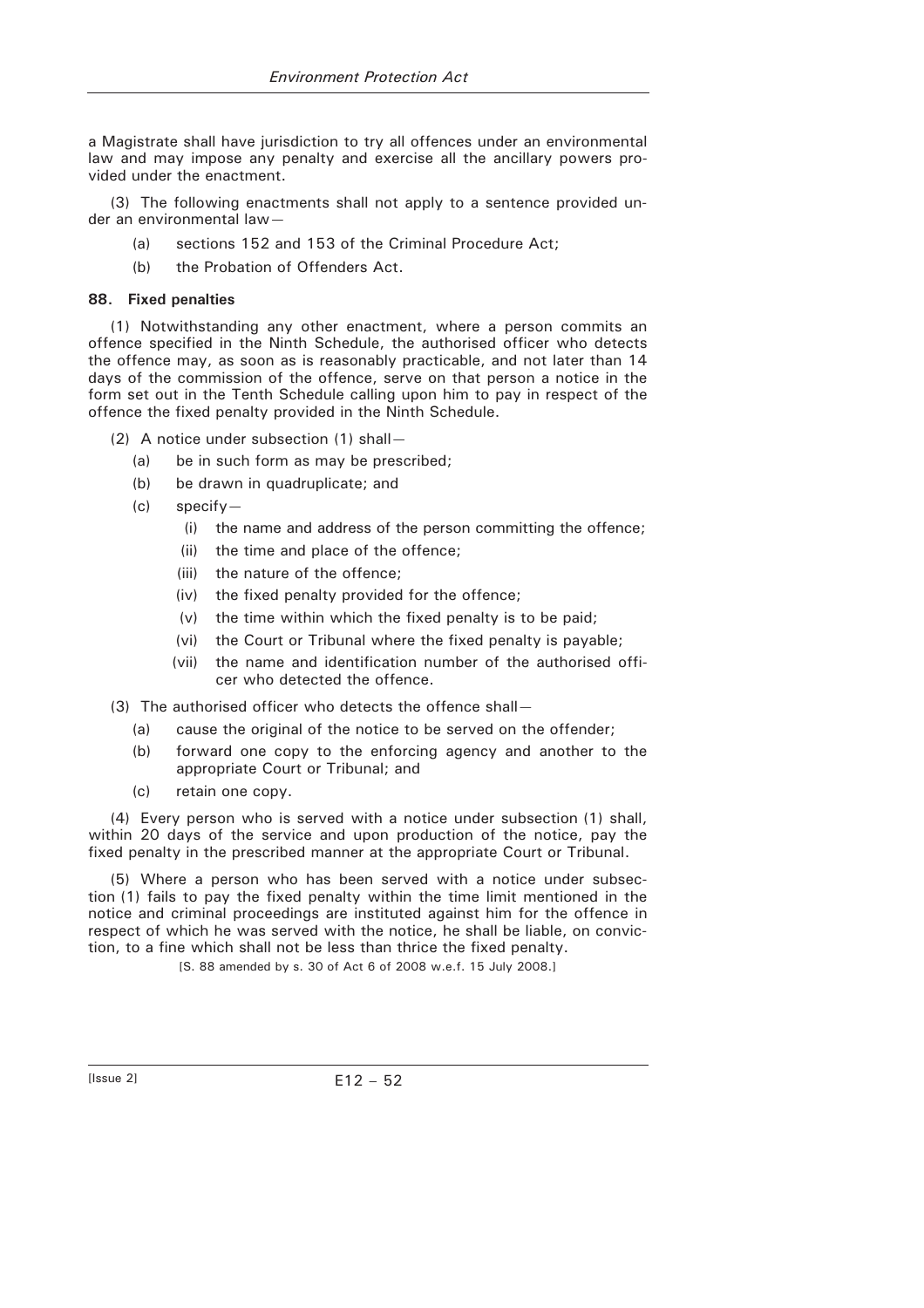#### **89. Eyesores**

(1) An authorised officer may serve an eyesore abatement notice on the owner or occupier of any land, building or structure on which any eyesore specified in the Eleventh Schedule is detected.

(2) An eyesore abatement notice shall be in the form set out in the Twelfth Schedule and may be served on the owner or occupier of the land, building or structure, be personal service or by registered post with a request for an *accusé dé réception*.

(3) (a) Any person to whom an eyesore abatement notice is served shall abate the violation mentioned in it within the period specified in the notice, which shall not be less than 2 days nor more than 30 days from the day the notice is served or, in the case of service by post, is deemed to have been received by the person.

(b) Any person who fails to comply with the notice shall commit an offence.

(4) Where the name or address of the owner or occupier of any land, building or structure on which an eyesore is detected cannot be ascertained, the Director may authorise in writing the relevant enforcing agency or an authorised officer to enter the land, building or structure and cause the eyesore to be removed and the expenses incurred may be disbursed from the Fund.

(5) Where the name or address of the owner or occupier of any land, building or structure from which an eyesore has been removed under subsection (4) is later ascertained, the amount disbursed in the removal of the eyesore may, within a period of 10 years of the removal, be recovered by the Director from the said owner or occupier and any amount so recovered, including interest and costs, shall be credited to the Fund.

[S. 89 repealed and replaced by s. 31 of Act 6 of 2008 w.e.f. 15 July 2008.]

# **PART XII – APPLICATION OF ACT TO RODRIGUES**

(Part XII came into operation on 18 November 2002.)

### **90. Rodrigues Environment Committee**

(1) There shall be for the purposes of this Act a Rodrigues Environment Committee which shall consist of—

- (a) the Chief Commissioner, as Chairperson;
- (b) the Island Chief Executive, as Vice-Chairperson;
- (c) a representative of the Ministry responsible for the subject of environment;
- (d) the public officer responsible for the following areas of responsibility—
	- (i) agriculture;
	- (ii) education;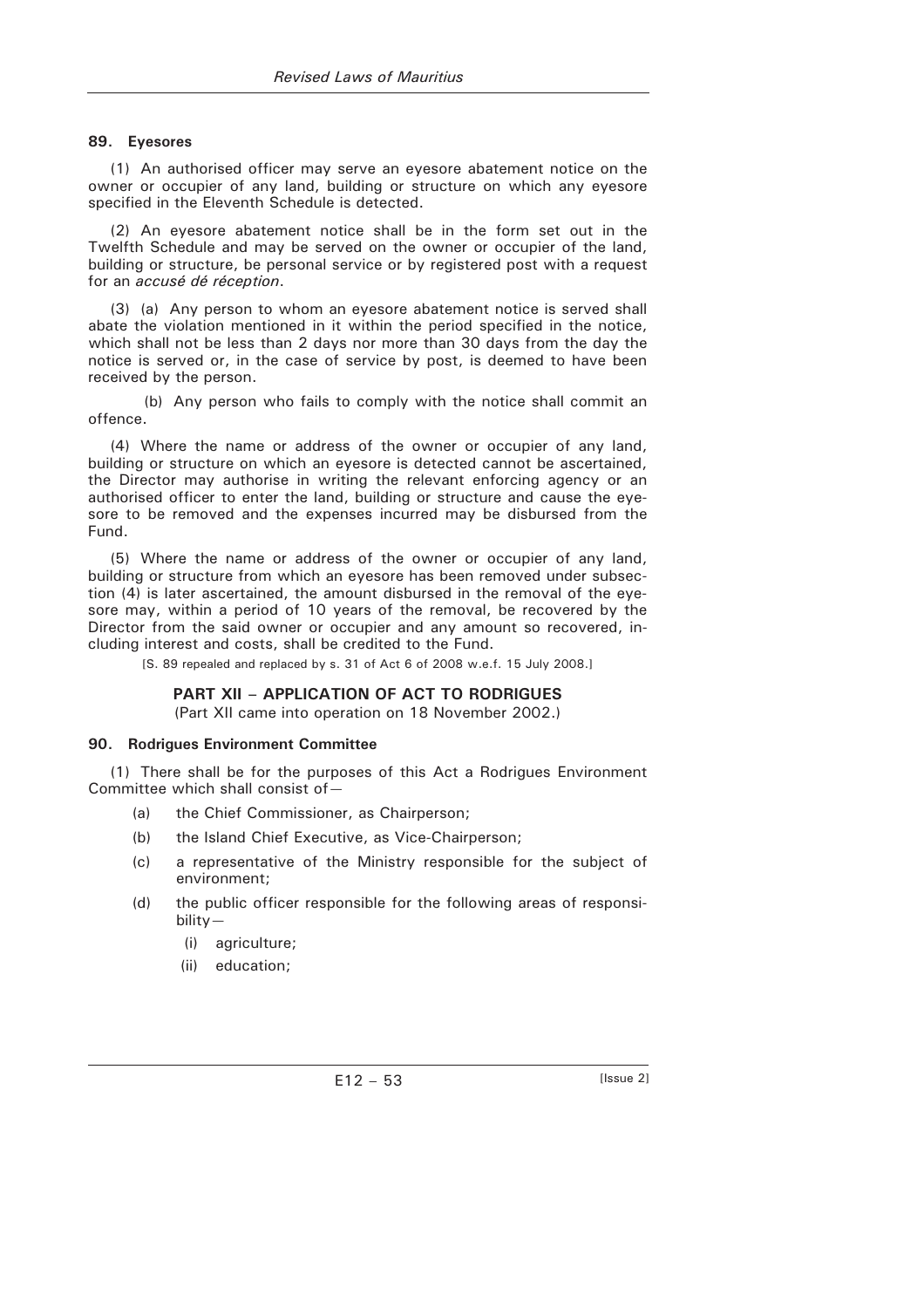- (iii) environment;
- (iv) fisheries;
- (v) health; and
- (vi) tourism;
- (e) 2 representatives of non-governmental organisations designated by the Chief Commissioner;
- (f) a representative of the *Police de l'Environnement* in Rodrigues;
- (g) 2 other persons designated by the Chief Commissioner; and
- (h) a Secretary with no voting right, appointed by the Chief Commissioner.
- (2) The Rodrigues Environment Committee shall—
	- (a) develop such administrative measures as are necessary to ensure prompt and effective consultation on matters relating to environment protection and management in the Island of Rodrigues;
	- (b) make recommendations to the Rodrigues Regional Assembly on matters relating to environment protection and management on the Island of Rodrigues, including control measures and means of enforcement of environmental laws;
	- (c) devise such educational programmes as it thinks fit in respect of environment protection and management on the Island of Rodrigues.
- (3) The Rodrigues Environment Committee shall—
	- (a) regulate its meetings and proceedings as it thinks fit;
	- (b) meet as often as is necessary at the request of the Chairperson, but in any case at least once every month;
	- (c) co-opt any person likely to assist it as member, but who shall have no right to vote.
- (4) The quorum of the Rodrigues Environment Committee shall be 6. [S. 90 amended by s. 33 (1) of Act 6 of 2008 w.e.f. 15 July 2008.] (S. 90 came into operation on 18 November 2002.)

### **91. Powers of Island Chief Executive**

(1) Notwithstanding any provision of this Act to the contrary, the Island Chief Executive shall exercise all the powers of the Director in the enforcement of environmental laws on the Island of Rodrigues, and shall, for that purpose in relation to the Island, issue any of the notices and orders referred to in Part XI.

- (2) The Island Chief Executive shall, in relation to the Island of Rodrigues—
	- (a) supervise the enforcement of national environmental standards and notices, orders and directions issued under an environmental law;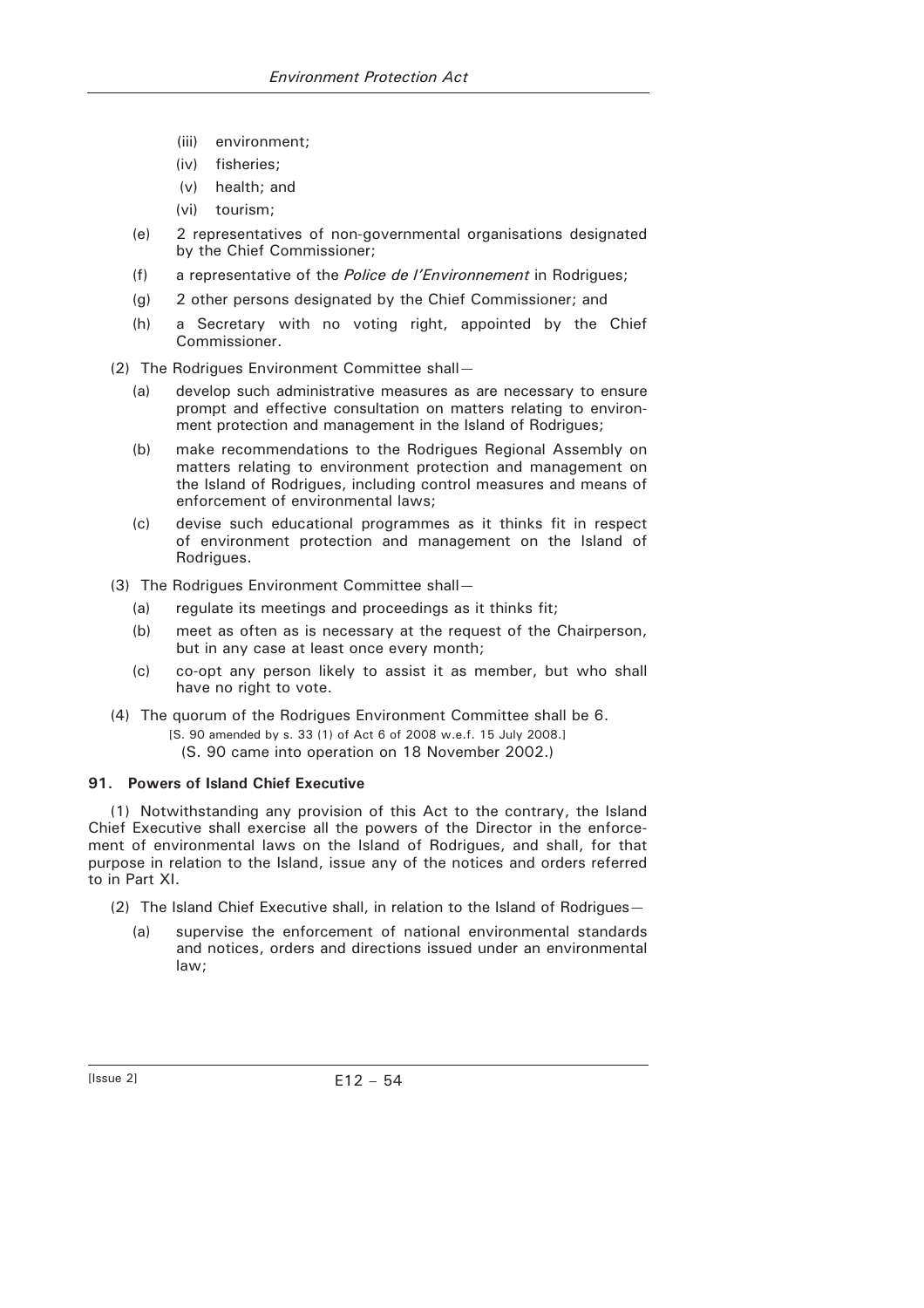- (b) verify compliance with environmental laws;
- (c) conduct such regular monitoring, sampling, test and analyses as to ensure compliance with environmental laws;
- (d) provide such assistance as may be required for reviewing an EIA relating to an undertaking in Rodrigues, and in case of spill or of an environmental emergency.

(3) The Rodrigues Environment Committee shall establish a Rodrigues Environment Unit which shall consist of the public officers sitting on the Committee for the purpose of assisting the Island Chief Executive in the discharge of his duties under subsection (2).

(4) The officers of the Rodrigues Environment Unit shall have all the powers of an authorised officer under this Act in respect of the Island of Rodrigues.

(S. 91 came into operation on 18 November 2002.)

# **92. Regulations for Rodrigues**

(1) Subject to subsection (3) and notwithstanding section 96 (2) (d), the Rodrigues Regional Assembly may, after consultation with the Rodrigues Environment Committee, make regulations applicable to the Island of Rodrigues.

- (2) Regulations made under subsection (1) may provide—
	- (a) for the issue, amendment and revocation of licences;
	- (b) for the taking of fees and the levy of charges;
	- (c) that any person who contravenes them shall commit an offence and shall, on conviction, be liable to a fine not exceeding 250,000 rupees and to imprisonment for a term not exceeding 10 years;
	- (d) for categories of undertakings, projects or activities on the Island of Rodrigues requiring—
		- (i) a preliminary environmental report;
		- (ii) an EIA licence;
	- (e) for any matter relating to the protection and management of the environment on the Island of Rodrigues.

(3) Nothing in this section is to be taken as empowering the Rodrigues Regional Assembly to make regulations for—

- (a) the processing, approval and revocation of approvals in respect of preliminary environmental reports and EIA licences;
- (b) establishing environmental standards. (S. 92 came into operation on 18 November 2002.)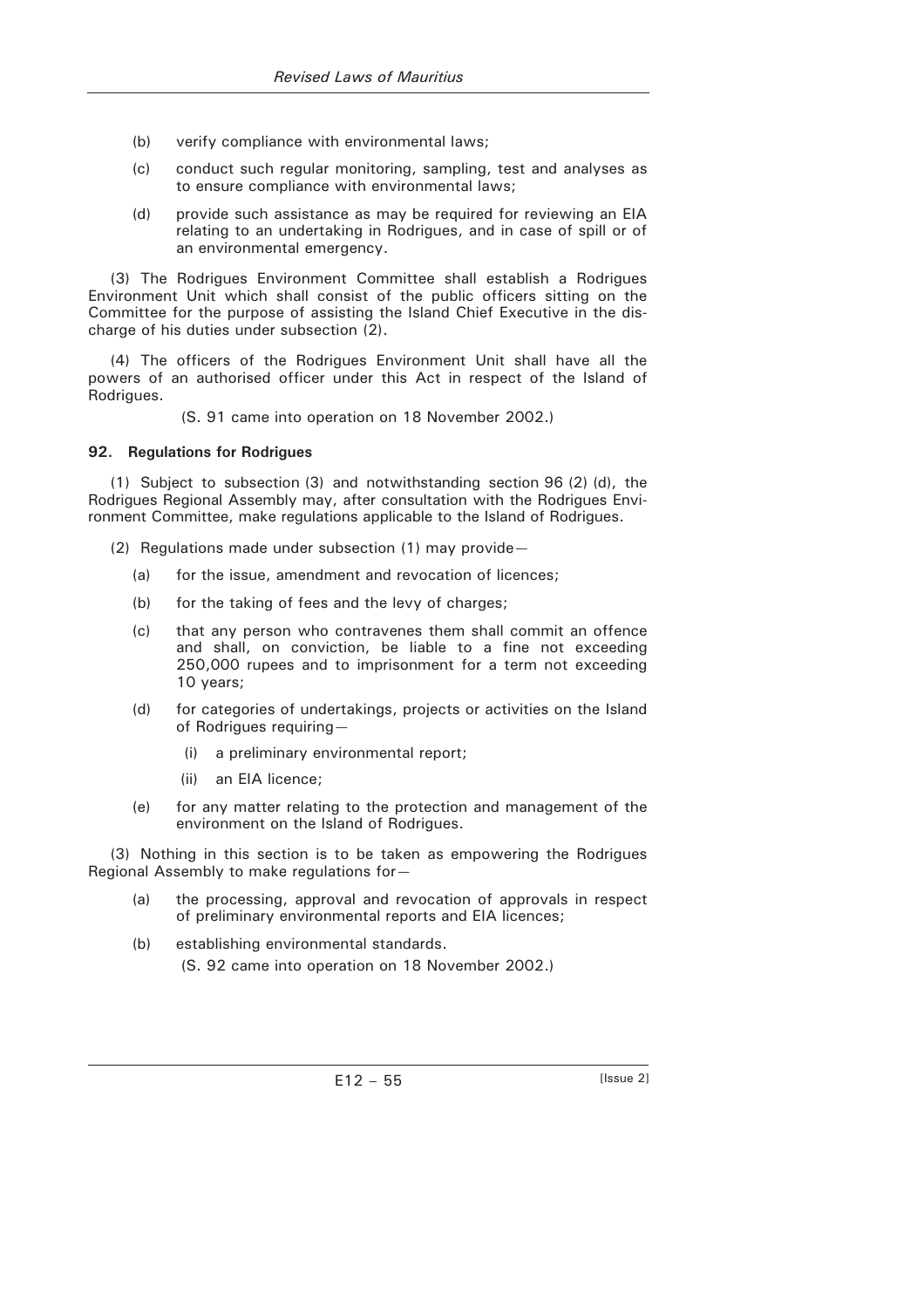# **PART XIII – MISCELLANEOUS PROVISIONS**

### **93. Protection from liability**

(1) No civil or criminal liability shall attach to the Minister, the Director, the Island Chief Executive, the *Police de l'Environnement*, or to any authorised officer in respect of any act done in good faith in the execution or purported execution of their duties or their powers under this Act.

(2) The Director and the authorised officers shall be public officers for the purposes of the Public Officers' Protection Act and the Criminal Code.

(3) Subsection (1) shall be in addition to and not in derogation from the Public Officers' Protection Act.

### **94. Disclosure of information**

Where the Director or any other officer of the Department, or any person appointed on a committee or any other person discharging any function or duty under this Act, discloses otherwise than in the performance of his duty, any information relating to any trade secret used in carrying on a particular undertaking, and the information has been given to him or obtained by him by virtue of this Act, he shall commit an offence.

# **95. Code of practice**

(1) The Minister may, after consultation with the Committee, cause to be published in the *Gazette* codes of practice for the purpose of providing practical guidance with respect to appropriate pollution control technology, and generally with respect to the protection of the environment.

(2) The Minister may, for the preparation of a code of practice, consult a technical advisory committee or any person he thinks fit.

### **96. Regulations**

(1) The Minister may, for the purposes of this Act, make such regulations as he thinks fit.

- (2) Any regulations made under subsection (1) may provide—
	- (a) subject to this Act, for the amendment of a Schedule;
	- (b) for the issue, amendment and revocation of a licence;
	- (c) for the taking of fees and the levying of charges;
	- (d) for the implementation or enforcement of an obligation under an MEA;
	- (e) for issuing policy and environmental guidance or standards for an activity that may have an adverse effect on the environment;
	- (f) for the exemption from standards for noise under section 41 in relation to events or celebrations organised, sponsored or approved by the State;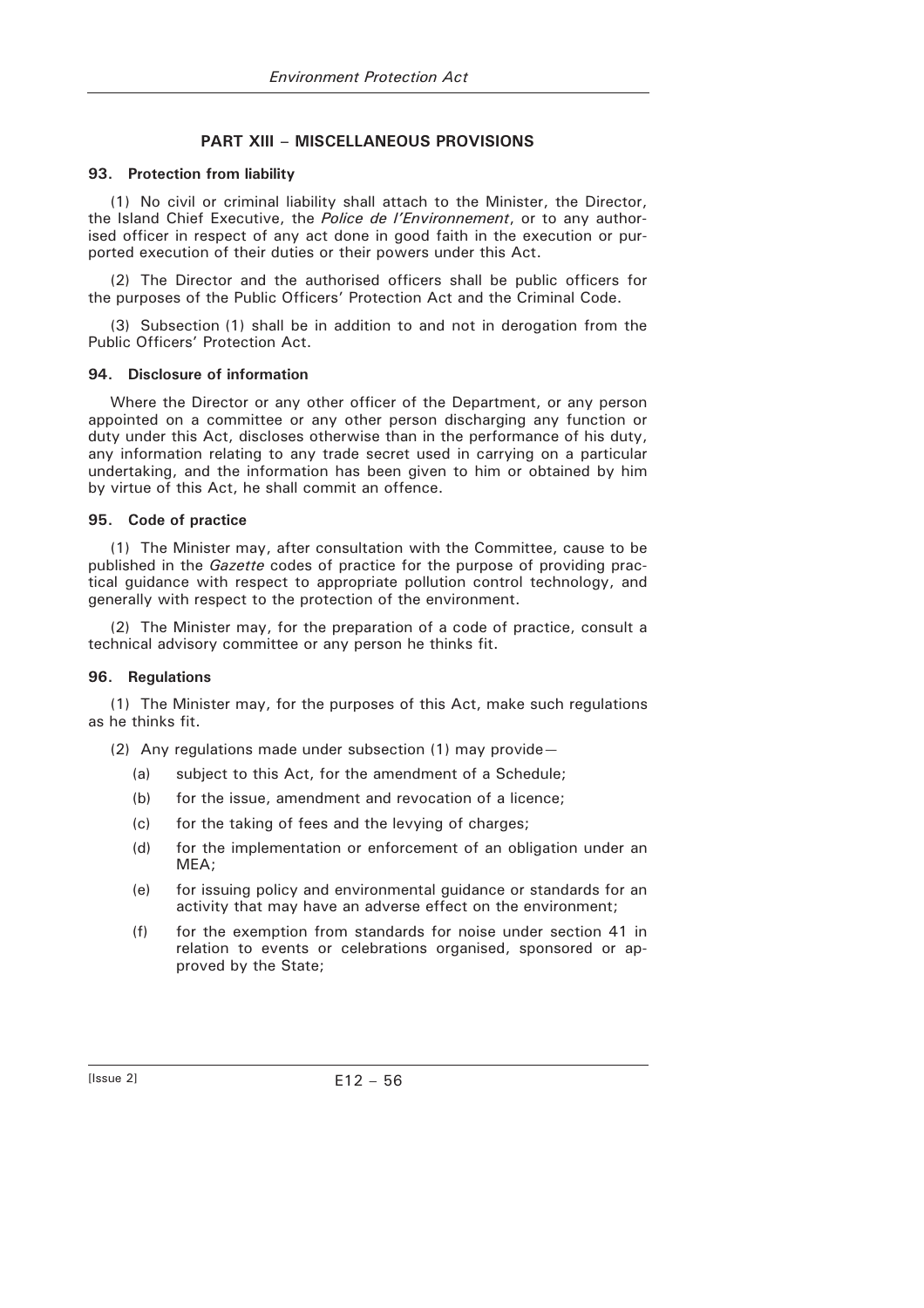- (g) in relation to sustainable consumption and production, for-
	- (i) the introduction of eco-labelling schemes for products;
	- (ii) carrying out cleaner production opportunity assessments in industry; or
	- (iii) the introduction of producer and importer responsibility;
- (h) for restrictions on the affixing of posters or the type of material used for advertising, including the advertising of the colours of any group or organisation, in public places; and
- (i) that any person who contravenes them shall commit an offence and shall, on conviction, be liable to a fine not exceeding 250,000 rupees and to imprisonment for a term not exceeding 10 years.
	- [S. 96 repealed and replaced by s. 32 of Act 6 of 2008 w.e.f. 15 July 2008.]

### **97. – 98.** —

#### **99. Consequential amendments**

 $(1) -$ 

(Subsec. (1) came into operation on 1 December 2003.)

(2) The Central Water Authority Act is amended—

- (a) in section 2, by deleting the definition of "polluted water"; (Para. (a) not in operation.)
- $(b)$

(Para. (b) came into operation on 1 December 2003.)

- (c) by deleting section 21 (k); (Para. (c) not in operation.)
- (d) by deleting section 42 and replacing it by the following section—

 The Authority shall not be responsible for any damage resulting from the irregularity and insufficiency of supply of water for whatever purposes

(Para. (d) not in operation.)

(e) by deleting section 46A.

(Para. (e) not in operation.)

 $(3) - (4) -$ 

(Subsec. (3) and (4) came into operation on 1 December 2003.)

(5) The Ground Water Act is amended in section 4, by deleting subsection (2) and by renumbering the existing subsection (3) as subsection (2). (Subsec. 5 not in operation.)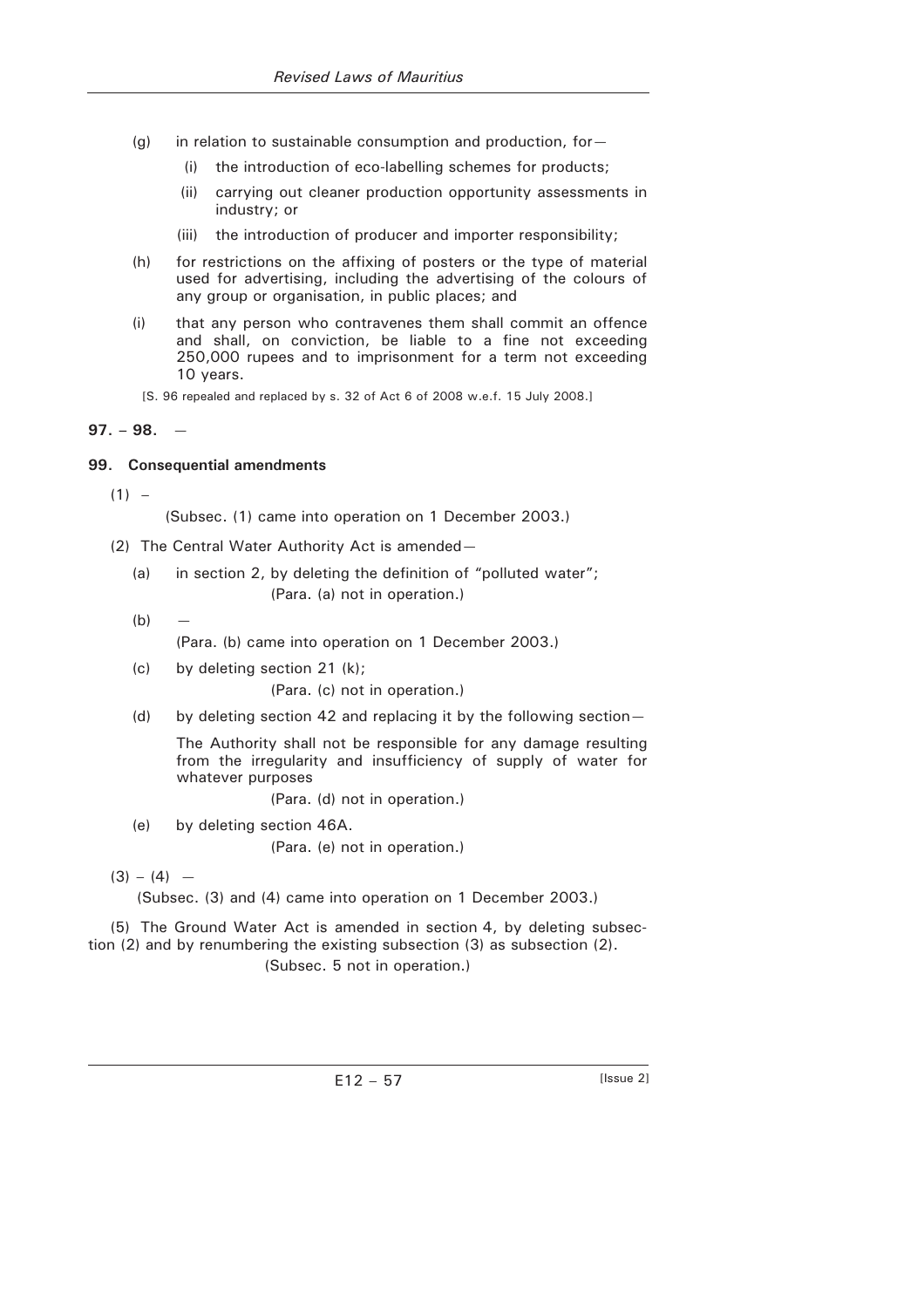- (6) The Local Government Act is amended—
	- (a) in section 2, by inserting in their appropriate places the following definitions—

 "disposal"**,** in relation to waste, includes the sorting, carriage, transportation, treatment, storage and tipping above or under ground, and the transformation operations necessary for its recovery, re-use or recycling;

 "disposal site" means a disposal site designated under section 156A (8);

 "Environment Coordination Committee" means the Environment Coordination Committee established under the Environment Protection Act 2002;

 "waste" means solid waste other than hazardous waste, clinical waste and pharmaceutical waste;

- (b) in section 51 (1), by deleting paragraph (b) and replacing it by the following paragraph—
	- (b) subject to any regulations under section 156 A (5), the collection and removal of waste to disposal sites;
- (c) by inserting immediately after section 156 the following new Part, and renumbering the existing PART X as PART XI-

#### **PART X**

#### **156A. Control of waste**

(1) The Permanent Secretary shall make arrangements for—

- (a) the collection and disposal of waste;
- (b) the operation and management of disposal sites.

(2) In making arrangements under subsection (1), the Permanent Secretary shall—

- (a) comply with such standards and code of practice issued under the Environment Protection Act;
- (b) consult the Environment Coordination Committee.

(3) The Minister may make regulations to give effect to the arrangements made.

(4) The regulations may provide for—

- (a) the issue, amendment and revocation of licences;
- (b) the taking of fees and the levy of charges;
- (c) the removal of waste unlawfully deposited and the recovery of expenses incurred for the removal;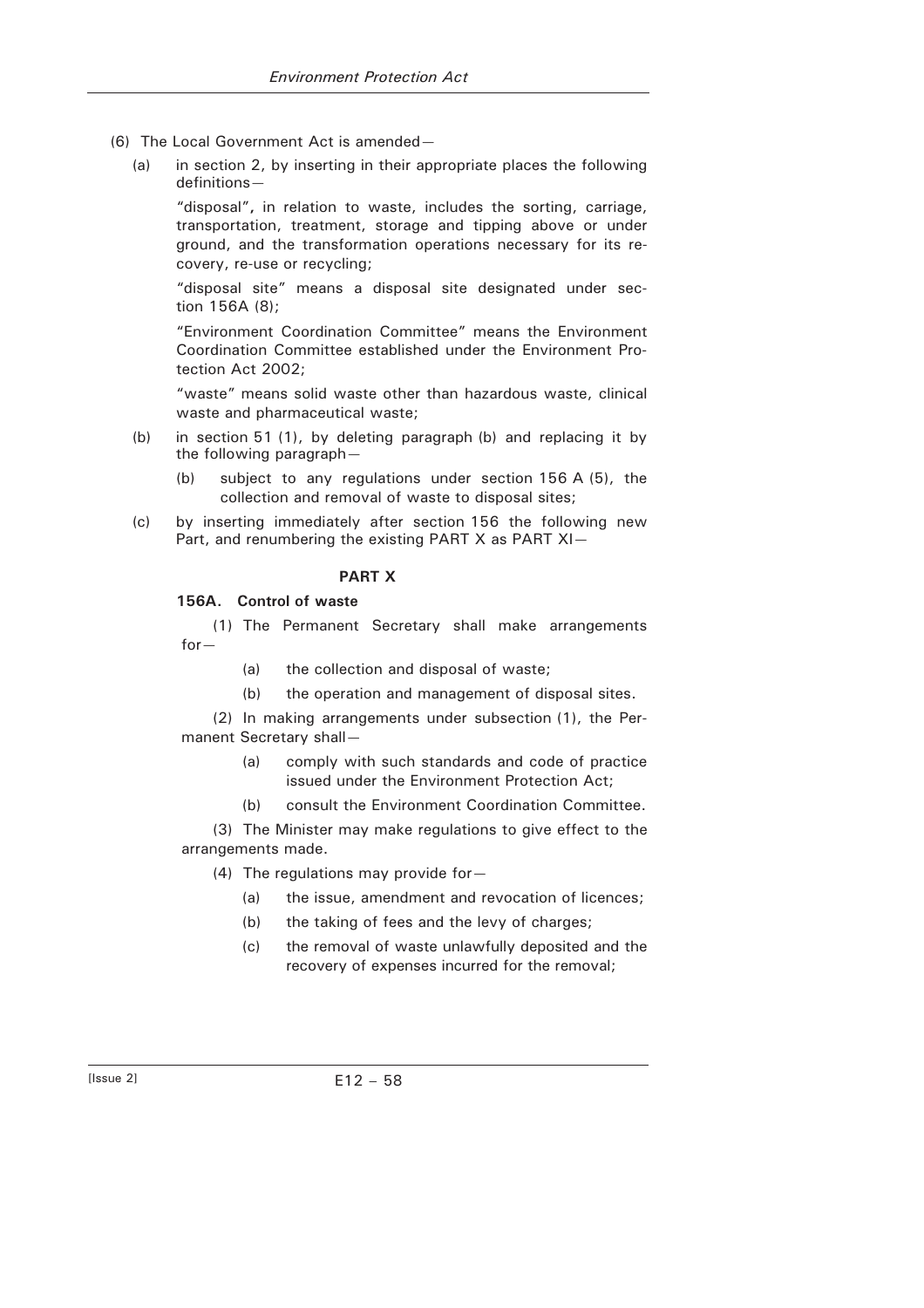- (d) any matter relating to enforcement, including the issue of enforcement notices, powers of entry, search and arrest, and the seizure of any vehicle, object or thing used in the commission of an offence under the regulations.
- (5) The regulations may—
	- (a) make different provisions for different categories of waste, and for different disposal sites;
	- (b) provide that a person who contravenes them shall commit an offence, and shall on conviction be liable to a fine not exceeding 25,000 rupees, and to a term of imprisonment not exceeding 5 years;
	- (c) provide that, in addition to the punishment under paragraph (b), the Court may order the forfeiture of any vehicle, object or thing used in the commission of the offence.

(6) Subject to any requirements imposed under the Environment Protection Act, the Minister may by notice in the *Gazette* designate a disposal site.

(7) Notwithstanding section 114 of the Courts Act, and section 72 of the District and Intermediate Courts (Criminal Jurisdiction) Act, a Magistrate shall have jurisdiction to try all offences under this section and under any regulations made under this section.

(Subsec. (6) not in operation.)

# $(7) - (9) -$

(Subsec. (7) to (9) came into operation on 1 December 2003.)

- (10) The Rivers and Canals Act is amended—
	- (a) in section 26, by deleting subsection (2) and renumbering the subsection (3) as subsection (2);
	- (b) in section 68, by deleting paragraphs (c), (i) and (j);
	- (c) by repealing sections 70, 87, 88 and 91. (Subsec. (10) not in operation.)

# $(11) - (12)$  –

(Subsec. (11) and (12) came into operation on 1 December 2003.]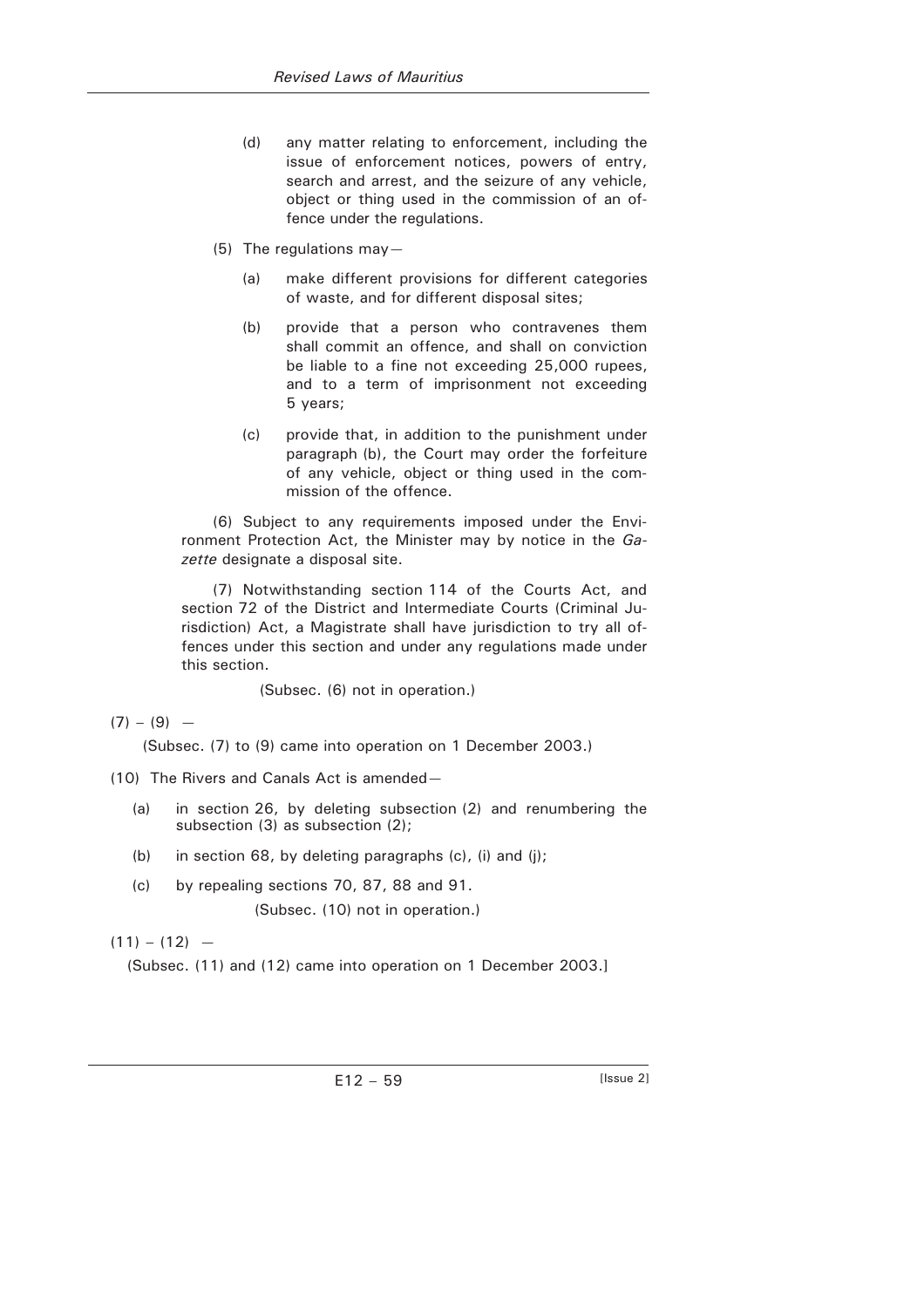- (13) The Town and Country Planning Act 1990 is amended—
	- (a) in section 2, by inserting in their appropriate places the following definitions—

"EIA licence" has the meaning assigned to it in the Environment Protection Act;

"preliminary environment report" has the meaning assigned to it in the Environment Protection Act;

"undertaking" has the meaning assigned to it in the Environment Protection Act;

- (b) in section 12—
	- (i) by inserting after paragraph (a) the following paragraph—
		- (b) the provisions of Part IV of the Environment Protection Act and any standards issued under that Act;
	- (ii) by renumbering the existing paragraphs (b) to (e) as paragraphs (c) to (f) accordingly;
- (c) in section 13, by deleting the expression "A development order" where it first occurs, and replacing it by the following words-

"Subject to section 14 A, a development order";

(d) by adding after section 14 the following section—

#### **14A. Permit for undertaking**

 No permit for development shall be granted in respect of an undertaking, unless there is in relation to it an approved preliminary environment report or an EIA licence.

(Subsec. (13) not in operation.)

### **100. Commencement**

(1) Subject to subsection (2), this Act shall come into force on a date to be fixed by Proclamation.

(2) Different dates may be fixed for the coming into operation of different sections of the Act.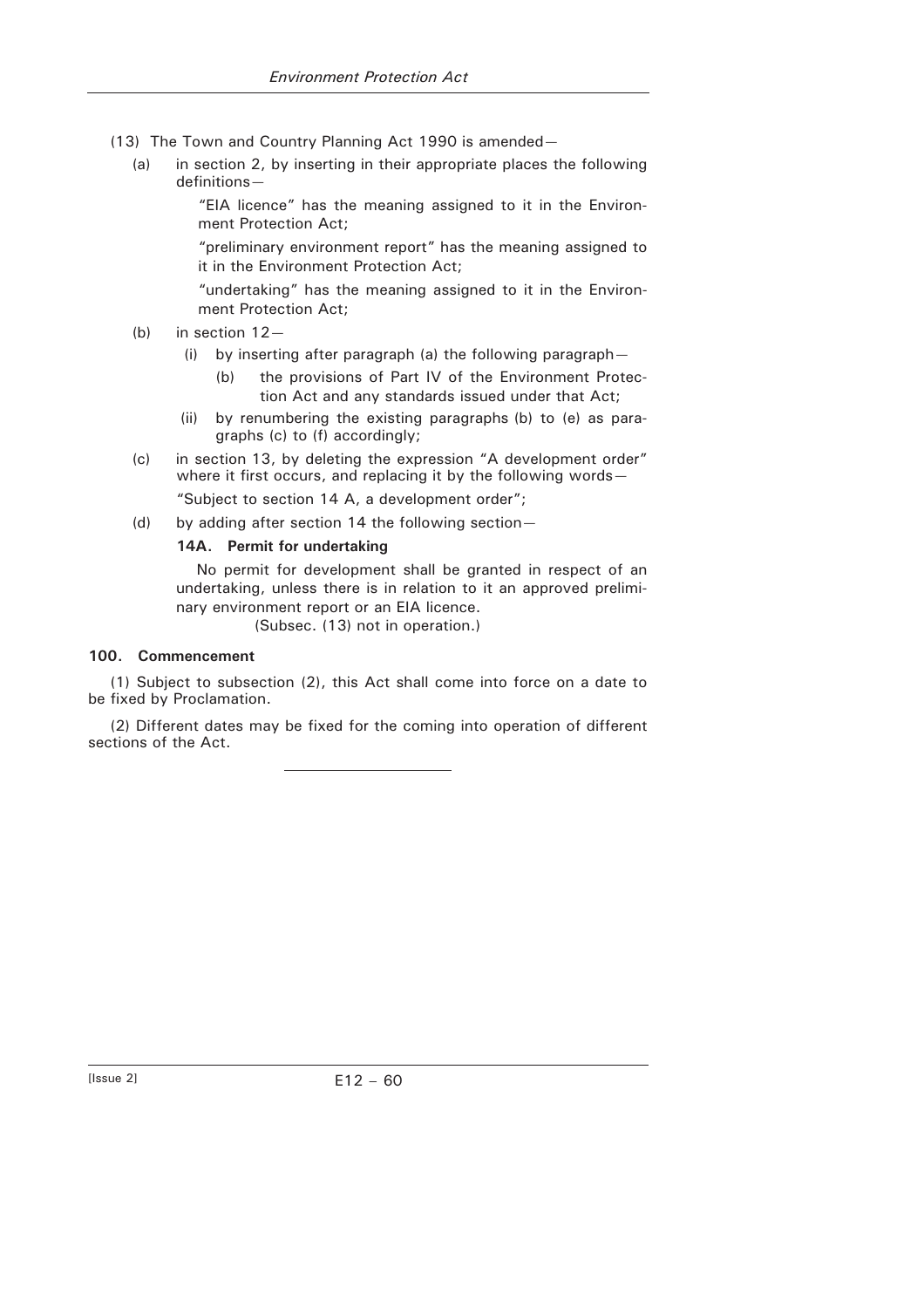# **FIRST SCHEDULE**

[Section 5 (2)]

Ministers who are assigned responsibility for the following subjects—

- 1. agriculture
- 2. commerce
- 3. economic development
- 4. education
- 5. environment
- 6. finance
- 7. fisheries
- 8. foreign affairs
- 9. health
- 10. housing and lands
- 11. industry
- 12. justice
- 13. labour and industrial relations
- 14. local government
- 15. public infrastructure
- 16. public utilities
- 17. rodrigues
- 18. shipping
- 19. tourism
- 20. transport
- 21. women's rights, child development and family welfare
- 22. youth and sports.

[First Sch., formerly Second Sch., renamed by s. 34 of Act 6 of 2008 w.e.f. 15 July 2008.]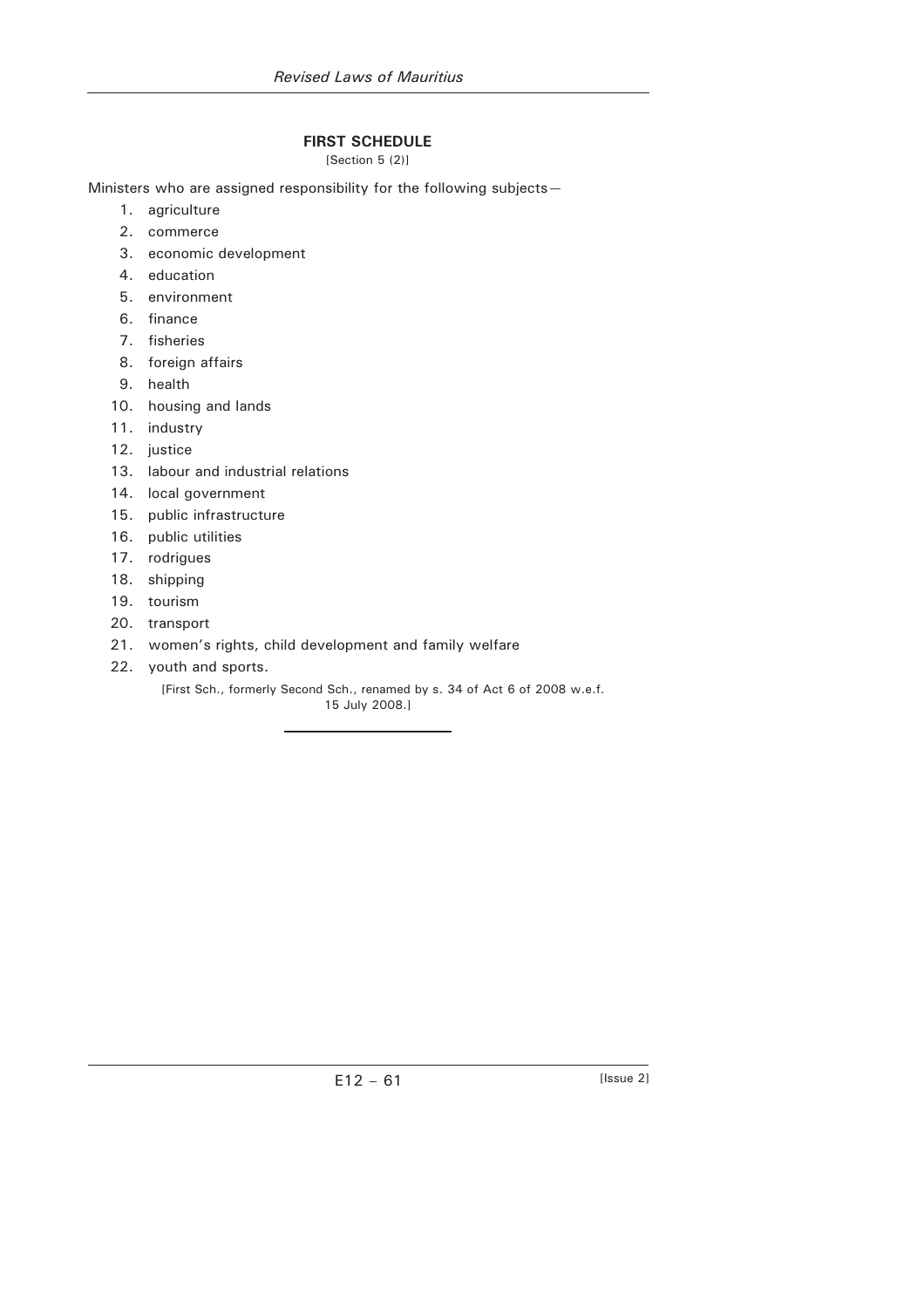# **SECOND SCHEDULE**

[Section 10 (2)]

# **NATIONAL NETWORK FOR SUSTAINABLE DEVELOPMENT**

- 1. The Prime Minister's Office
- 2. The Ministry responsible for the subject of environment
- 3. The Ministry responsible for the subject of finance
- 4. The Ministry responsible for the subject of economic development
- 5. The Ministry responsible for the subject of public utilities
- 6. The Ministry responsible for the subject of industry
- 7. The Ministry responsible for the subject of commerce
- 8. The Ministry responsible for the subject of local government
- 9. The Ministry responsible for the subject of health
- 10. The Ministry responsible for the subject of fisheries
- 11. The Ministry responsible for the subject of agriculture
- 12. The Ministry responsible for the subject of labour and industrial relations
- 12A. The Ministry responsible for the subject of housing and lands
- 12B. The Ministry responsible for the subject of tourism
- 12C. The Ministry responsible for the subject of land transport
- 12D. The Ministry responsible for the subject of education
- 13. The Rodrigues Regional Assembly
- 14. The Police Force
- 15. The Meteorological Services
- 16. The Joint Economic Council
- 17. Every Municipal Council and every District Council
- 18. The Mauritius Employers' Federation
- 19. The Export Processing Zone Development Authority (EPZDA)
- 20. The Mauritius Export Processing Zone Authority (MEPZA)
- 21. The Mauritius Sugar Industry Research Institute (MSIRI)
- 22. The Institution of Engineers, Mauritius
- 23. The Mauritius Association of Architects
- 24. The Media Trust
- 25. The University of Mauritius
- 26. A trade union designated in such manner as may be determined by the Minister

[Second Sch., formerly Third Sch., renamed by s. 34 and amended by s. 35 of Act 6 of 2008 w.e.f. 15 July 2008.]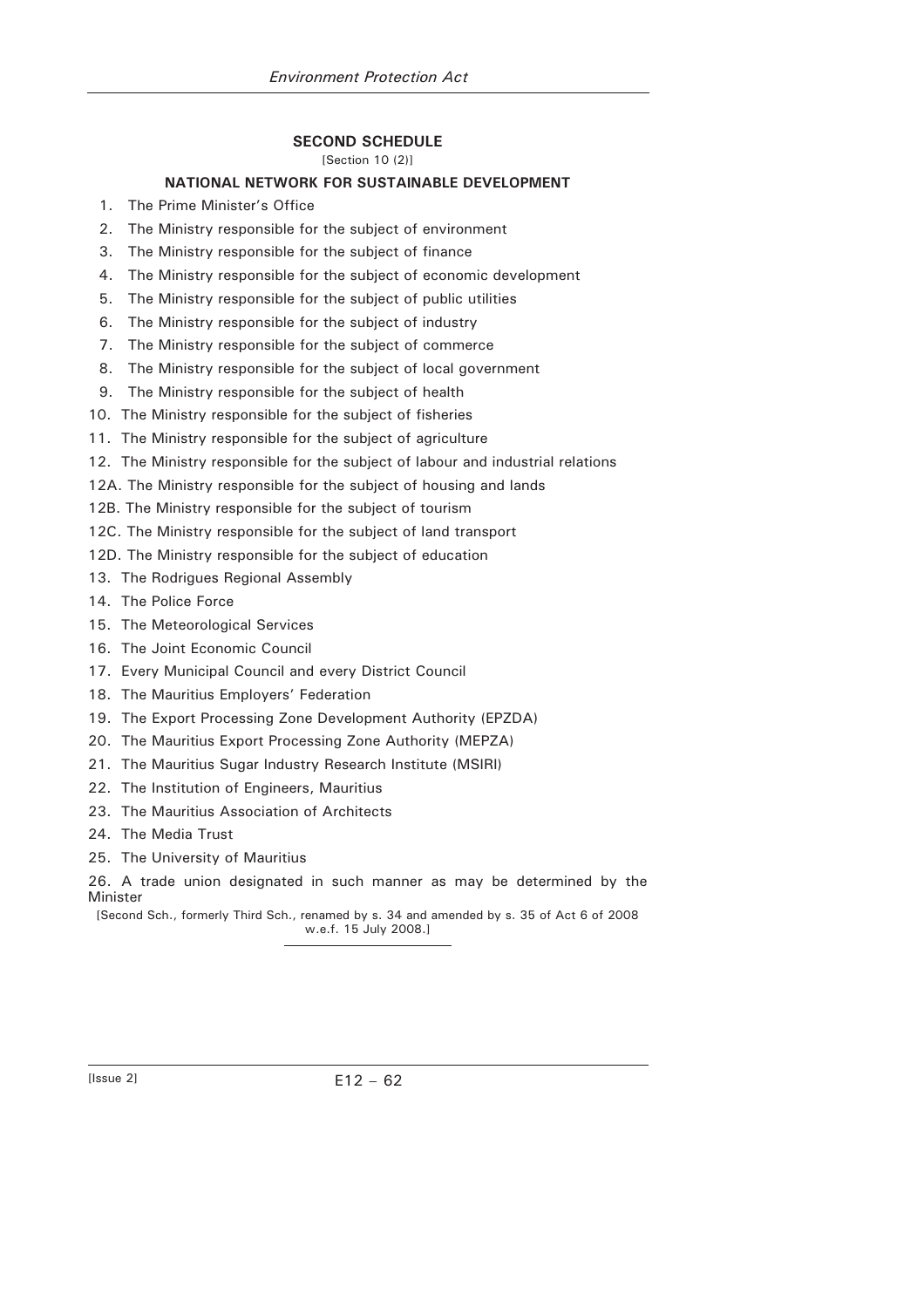# **THIRD SCHEDULE**

[Section 12A]

Attorney General's Office

Mauritius Oceanographic Institute

Mauritius Ports Authority

Meteorological Services

Ministry responsible for the subject of agriculture

Ministry responsible for the subject of economic development

Ministry responsible for the subject of environment

Ministry responsible for the subject of finance

Ministry responsible for the subject of fisheries

Ministry responsible for the subject of foreign affairs

Ministry responsible for the subject of health

Ministry responsible for the subject of local government

Ministry responsible for the subject of public utilities

Ministry responsible for the subject of shipping

#### Prime Minister's Office

[Third Sch. inserted by s. 34 (2) of Act 6 of 2008 w.e.f. 15 July 2008.]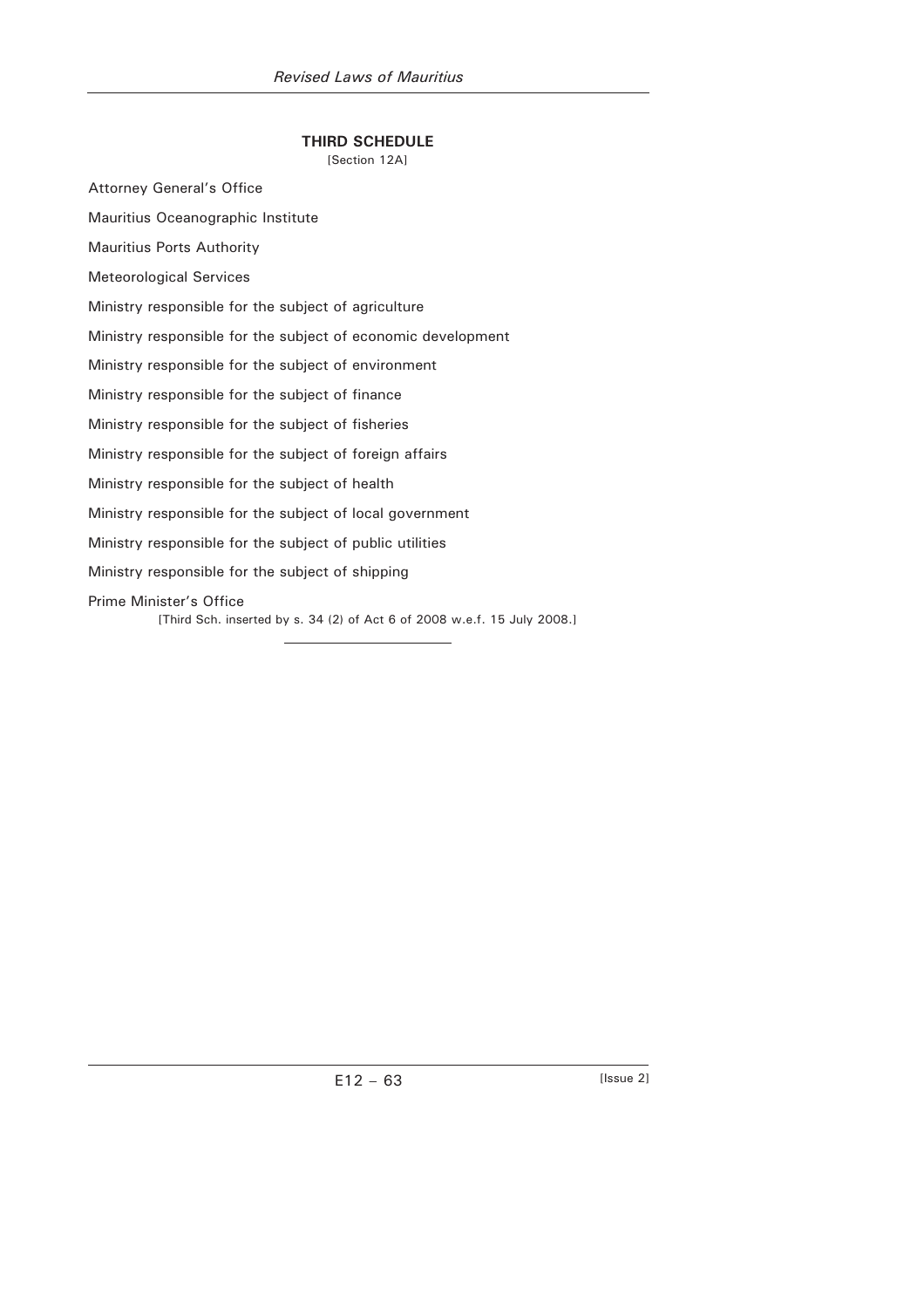# **FOURTH SCHEDULE**

[Section 13 (1)]

#### **ENFORCING AGENCIES**

1. In this Schedule—

"functions" includes duties and powers conferred by this Act;

"inland waters"—

- (a) includes—
	- (i) any river, watercourse, stream, lake, pond;
	- (ii) ground waters, water in a well, borehole or any passage or adit constructed in connection with a well or borehole;
	- (iii) effluents other than those containing hazardous substances;
- (b) does not include—
	- (i) waters in the coastal and maritime zone except effluents discharged in the coastal zone;
	- (ii) water supplied for drinking and domestic purposes;

"Permanent Secretary" includes, where appropriate, the Senior Chief Executive of that Ministry;

"port" means the port named "Port Louis" and delimited in the manner described in the second column of the Schedule to the Ports Act;

"Port Master" has the meaning assigned to it in the Ports Act;

"record" means a record of inspections, compliance monitoring exercises and information and environmental data obtained as result of such monitoring;

"relevant enforcing agency" means the enforcing agency designated in respect of a medium, or the aspects of a medium, or a pollutant specified in paragraph 2;

"sphere of responsibility" means the functions exercisable by an enforcing agency over the medium, or the aspects of a medium, or the pollutant specified in paragraph 3;

"zone" has the meaning assigned to it by section 2 of the Act.

- 2. (1) Subject to subparagraph  $(2)$ , the enforcing agencies shall be -
	- (a) in relation to noise, quality control of drinking water, and odour, the Permanent Secretary of the Ministry responsible for the subject of health;
	- (b) in relation to inland waters, the Permanent Secretary of the Ministry responsible for the subject of water resources;
	- (c) in relation to effluents, the Permanent Secretary of the Ministry responsible for the subject of waste water;
	- (d) in relation to solid wastes and hazardous wastes, the Permanent Secretary of the Ministry responsible for the subject of local government;
	- (e) in relation to pesticide residue, soil and compost, the Permanent Secretary of the Ministry responsible for the subject of agriculture;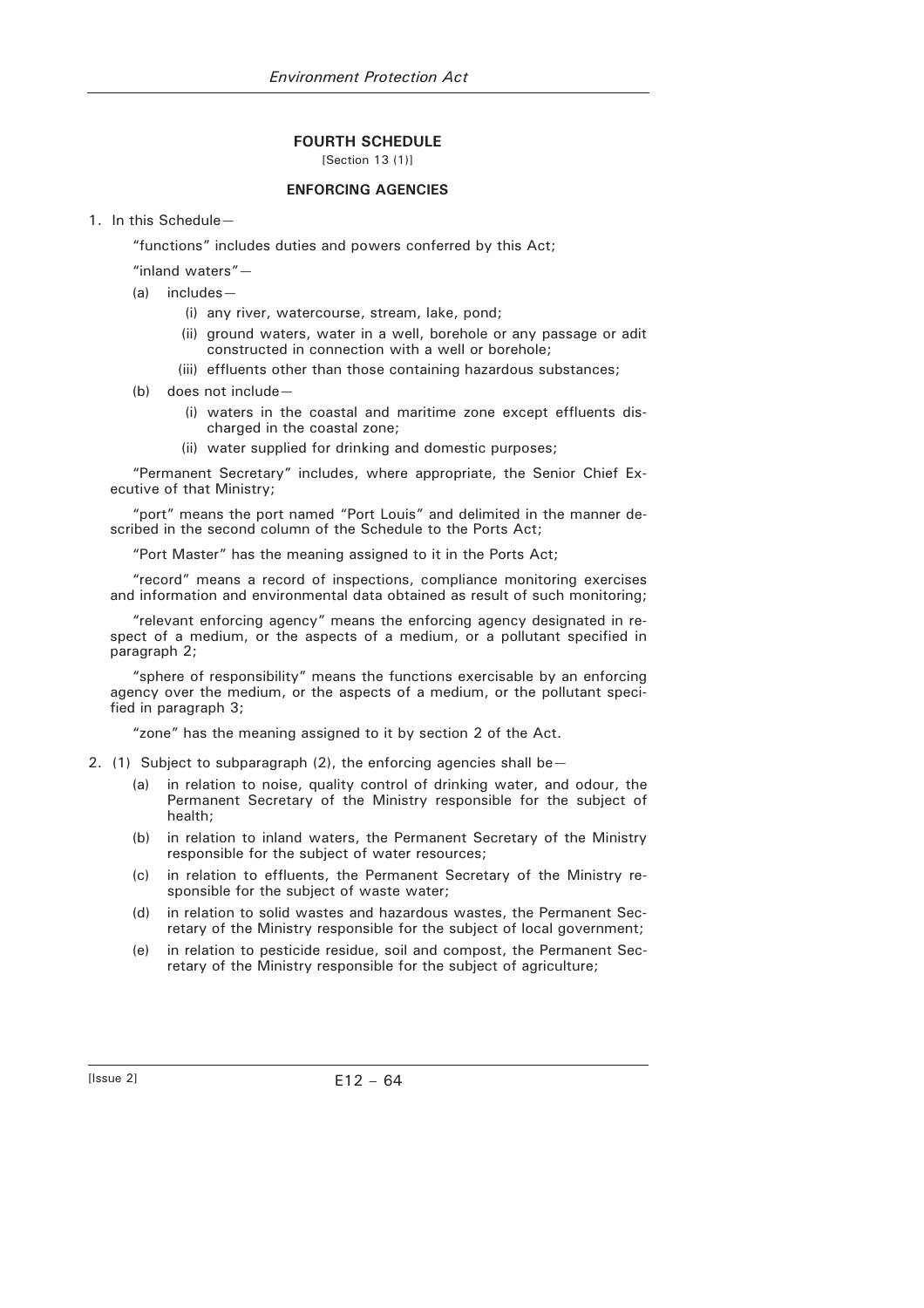- (ea) in relation to the enforcement of an environmental law within its administrative area, the local authority;
- (f) in relation to waters in the zone, other than waters in the port, the Permanent Secretary of the Ministry responsible for the subject of fisheries and marine resources; and
- (g) in relation to waters in the port, the Port Master.
- (2) The Director of the Department shall be an enforcing agency and  $-$ 
	- (a) may exercise his functions as an enforcing agency in respect of any medium, aspect of medium or pollutant specified in subparagraph (1);
	- (b) shall, where no enforcing agency is specifically designated in relation to any medium, aspect of medium or pollutant, exercise his functions in relation to that medium, aspect of medium or pollutant.
- 3. An enforcing agency shall, in respect of its sphere of responsibility—
	- (a) supervise enforcement of national environmental standards and notices, orders and directives issued under an environmental law;
	- (b) verify compliance with environment laws;
	- (c) conduct such regular monitoring, sampling, test and analyses as to ensure compliance with environmental laws;
	- (d) provide such assistance as may be required for reviewing an EIA, and in case of a spill or of an environmental emergency;
	- (e) carry out directions issued by the Minister.

4. (1) An enforcing agency shall have all the powers conferred on the Director by sections 70, 71, 73, 75 (1), 76 and 78 of the Act to issue and to revoke any notice other than a prohibition notice.

(2) For the purpose of subparagraph (1), reference to the Director in sections 70, 71, 73, 75 (1), 76 and 78 shall be read as if reference is made to the Director or an enforcing agency.

(3) An enforcing agency shall—

- have all the powers conferred on an authorised officer under sections 79, 80, 81, 88 and 89, and may delegate in writing its powers to any officer of the Ministry, authority, corporate body or Department, as the case may be;
- (b) make available to other enforcing agencies and to the Department all facilities required for carrying out any environmental monitoring, laboratory analyses and tests;
- (c) keep a record of all inspections and compliance monitoring exercises and information and environmental data obtained as a result of such monitoring;
- (d) at his request, provide the Director with a copy of the record.

5. An enforcing agency shall report, as soon as is practicable, to the Director, through its environment liaison officer, any contravention of an environmental law relating to its sphere of responsibility and report on any activity undertaken under section 84.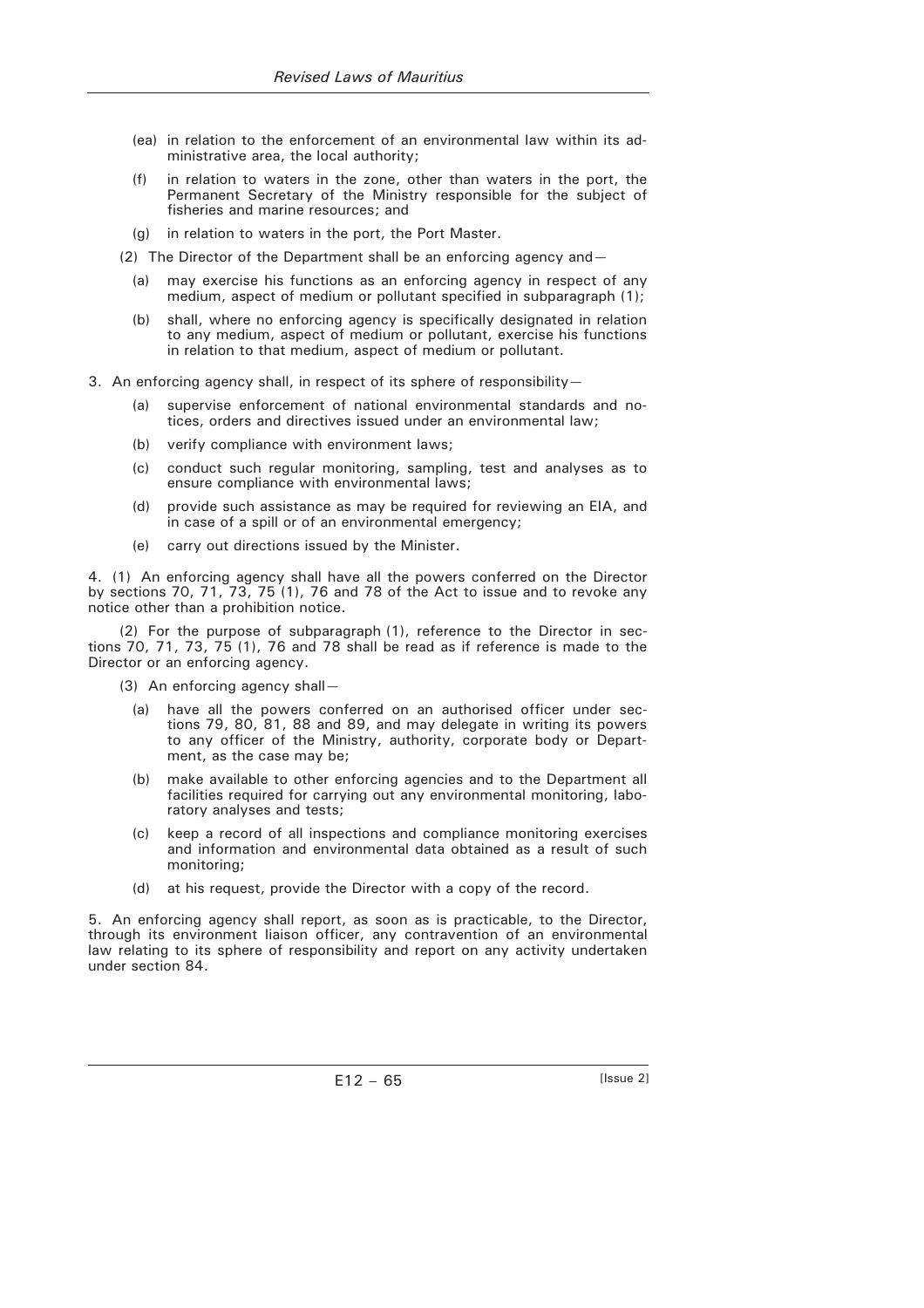6**.** Where an enforcing agency suspects, or detects any contravention of an environmental law, beyond its sphere of responsibility, it shall forthwith inform the Director and the relevant enforcing agency.

[Fourth Sch. amended by s. 36 of Act 6 of 2008 w.e.f. 15 July 2008.]

#### **FIFTH SCHEDULE**

[Sections 15 (2), 16 (1), 17 (1) and (2), 18 (1) and 28]

### **PART A**

#### **LIST OF UNDERTAKINGS REQUIRING A PRELIMINARY ENVIRONMENTAL REPORT**

- 1. Construction of helipads
- 2. Coral crushing and processing
- 3. Creation of bathing areas by mechanical means
- 4. Depot for 50 buses or more
- 5. Discotheque or night-club
- 6. Food processing industry, excluding small and medium enterprises
- 7. Foundry, smelting plant or metallurgical work
- 8. Galvanising industry
- 9. Industrial-scale laundry and dry-cleaning within one kilometre of high water mark
- 10. Land reclamation and backfilling
- 11. Manufacture of animal feed
- 12. Manufacture of ceramics
- 13. Manufacture of paint, pigment and varnish
- 14. Manufacture of photographic films
- 15. Manufacture of plastics and plastic products
- 16. Manufacture of rubber products
- 17. Mechanical removal of marine flora such as sea grasses and marine algae
- 18. Parcelling out of land above 5 hectares for agricultural purposes, where the parcelling involves infrastructure work
- 19. Quarantine station for livestock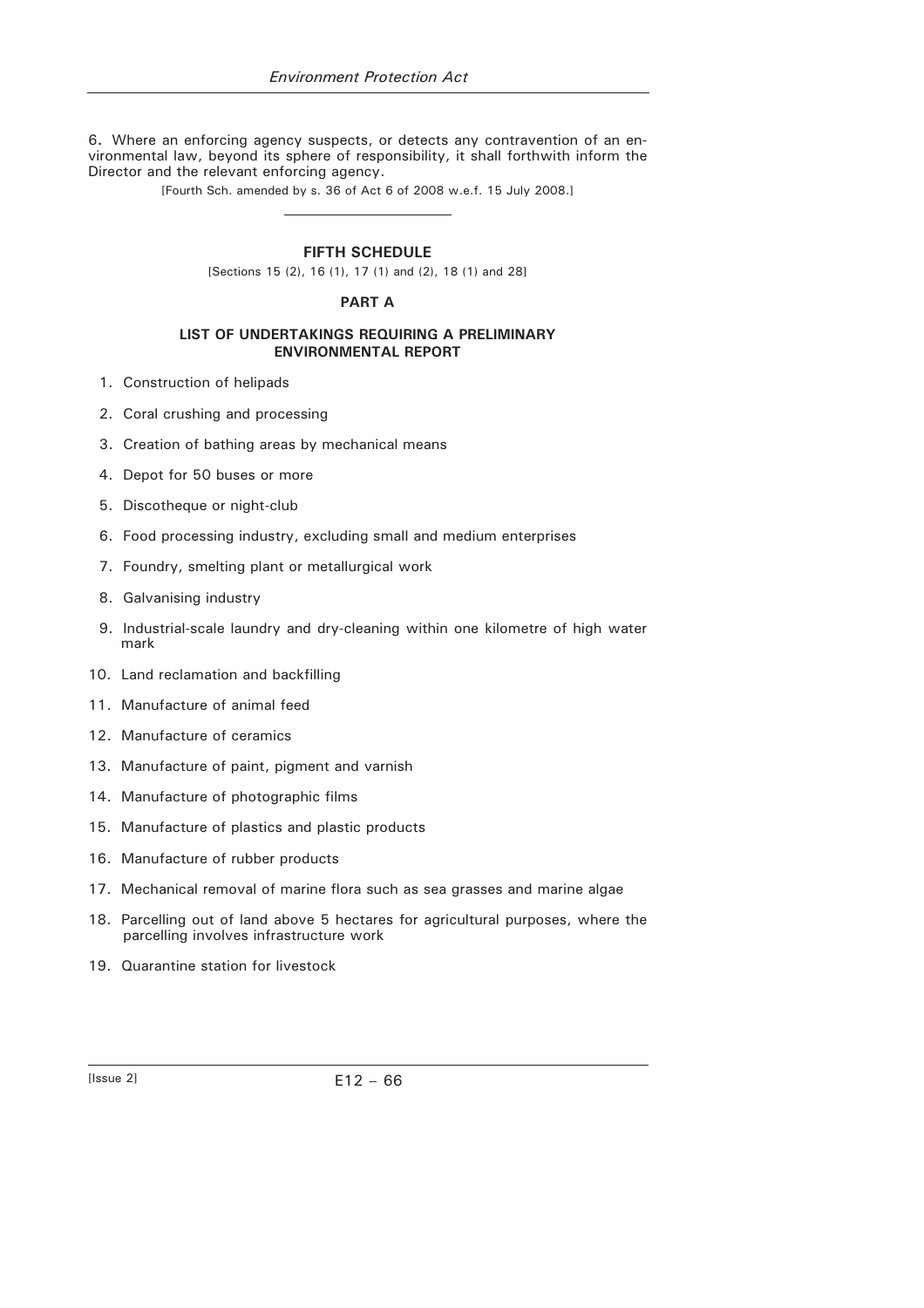# **FIFTH SCHEDULE, PART A**—*continued*

- 20. Ready-mix concrete plant
- 21. Rearing of livestock including cattle, goat, pig and sheep
- 22. Rearing of poultry above 5000 heads
- 23. Recycling plant
- 24. Rendering plant
- 25. Sawmill
- 26. Slaughter house
- 27. Textile industry associated with washing, bleaching and printing
- 28. Timber treatment plant

#### **PART B LIST OF UNDERTAKINGS REQUIRING AN ENVIRONMENTAL IMPACT ASSESSMENT**

1. Asphalt plant, other than an asphalt plant set up temporarily for the purposes of a project by a public department

- 2. Assembly of motor vehicles
- 3. Block making plant manufacturing above 10,000 blocks per day

4. Bulk processing, storage and handling of petroleum products, liquefied gas, coal and petro-chemical products

- 5. Clinic and hospital, including animal hospital
- 6. Construction of airports and runways
- 7. Construction of breakwaters, groins, jetties, *revêtements* and seawalls
- 8. Construction of dam and dyke
- 9. Construction of marinas
- 10. Conversion of forest land to any other land use
- 11. Creation of, and/or development on, barachois
- 12. Desalination plant
- 13. Distillery
- 14. Dyehouse

14A. Fish farm in the fish farming zones under section 8A of the Fisheries and Marine Resources Act

15. Fishing port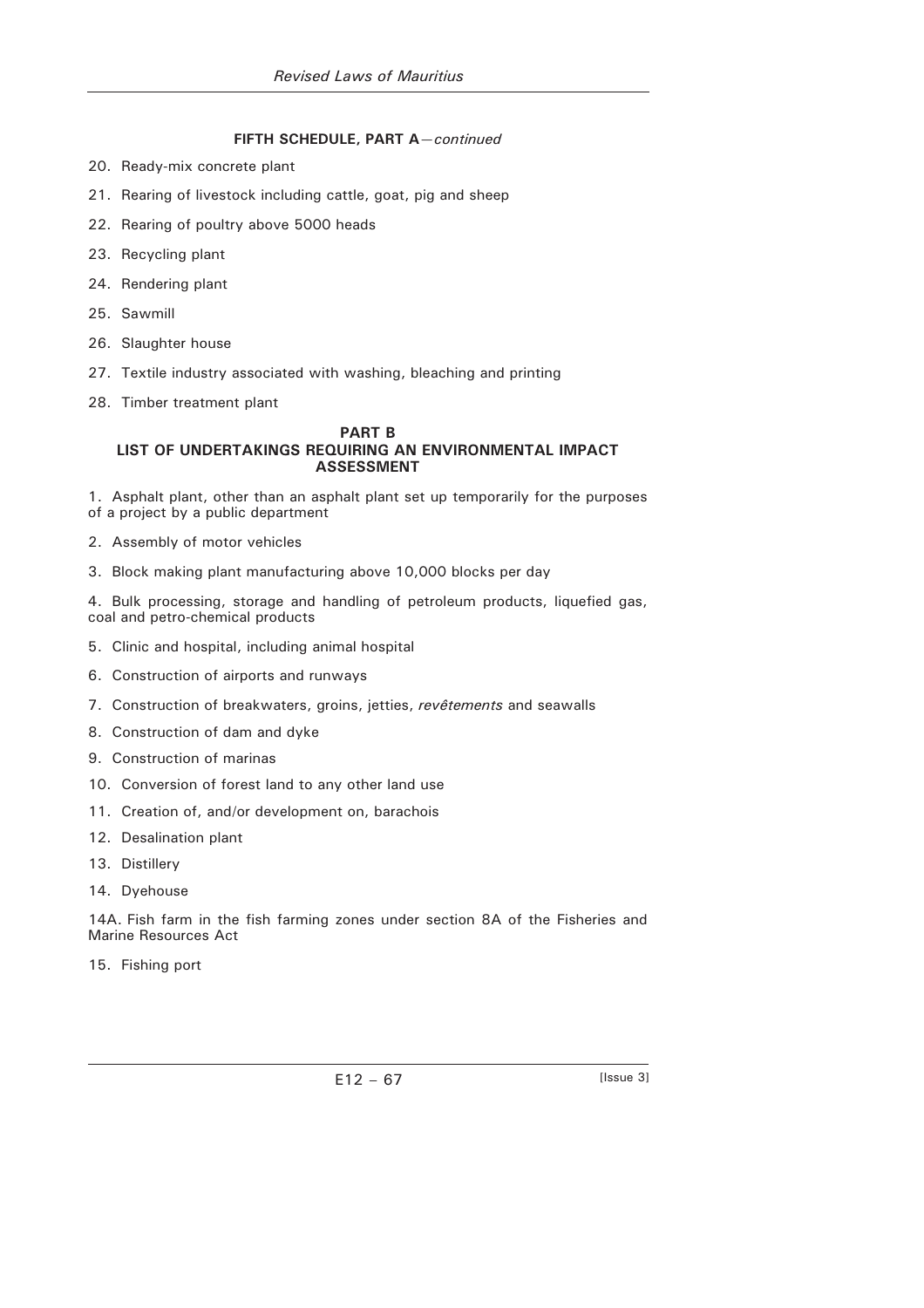#### **FIFTH SCHEDULE, PART B**—*continued*

- 16. Golf course
- 17. Harbour dredging operation, construction and development
- 18. Highway and mass transit system

19. Hotel or Integrated Resort Scheme, including extension, with first boundary within one kilometre of high water mark

20. Housing project and apartments above 50 units within one kilometre of high water mark

21. Incineration of municipal solid waste, quarantine waste, medical and clinical wastes

- 22. Industrial manufacture of beer, wine and spirit
- 23. Lagoon dredging and reprofiling of sea-beds

24. Land clearing and development, including installation of high tension lines in environmentally sensitive areas such as water catchment areas, waterlogged areas, wetlands, mountain slopes and islets

- 25. Landfill
- 26. Manufacture of batteries
- 27. Manufacture of dangerous chemicals, chemical fertilizers and pesticides
- 28. Manufacture of lime
- 29. Manufacture and packing of cement
- 30. Manufacture of pharmaceutical products

31. Modification of existing coastline such as beach reprofiling, coastal protection works and removal of basaltic and beach rock

- 32. Municipal wastewater treatment plant
- 33. Offshore sand mining
- 34. Parcelling out of land above 5 hectares—
	- (a) otherwise than by way of division in kind among heirs;
	- (b) to be allocated to persons other than such persons as may be approved by the Minister to whom responsibility for the subject of agriculture is assigned and who are—
		- (i) *bona fide* occupiers of housing units forming part of sugar estate camps owned by sugar millers or sugarcane planters;
		- (ii) *bona fide* occupiers of housing units forming part of tea estate camps;
		- (iii) workers affected by the closure of a sugar factory; or
		- (iv) workers opting for the Voluntary Retirement Scheme.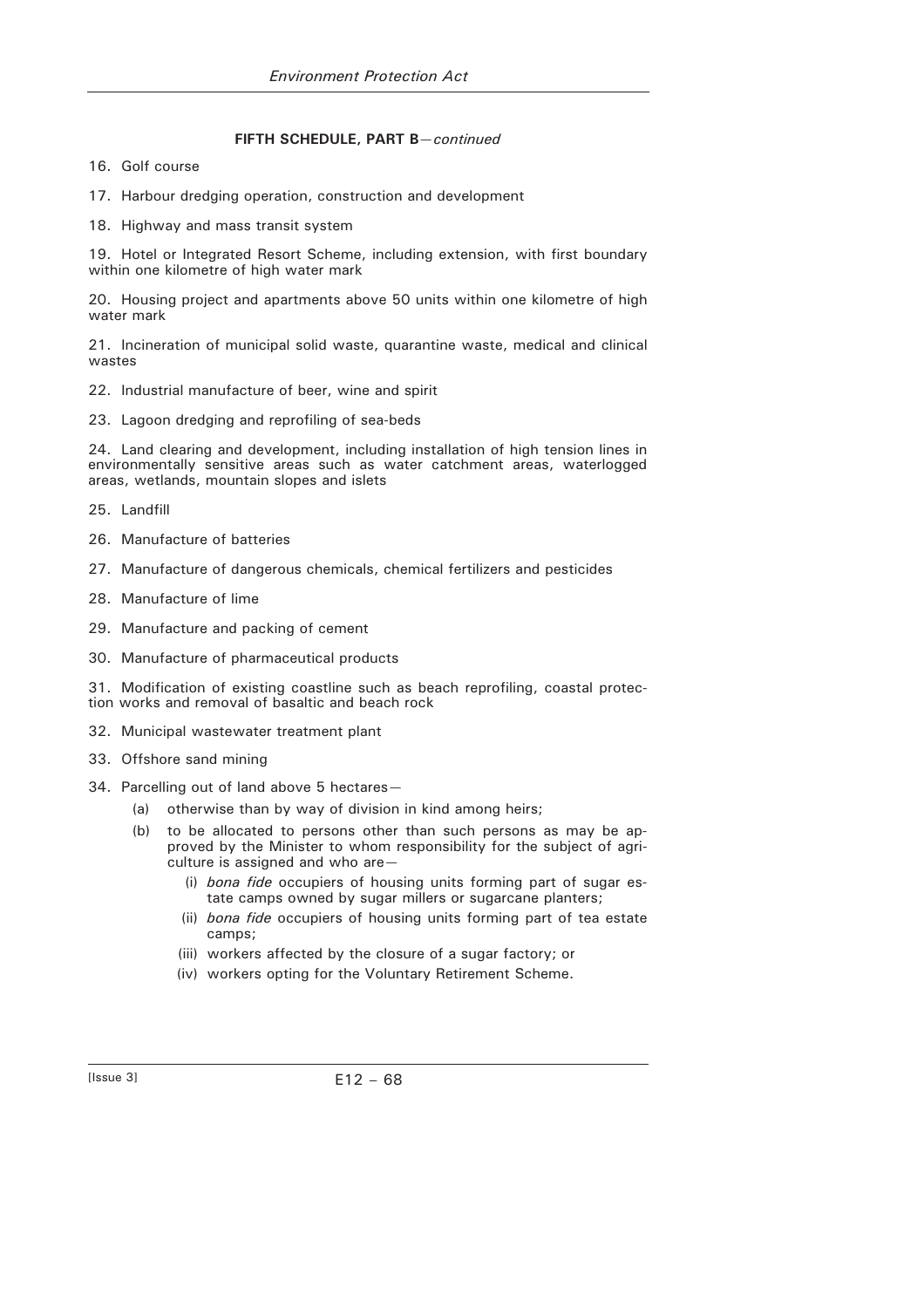## **FIFTH SCHEDULE, PART B**—*continued*

- 35. Petroleum refinery
- 36. Power generating plants
- 37. Pulp and paper manufacture
- 38. Rearing of monkeys
- 39. Rock quarrying
- 40. Sea outfall
- 41. Shipyard and dry dock

42. Stone crushing plant, other than a stone crushing plant set up temporarily for the purposes of a project by a public department

- 43. Sugar factory or refinery
- 44. Tannery and leather finishing
- 45. Transfer station for solid waste
- 46. Used or waste oil treatment and disposal

[Fifth Sch., formerly First Sch., amended by s. 28 of Act 8 of 2003 w.e.f. 21 August 2004; repealed and replaced by GN 142 of 2006 w.e.f. 1 October 2006; renamed by s. 34 of Act 6 of 2008 w.e.f. 15 July 2008; amended by s. 8 of Act 18 of 2008 w.e.f 19 July 2008; GN 73 of 2010 w.e.f. 25 March 2010.]

# **SIXTH SCHEDULE**

[Sections 22 and 28A]

# **EIA COMMITTEE**

- 1. Agriculture
- 2. Fisheries and Marine Resources
- 3. Health
- 4. Housing and Lands
- 5. Industry
- 6. Local Government
- 7. Public Infrastructure
- 8. Water Resources
- 9. Waste Water [Sixth Sch. amended by ss. 34 and 37 of Act 6 of 2008 w.e.f. 15 July 2008.]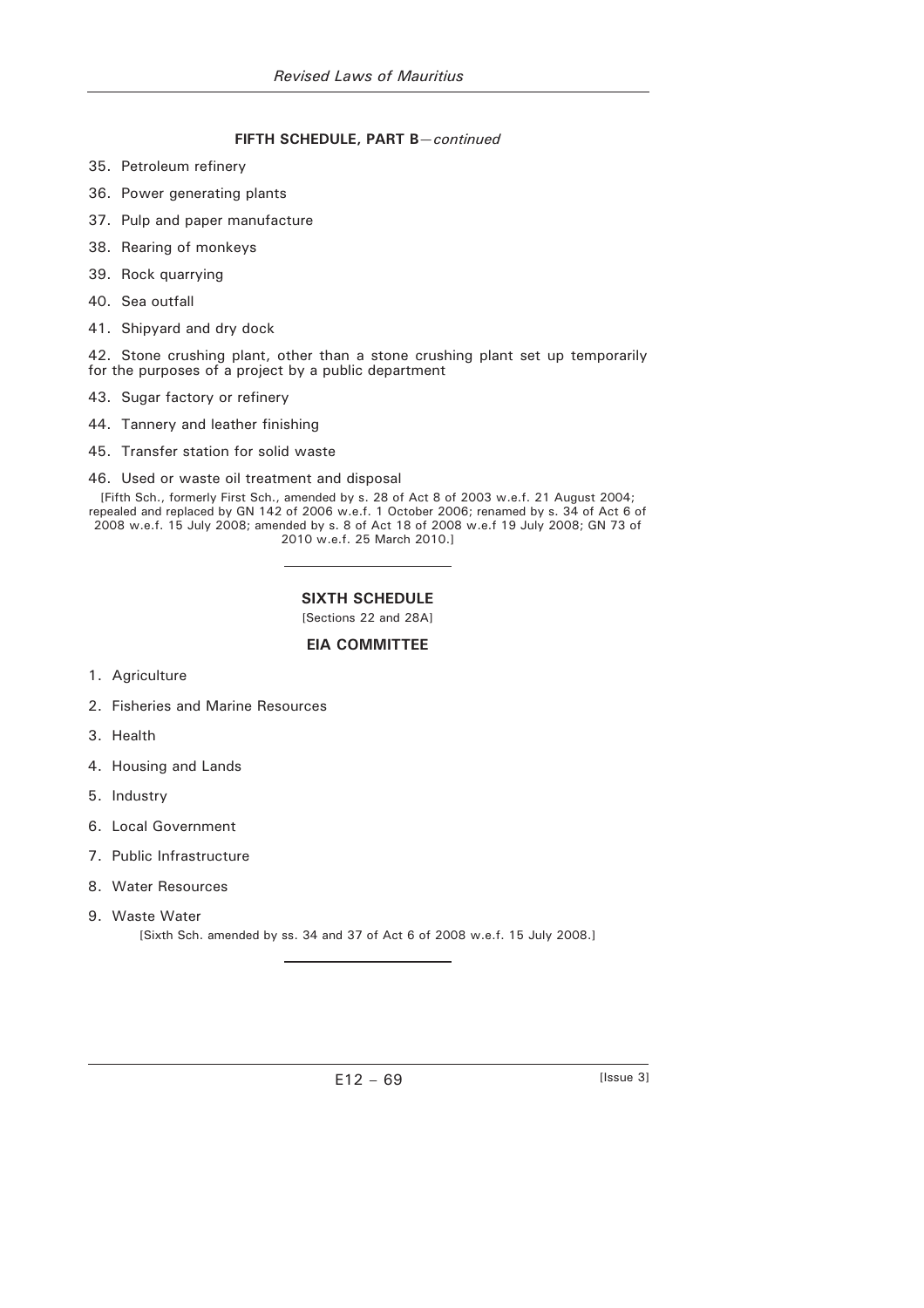# **SEVENTH SCHEDULE**

# [Section 50 (1)]

# **ICZM COMMITTEE**

- 1. The Ministry responsible for the subject of environment
- 2. The Ministry responsible for the subject of local government
- 3. The Ministry responsible for the subject of fisheries
- 4. The Ministry responsible for the subject of marine resources
- 5. The Ministry responsible for the subject of housing and lands
- 6. The Ministry responsible for the subject of shipping and port development
- 7. The Ministry responsible for the subject of tourism
- 8. The Ministry responsible for the subject of agriculture
- 9. The Ministry responsible for the subject of water resources
- 10. The Island Chief Executive or his representative
- 11. Every Municipal Council and every District Council
- 12. The National Coast Guard
- 13. The Police Force
- 14. The Waste Water Authority
- 15. Mauritius Ports Authority
- 16. The Meteorological Services
- 17. The University of Mauritius
- 18. The Mauritius Oceanography Institute
- 19. The *Association des Hôteliers et Restaurateurs, Ile Maurice (AHRIM)*
- 20. The Beach Authority
- 21. The *Police de l'Environnement*
- 22. The Central Water Authority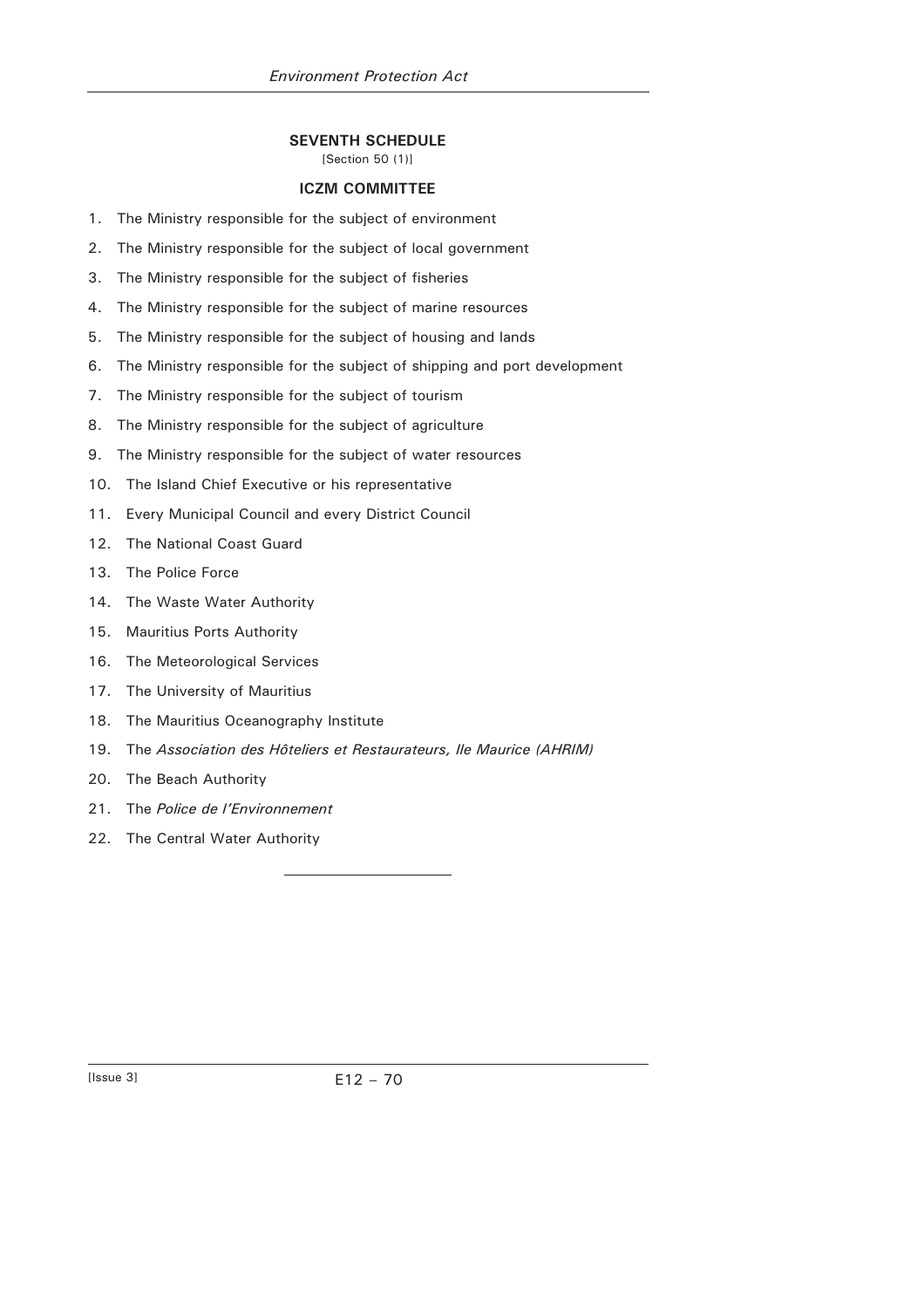## **EIGHTH SCHEDULE**  [Sections 65 and 66]

### **DESIGNATED ESTABLISHMENT AND PAYMENT OF ENVIRONMENT PROTECTION FEE**

|                | Column <sub>1</sub>                                                                                                                                                                                                                  | Column <sub>2</sub>                  | Column <sub>3</sub>                            |  |
|----------------|--------------------------------------------------------------------------------------------------------------------------------------------------------------------------------------------------------------------------------------|--------------------------------------|------------------------------------------------|--|
|                | Designated establishment                                                                                                                                                                                                             | Fee payable                          | Date payable                                   |  |
| 1 <sub>1</sub> | Hotel                                                                                                                                                                                                                                | 0.85 per cent of<br>monthly turnover | Within 20 days after<br>the end of every month |  |
| 2.             | Guest<br>house<br>tourist<br>or<br>residence of<br>than<br>more<br>4 hedrooms                                                                                                                                                        | 0.85 per cent of<br>monthly turnover | Within 20 days after<br>the end of every month |  |
| З.             | Premises used in connec-<br>tion with an enterprise en-<br>gaged in stone crushing or<br>manufacture<br>the<br>in.<br>or<br>processing of aggregates,<br>concrete blocks, pre-cast<br>units, coral sand, rock<br>sand or basalt sand | 0.75 per cent of<br>monthly turnover | Within 20 days after<br>the end of every month |  |
| 4.             | Premises used in connec-<br>tion with an enterprise en-<br>gaged in the manufacture,<br>assembly, or importation<br>$of -$                                                                                                           | 50 rupees per unit                   | Within 20 days after<br>the end of every month |  |
|                | mobile phones;<br>(a)<br>(b)<br>batteries for vehicles<br>except for motorcy-<br>cles, electric bicycles<br>and electric wheel-<br>chairs;                                                                                           |                                      |                                                |  |
|                | (c)<br>pneumatic tyres, ex-<br>cept those used for<br>motorcycles, bicycles<br>and wheelchairs.                                                                                                                                      |                                      |                                                |  |

[Eighth Sch., formerly Fifth Sch., amended by s. 10 (d) of Act 14 of 2005 w.e.f. 21 April 2005; s. 12 (d) of Act 17 of 2007 w.e.f. 22 August 2007; repealed and replaced by GN 57 of 2008 w.e.f. 6 May 2008 and reprinted by Reprint 1 of 2008 w.e.f. 1 May 2008; renamed by s. 34 of Act 6 of 2008 w.e.f. 15 July 2008; amended by s. 4 (c) of Act 1 of 2009 w.e.f. 1 May 2009; GN 78 of 2009 w.e.f. 18 July 2009.]

#### **NINTH SCHEDULE**

[Section 88 (1)]

| Discarding, placing, throwing, leaving behind or causing to be<br>dropped any litter or waste generated from any trade, business,<br>industry, office or any service provider, in any $-$<br>lake, reservoir, stream or watercourse or upon the bank of<br>(a) | <b>Fine</b> |
|----------------------------------------------------------------------------------------------------------------------------------------------------------------------------------------------------------------------------------------------------------------|-------------|
|                                                                                                                                                                                                                                                                | <b>Rs</b>   |
|                                                                                                                                                                                                                                                                | 10,000      |
|                                                                                                                                                                                                                                                                |             |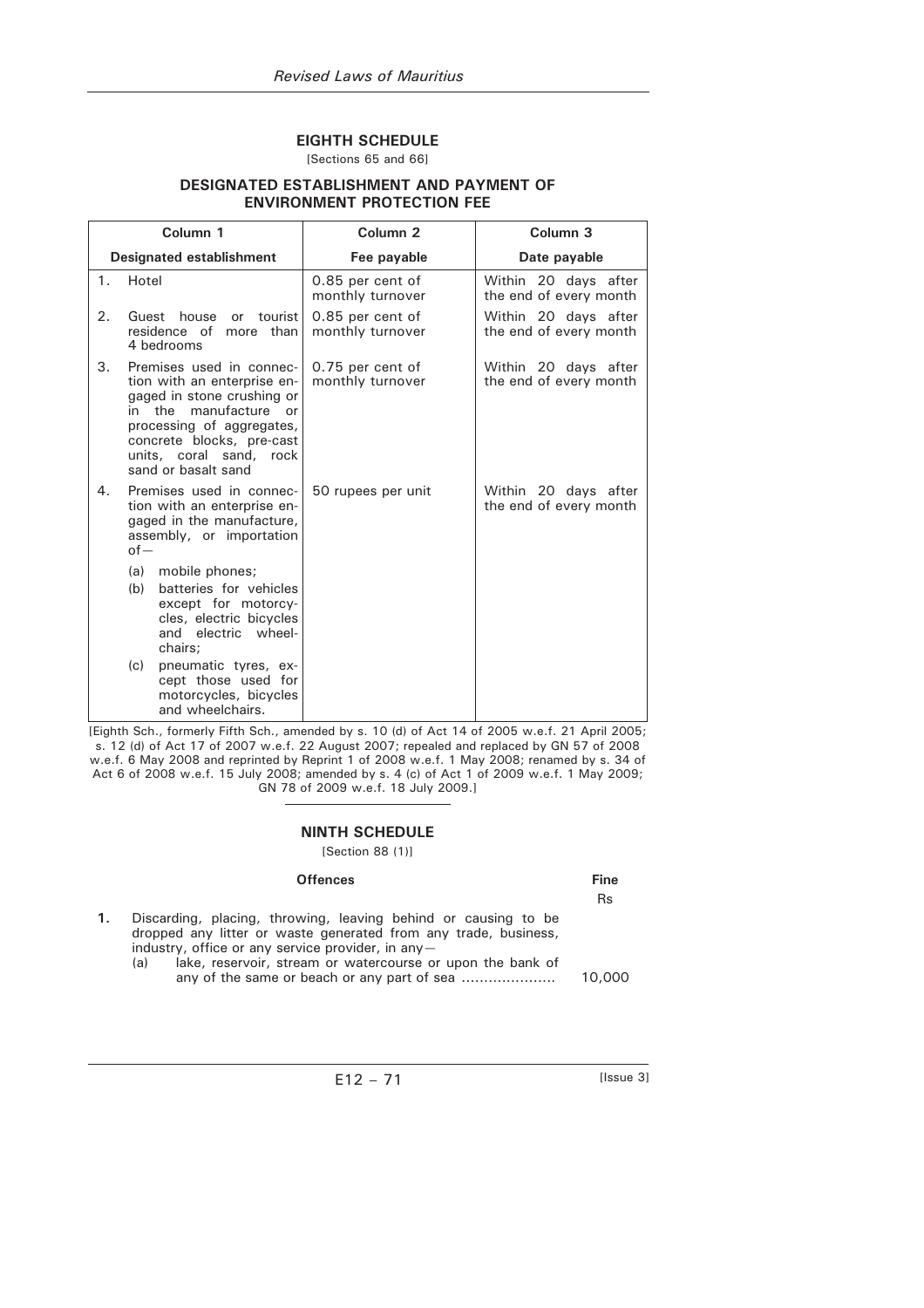### **NINTH SCHEDULE**—*continued*

|    | (b)                                                                                                                                                                                                                        |                                                                                                           | 6,000  |  |
|----|----------------------------------------------------------------------------------------------------------------------------------------------------------------------------------------------------------------------------|-----------------------------------------------------------------------------------------------------------|--------|--|
| 2. | Discarding, placing, throwing, leaving behind or causing to be<br>dropped any litter, waste or any other article generated other<br>than from a trade, business, industry, office or any service pro-<br>vider, in any $-$ |                                                                                                           |        |  |
|    | (a)                                                                                                                                                                                                                        | lake, reservoir, stream or watercourse or upon the bank of<br>any of the same or beach or any part of sea | 3,000  |  |
|    | (b)                                                                                                                                                                                                                        |                                                                                                           | 2,000  |  |
| 3. | Smoking any tobacco product on any office premises or in any<br>other place of work intended for use or access by the public                                                                                               |                                                                                                           | 6,000  |  |
| 4. | Smoking any tobacco product on any premises of an educational<br>institution                                                                                                                                               |                                                                                                           | 6,000  |  |
| 5. | Failure to comply with an eyesore abatement notice                                                                                                                                                                         |                                                                                                           | 10,000 |  |
| 6. |                                                                                                                                                                                                                            | Affixing a poster elsewhere than on a designated site or in any                                           | 6,000  |  |
| 7. |                                                                                                                                                                                                                            |                                                                                                           | 5,000  |  |
|    |                                                                                                                                                                                                                            | [Ninth Sch. added by s. 34 (3) of Act 6 of 2008 w.e.f. 15 July 2008; repealed and replaced by             |        |  |

GN 96 of 2009.]

#### **TENTH SCHEDULE**

[Section 88 (1)]

# **REPUBLIC OF MAURITIUS MINISTRY OF ENVIRONMENT AND NATIONAL DEVELOPMENT UNIT**

# **FIXED PENALTY NOTICE**

(Issued under section 88 of the Environment Protection Act 2002)

| This is to bring to your attention that on  (date) at  (place)                                                                      |
|-------------------------------------------------------------------------------------------------------------------------------------|
|                                                                                                                                     |
|                                                                                                                                     |
|                                                                                                                                     |
| The fine(s) provided for this/these offence(s) as set out in section 88 of the Environ-<br>ment Protection Act is/are respectively- |
|                                                                                                                                     |
|                                                                                                                                     |
|                                                                                                                                     |
| the contract of the contract of the contract of the contract of the contract of the contract of the contract of                     |

and may be paid to the cashier of the District Court of ...................................... by ................................................ at latest in accordance with section 88 of the Act.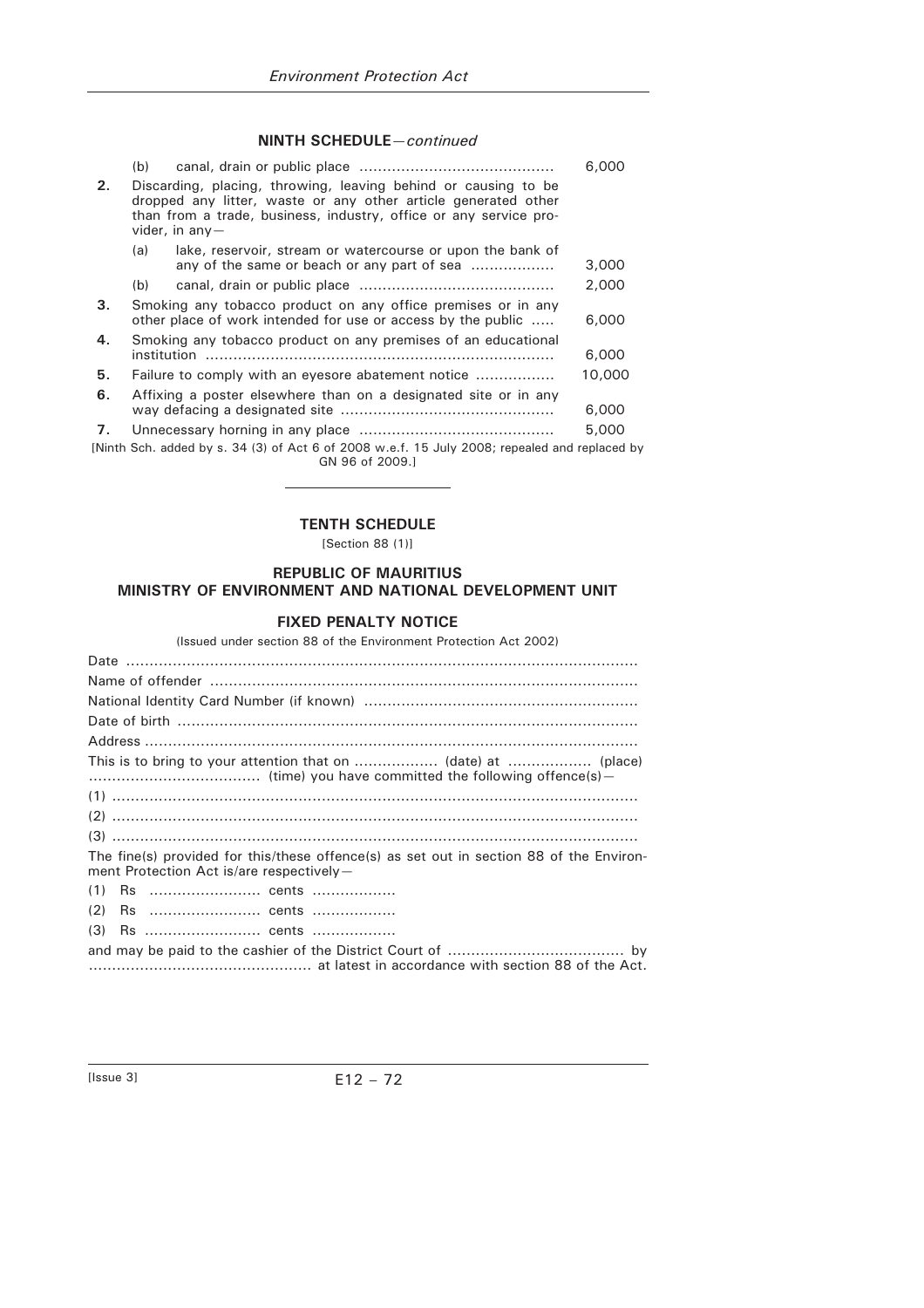### **TENTH SCHEDULE**—*continued*

You are hereby called upon to pay the above fine(s) within the time limit mentioned above, failing which you may be prosecuted for the above offence(s) and may, upon conviction, be liable in respect of this offence/each of these offences, to a fine being not less than thrice the relevant amount specified above and costs which shall not be less than 1,000 rupees nor more than 3,000 rupees.

> Signature: ........................................ (Name and designation of officer who detected the offence(s)) [Tenth Sch. added by s. 34 (3) of Act 6 of 2008 w.e.f. 15 July 2008.]

### **ELEVENTH SCHEDULE**

[Section 88 (1)]

## **EYESORES**

1. Depositing or dumping household, commercial or trade refuse, vehicle wrecks, agricultural, building or excavation waste, animal carcasses or any other waste materials on any premises.

2. Erection, placement or display of an advertisement, sign, banner, bill or poster, which is visible from the road and which disfigures or injuriously affects the view of rural scenery or the beauty of a landscape or the amenities of any historic or public building or monument, or any place frequented by the public.

3. Keeping of any house, tenement or other building in a state of disrepair, which has become waste and ruinous, or has become the receptacle for filth or other nuisances.

4. Unsightly overgrowth of vegetation on any premises.

5. Unsightly stockpile of any material on any premises.

6. Keeping any house, tenement, wall or any other structure or building in a dirty or unsightly state.

[Eleventh Sch. added by s. 34 (3) of Act 6 of 2008 w.e.f. 15 July 2008; amended by GN 18 of 2009 w.e.f. 1 March 2009.]

# **TWELFTH SCHEDULE**

[Section 89 (2)]

### **REPUBLIC OF MAURITIUS MINISTRY OF ENVIRONMENT**

#### **EYESORE ABATEMENT NOTICE**

Name of offender: ............................................................................................ Address: ......................................................................................................... .......................................................................................................................